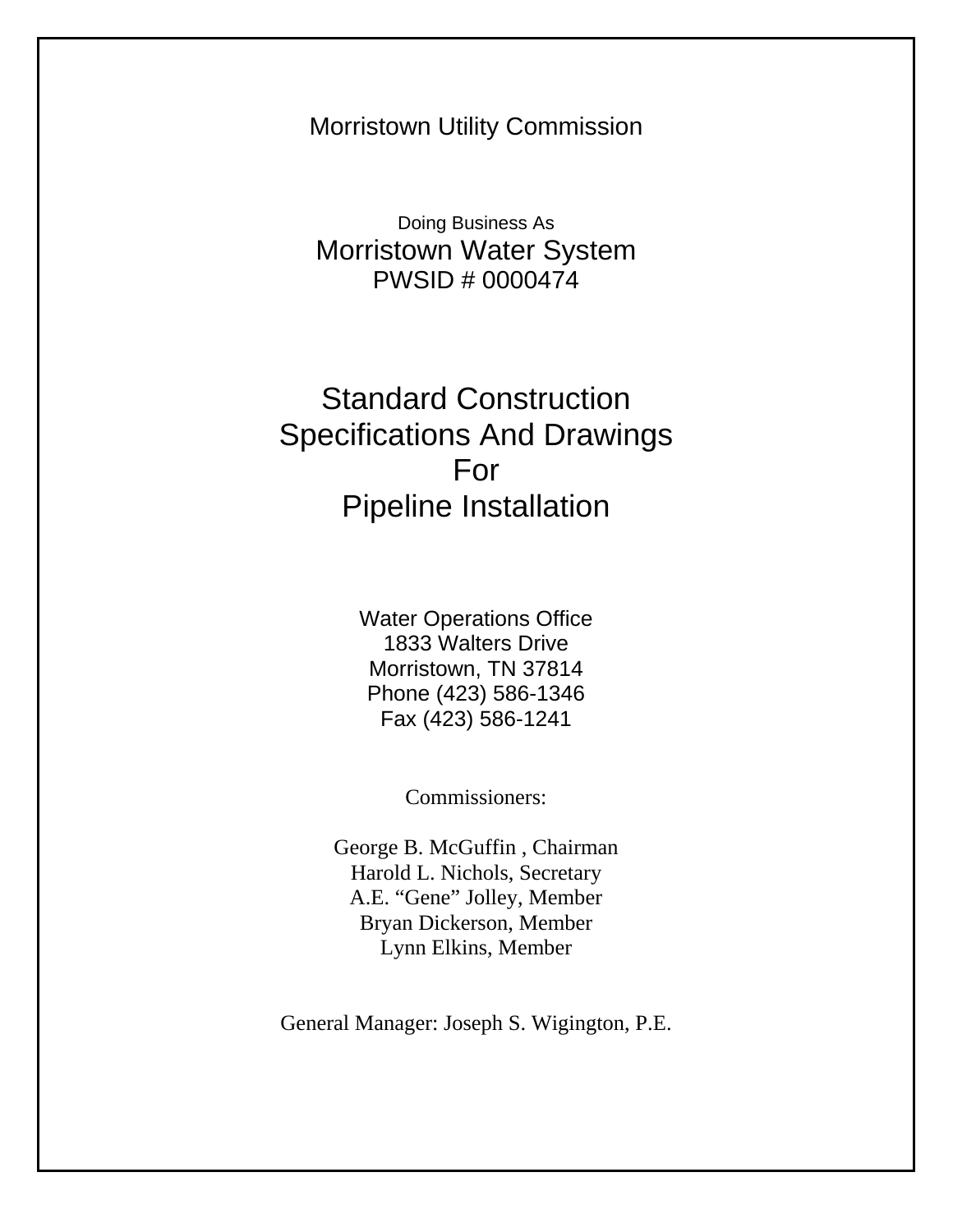## **Table of Contents**

#### **Section 1 General Construction Information**

- 1. General Description of Work
- 2. Scope of Project
- 3. Subsurface Investigation
- 4. Plans and Specification
- 5. Licenses and Permits
- 6. Right-Of-Ways
- 7. Protection of Public and Private Property
- 8. Obstruction (shown and not shown)
- 9. Operations along Highways and Streets
- 10. Operation of Existing Valves
- 11. Notices and Coordination with Other Agencies

#### **Section 2 Excavation, Trenching, and Backfill**

- 1. Scope
- 2. Trenching
- 3. Stockpiling
- 4. Waste Materials
- 5. Blasting
- 6. Sheeting and Bracing
- 7. Dewatering
- 8. Pipe Embedment
- 9. Backfill Material
- 10. Backfilling Trenching
- 11. Pavement Removal
- 12. Replacing Pavement
- 13. Maintenance of the Construction Area
- 14. Resodding and Seeding
- 15. Protection of Trees and Shrubs
- 16. Mail Boxes

#### **Section 3 Installation of Pipe, Hydrants, and Services**

- 1. Installing Pipe
- 2. Installation and Replacement of Services
- 3. Installation of Hydrants
- 4. Testing
- 5. New Line Disinfection
- 6. Temporary Service
- 7. Railroad Crossings
- 8. Thrust Blocks
- 9. Tie Rods
- 10. Leak Repair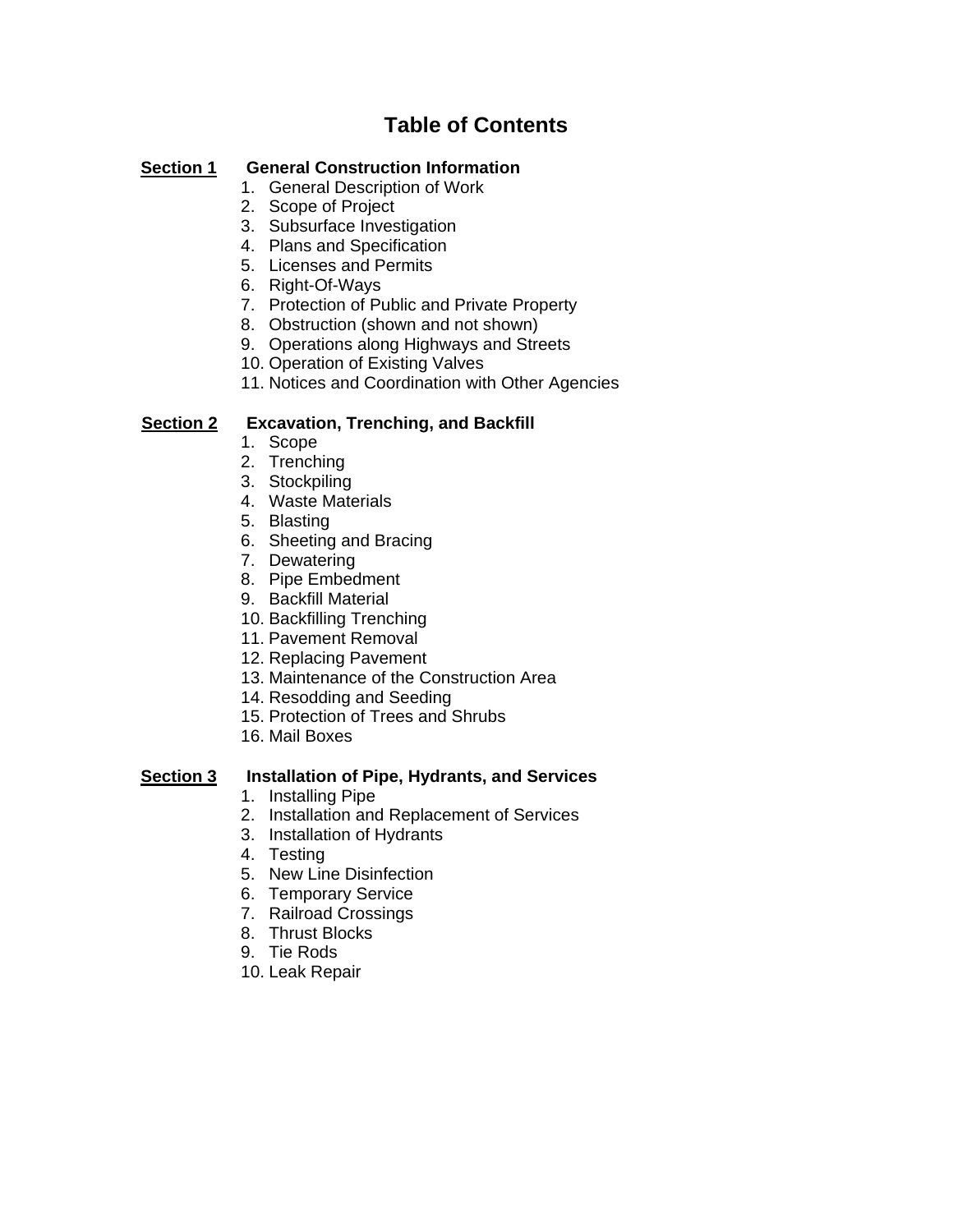#### **Section 4 Valves and Accessories**

- 1. Scope
- 2. Ball Valves 2" or Smaller
- 3. Resilient Seated Gate Valves 3" to 14"
- 4. Butterfly Valves 16" in Size and Larger
- 5. Air Valves
- 6. Blow-Off Valves

#### **Section 5 Fire Hydrants**

- 1. Scope
- 2. Hydrants
- 3. Hydrants Extensions

#### **Section 6 Valves Boxes, Manholes and Miscellaneous Metals**

- 1. Scope
- 2. Valve Boxes
- 3. Manholes
- 4. Miscellaneous Metal

#### **Section 7 Concrete**

- 1. Scope
- 2. Concrete

#### **Section 8 Ductile Iron Pipe and Fittings**

- 1. Scope
- 2. Pipe
- 3. Fittings

### **Section 9 PVC Pipe 2" and 6" Only**

- 1. Scope
- 2. Pipe
- 3. Fittings
- 4. Special Instructions

#### **Section 10 Miscellaneous**

- 1. Scope
- 2. Water Services

#### **Section 11 Standard Specification for Materials**

- **Section 12 Standard Detail Drawings**
- **Section 13 Backflow Prevention**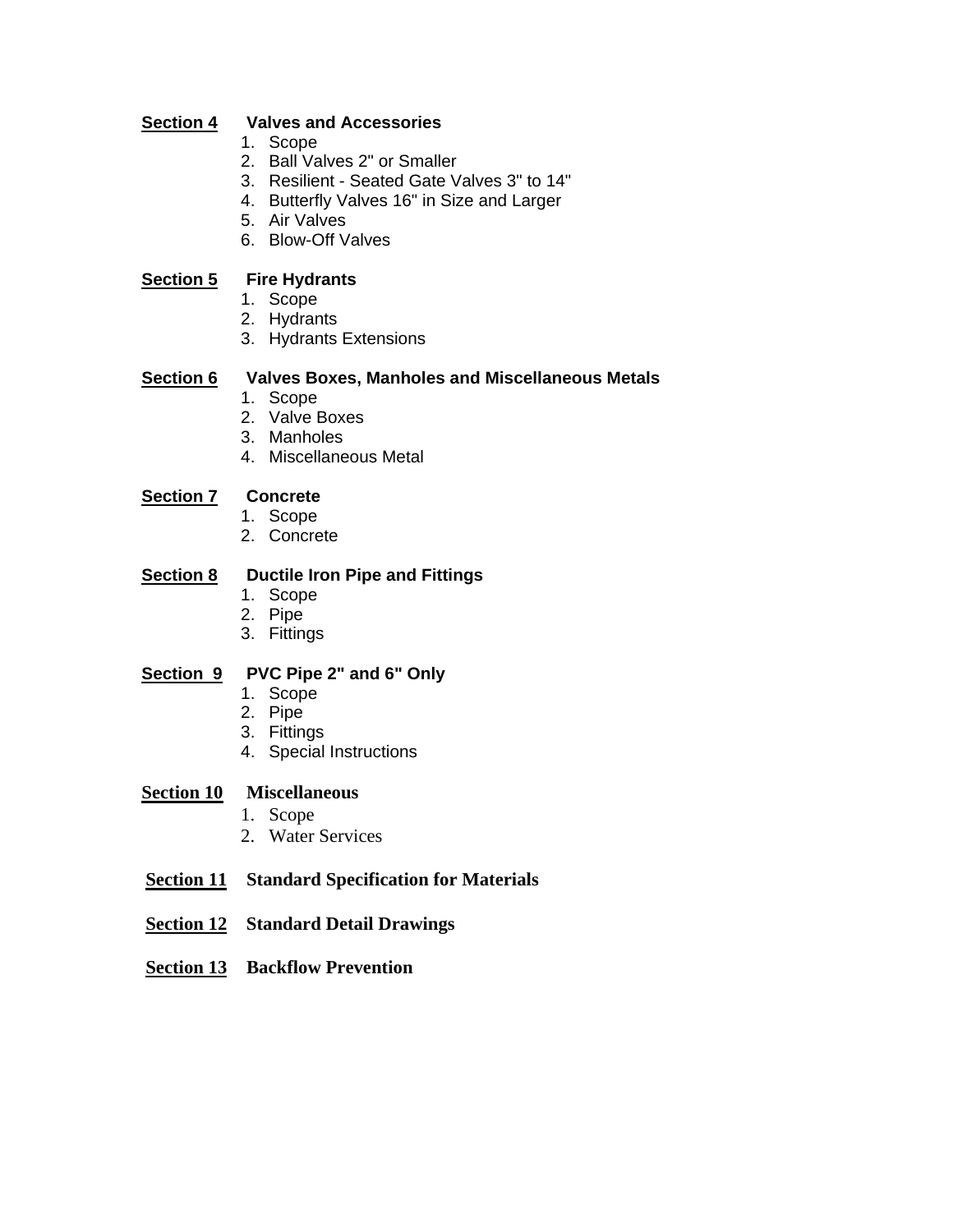#### **Section 1 - General Construction Information**

- 1. General Description of Work
	- A. This work
		- 1. consists of furnishing and installing water mains, fire hydrants, customer service and appurtenances by MWS forces or others as shown in the plans and specified
		- 2. is to be performed at various locations in Hamblen County.
- 2. Scope of Project
	- A. This work consists of furnishing all materials and complete installation, including testing and placing in service.
- 3. Subsurface Investigation
	- A. The Commission has not performed any subsurface investigation.
	- B. All excavation is unclassified excavation.
- 4. Plans and Specification
	- A. Any conflict in the plans and specifications and applicable codes and standards, shall be referred to the Operations Office of Morristown Water System.
- 5. Licenses and Permits
	- A. All licenses shall be secured prior to start of work.
	- B. All permits for construction shall be obtained by MWS or contractor prior to start of construction.
- 6. Right-Of-Ways
	- A. All work performed by MWS will
		- 1. be on public right-of-way.
		- 2. be on right-of-way secured by MWS from private property owners.
	- B. All work performed by Contractor or others will
		- 1. be on public right-of-way.
		- 2. be on right-of-way secured by MWS from private property owners.
		- 3. be on private property.
- 7. Protection of Public and Private Property
	- A. Contractor shall be responsible for
		- 1. all damages to public and private property which are a result of their operations.
		- 2. repair to all property damaged immediately to the satisfaction of the owner of private property or the agency having jurisdiction over public property.
- 8. Obstruction (Shown and not shown) on plans prepared by MWS.
	- A. All known underground facilities which would affect MWS's operations have been shown on plans.
		- 1. to MWS's best knowledge.
		- 2. but are not guaranteed as to plans and elevations.
	- B. All obstructions shall be exposed in advance of trench excavations by Contractor.
		- 1. in order that they may be relocated, protected, or removed, as required.
		- 2. in order that lines and grades may be changed to by-pass then subject to approval of the Inspector.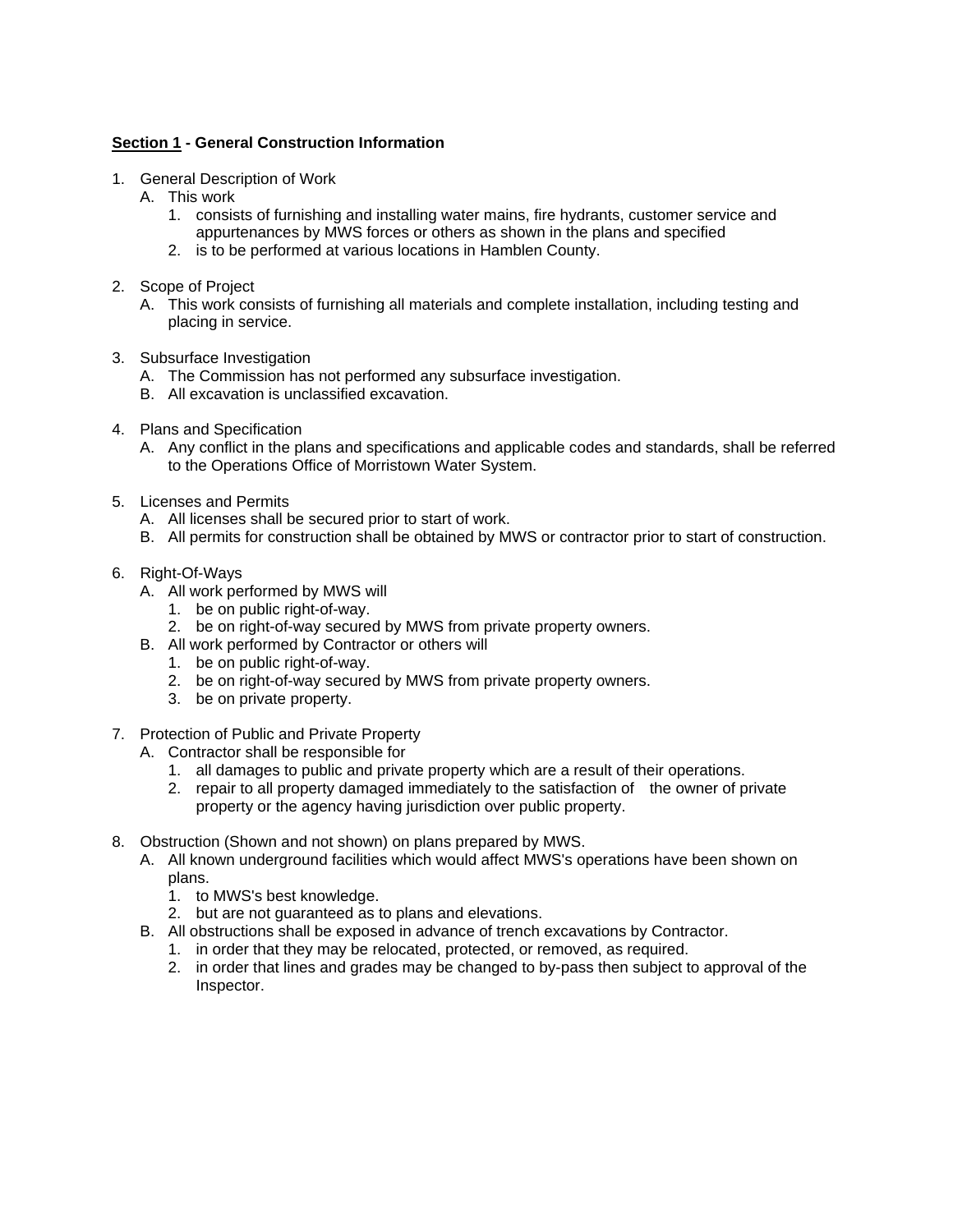- 9. Operations along Highways and Streets
	- A. Contractor shall
		- 1. coordinate activities with the agency having jurisdiction of the facility.
		- 2. not open more than 300 feet of trench at any time without approval of the inspector.
	- B. Contractor shall
		- 1. provide adequate barricades, signs, and flagmen to protect the public from traffic hazards.
		- 2. provide the above protection subject to the approval of the agency having jurisdiction and MWS's Inspector.
	- C. The MWS Inspector shall retain the authority to
		- 1. require Contractor to provide additional barricades, warning signs, and lights as necessary.
		- 2. halt Contractor operation when they deem unsafe for the public protection.
- 10. Operation of Existing Valves
	- A. The operation of all existing valves of the distribution system shall be under the supervision of the Inspector.
- 11. Notices and Coordination with Other Agencies
	- A. Contractor shall
		- 1. notify and coordinate with all parties and agencies which will be affected their operations.
		- 2. obtain copies of permits for construction, referred to 1-5,B.
		- 3. comply with the Regulations of the Department of Commerce (Title15 Code of Federal Regulation, Part 8) relative to non-discrimination when working under a Tennessee Highway Department permit.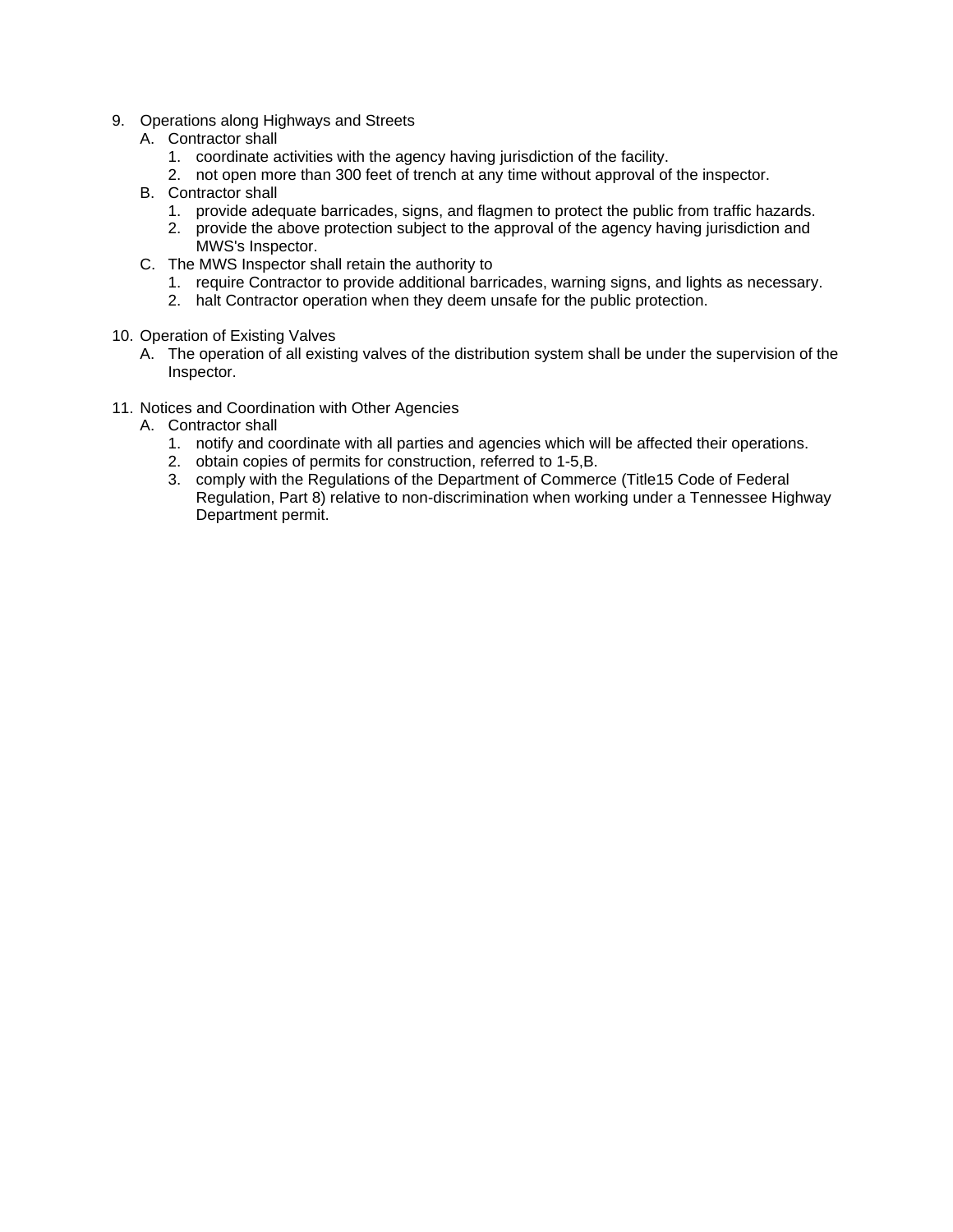#### **Section 2 - Excavation, Trenching, and Backfill**

- 1. Scope
	- A. Includes all requirements pertaining to site clearing, trenching, subgrade preparation, sheeting and bracing, pipe embedment, backfill, and compaction for the installation of mains, hydrants, services, and appurtenances.
	- B. Includes all other earthwork required to complete the work as specified.
- 2. Trenching
	- A. Materials encountered shall be
		- 1. removed as required for alignment and grade of work as shown.
		- 2. unclassified excavation.
	- B. Side walls shall be
		- 1. vertical or sloped within specified trench width limitations below top of pipe.
		- 2. vertical or sloped or stepped as required for stability above the pipe.
		- 3. sheeted and braced where necessary.
		- 4. excavated without undercutting.
	- C. Equipment and methods shall be
		- 1. optional where structures or other facilities are not endangered.
		- 2. subject to approval of the Inspector where stability or usefulness of other facilities may be impaired.
	- D. Length of open trench shall
		- 1. be in advance of pipe laying only as far as permitted by the Inspector.
		- 2. not exceed 300 feet at any time unless otherwise approved by the Inspector
		- 3. be closed at night unless otherwise approved by Inspector.
	- E. Depth shall
		- 1. be sufficient to provide a minimum cover of 36 inches unless otherwise specified by profiles in the drawings.
		- 2. be increased as necessary to remove unsuitable supporting materials.
		- 3. be at least 8 inches below bottom of pipe when excavation in rock.
	- F. Bottom of trench shall be
		- 1. protected and maintained when suitable natural materials are encountered.
		- 2. restored to proper elevation with stabilization material when over-excavated.
		- 3. cleaned of rock fragments and loose uncompacted material.
	- G. Stabilization material shall be
		- 1. crushed rock, gravel, or sand
			- (a)  $95\%$  + passing  $1/2$  sieve.
			- (b) approved by Inspector.
		- 2. compacted inlayers not exceeding 6 inches
			- (a) with pneumatic or vibratory equipment.
			- (b) to approved firm conditions.
	- H. Width of trench shall be
		- 1. ample for proper pipe installation and backfilling.
		- 2. in accordance with the following table, unless otherwise approved:

| Nominal Pipe Size | Minimum Width |
|-------------------|---------------|
| 6                 | 30            |
| 8                 | 32            |
| 12                | 36            |
| 16                | 40            |
| 18                | 42            |
| 24                | 48            |
| 30                | 54            |

- 3. Stockpiling shall
	- A. not obstruct or prevent access to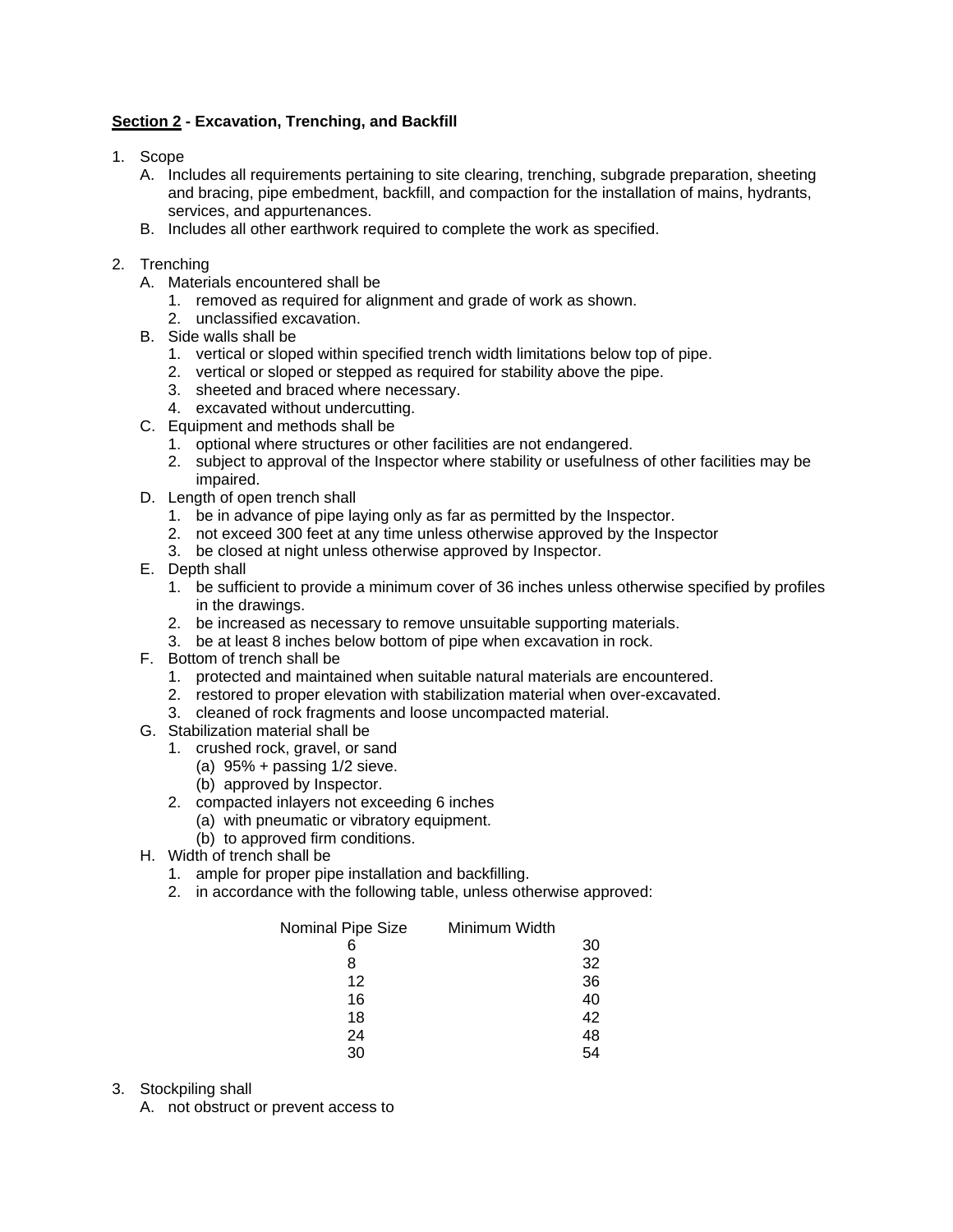- 1. roads or driveways.
- 2. utility control devices
- 3. ditches or natural drainage channels.
- B. be performed in a manner to avoid endangering
	- 1. the work.
	- 2. stability of banks or structures.
	- 3. health of trees.
- 4. Waste Materials shall
	- A. include all excess usable materials.
	- B. consist of unsuitable materials.
	- C. be disposed of at off site locations arranged for by the Contractor.
- 5. Blasting shall be
	- A. in conformance with all local and state safety codes.
	- B. performed to avoid shattering rock beyond required limits of trench or excavation.
	- C. with charge holes properly located and drilled to correct depth for charges used.
	- D. with charges limited in size as required to permit reasonable removal of material by excavating equipment.
		- 1. with "outbreak" effects corrected
			- (a) by removal of broken rock, and
			- (b) replacement with approved material.
	- E. conducted under cover of mats in congested areas or in proximity to facilities subject to damage.
- 6. Sheeting and Bracing shall be
	- A. used in open cuts as required
		- 1. by state laws and local ordinances.
		- 2. to conform with recommendations set forth in AGC manual of Accident Prevention in Construction.
		- 3. to protect life, property, or the work.
		- 4. to avoid excessively wide cuts in unstable material.
	- B. removed simultaneously with backfilling, except where otherwise approved.
	- C. left in place when required by condition of supported material.
	- D. cut off at approved elevation below the surface when left in place.
	- E. replaced with sand or other approved material in voids left after withdrawal.
- 7. Dewatering shall
	- A. be aided by grading and stockpiling as necessary to divert surface water from excavations.
	- B. be accomplished by draining or pumping immediately when water appears, and continuously if necessary.
	- C. be discharged to approved drains or natural channels.
	- D. include removal of subgrade material rendered unsuitable because of excess water, and replacement with trench stabilization material.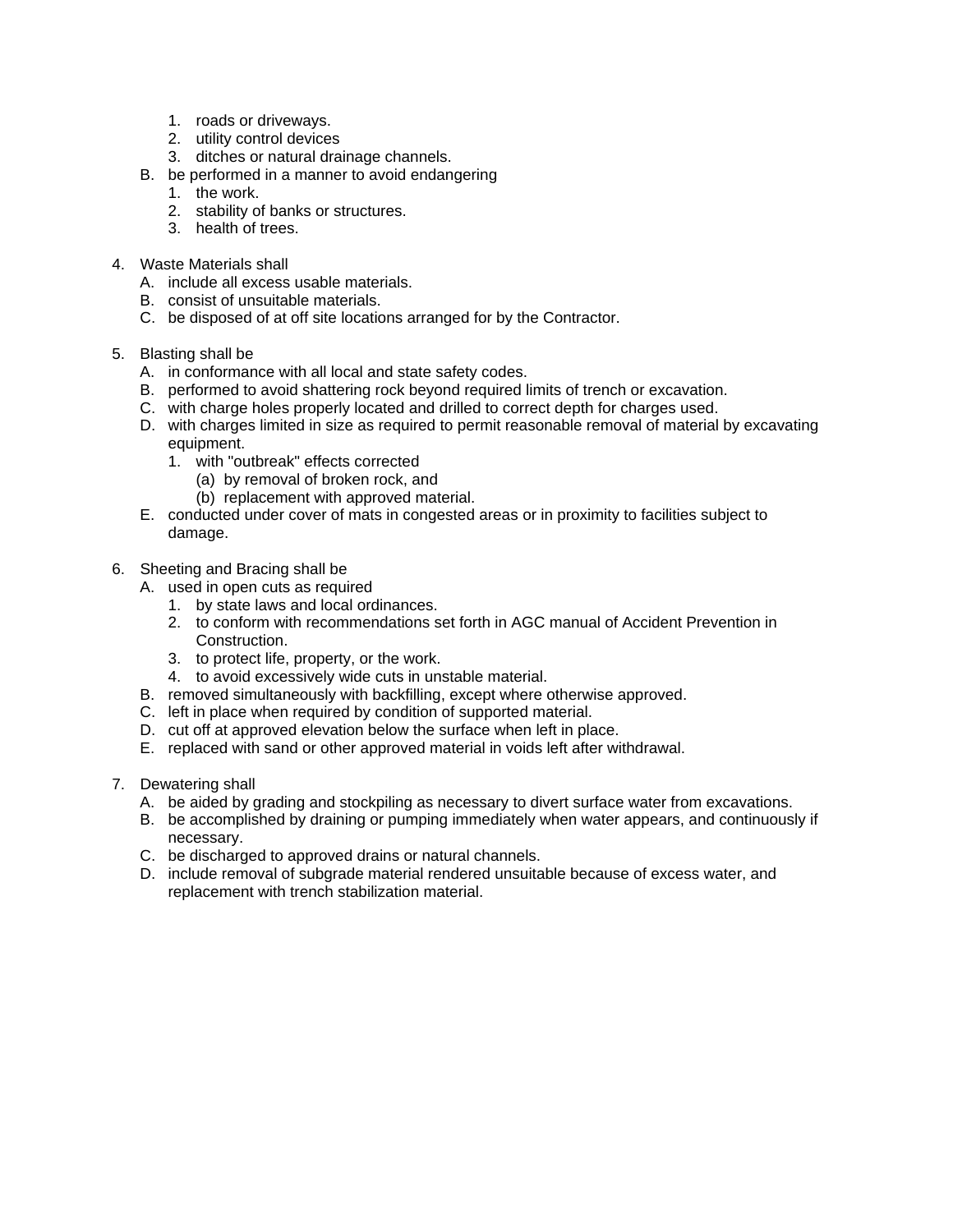- 8. Pipe Embedment shall
	- A. be required when excavation is in rock.
	- B. be required when specified on the plans or other parts of this specification.
	- C. be rushed rock or gravel 95% + passing 3/4" sieve, and 100% passing 1-1/2" sieve when required for Ductile Iron.
	- D. be placed so that the bottom layer
		- 1. has a minimum depth of 4 inches below the pipe barrel when excavation is in earth
		- 2. has a minimum depth of 8 inches below the pipe barrel when excavation is in rock.
		- 3. is at proper elevation to uniformly support the pipe barrel throughout its length.
	- E. be placed so that the top of the layer is at the elevation of the center line of the pipe

#### 9. Backfill Material

- A. shall be obtained from
	- 1. trench excavation.
	- 2. borrow pits at locations arranged and paid for by Contractor.
- B. shall be free from vegetative material, organic matter, refuse, ashes, cinders, boulders, rocks, broken pieces of pavement, frozen or other material considered unsuitable by Inspector.
- C. shall contain sufficient moisture and fine material to provide dense mass free of voids and to obtain a minimum compaction of 95%.
- D. for PVC shall consist of
	- 1. embedment material or earth fill containing no stones or gravel larger than that allowed in embedment material from the bottom of the trench to one (1) foot above the top of pipe.
	- 2. earth fill containing an occasional stone or broken piece of pavement no larger than 4 inches in any dimension from 1 foot above the pipe to the sub-grade of the pavement.
- E. for ductile iron shall consist of
	- 1. embedment material only from the bottom of the trench to center line elevation of the pipe.
	- 2. earth fill containing an occasional stone or broken piece of pavement no larger in any dimension than 6 inches from the center line elevation of the pipe to the subgrade of the pavement, care being taken that no large stone or broken piece of pavement is placed within 12 inches of the pipe.
- F. shall be approved by the Inspector before placing.
- 10. Backfilling Trenches shall
	- A. proceed behind trench excavation and pipe laying operations so that
		- 1. length of open trench shall not exceed 300 feet at any time unless otherwise approved by the Inspector.
		- 2. all drives and streets crossed by trench are open to traffic at end of work day.
		- 3. safe travel at night can be made.
	- B. be compacted above the center line of the pipe or top of the trench in all drives or streets crossed.
		- 1. with approved mechanical equipment.
		- 2. in layers of thickness within compacting ability of equipment used.
		- 3. to density adequate to prevent significant future settlement.
		- 4. to the satisfaction of the agency having primary jurisdiction of the facility
		- 5. to the satisfaction of the Inspector.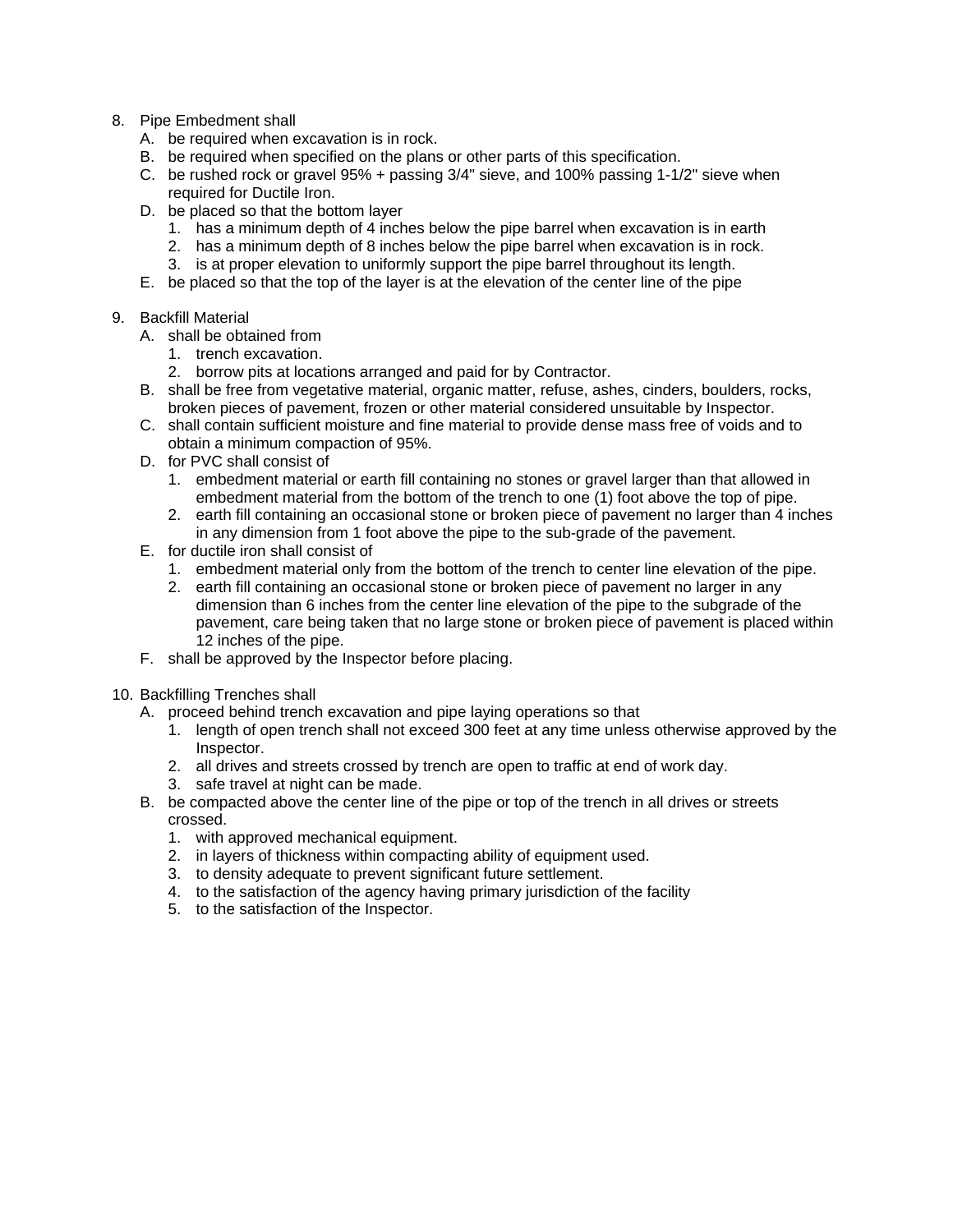- 11. Pavement Removal
	- A. Concrete pavements shall be
		- 1. cut in a manner to prevent
			- (a) spalling at edges of cut.
			- (b) random and erratic cracking.
	- B. All pavements
		- 1. shall be cut to a width
			- (a) as required by the agency having jurisdiction of the pavement, or as shown in detail for pavement repair.
			- (b) one foot beyond the outside edge of excavation for
				- (i) concrete vaults
				- (ii) anchor bolts
				- (iii) other appurtenances.
			- (c) undermined during construction operations shall be
				- (i) removed to straight lines square with the pavement joints.
				- (ii) removed back to area of firm ground.
	- C. Necessary permits for cutting pavement shall
		- 1. be obtained before cutting pavements and copies in the possession of the Inspector.
		- 2. be obtained by the contractor form the Agency.
	- D. Contractor shall confirm to all requirements of the agency having jurisdiction of the pavement, and shall obtain said requirements form the agency prior to cutting pavement.
- 12. Replacing Pavement
	- A. all pavement and other surface of streets, roads, driveways, etc., and all curbs and sidewalk cuts, damaged, or removed shall be
		- 1. replaced to their original or better state and condition.
		- 2. replaced with new materials.
		- 3. replaced according to requirements of agency having primary jurisdiction of the facility, or as shown in detail for pavement repair.
- 13. Maintenance of the Construction Area
	- A. During construction and until completion of pavement replacement contractor shall be required to
		- 1. add materials to the trench as often as necessary to assure safe vehicular passage. (a) to the satisfaction of the Inspector.
			- (b) to the satisfaction of the agency having primary jurisdiction of the facility.
		- 2. remove rubbish, dust, mud, dirt, and gravel by means of hand broom and/or flush trucks as often as necessary to avoid creating a public nuisance
			- (a) to the satisfaction of the Inspector.
			- (b) to the satisfaction of the agency having primary jurisdiction of the facility.

#### 14. Resodding and Seeding

- A. All established lawn and grassed areas cut by the line of trench shall be resodded or seeded
	- 1. after completion of job.
	- 2. to the satisfaction of the Inspector.
- B. All sod shall
	- 1. be of the same type removed or damaged.
	- 2. be best grade.
	- 3. be live, fresh growing grass when placed.
	- 4. have at least two inches of soil adhering to roots.
	- 5. be replaced by experienced personal and maintained until growth is established.
- C. All topsoil dressing and seeding shall be
	- 1. in accordance with good practice.
	- 2. with the approval of the Inspector.
- 15. Protection of Trees and Shrubs
	- A. Trees and Shrubs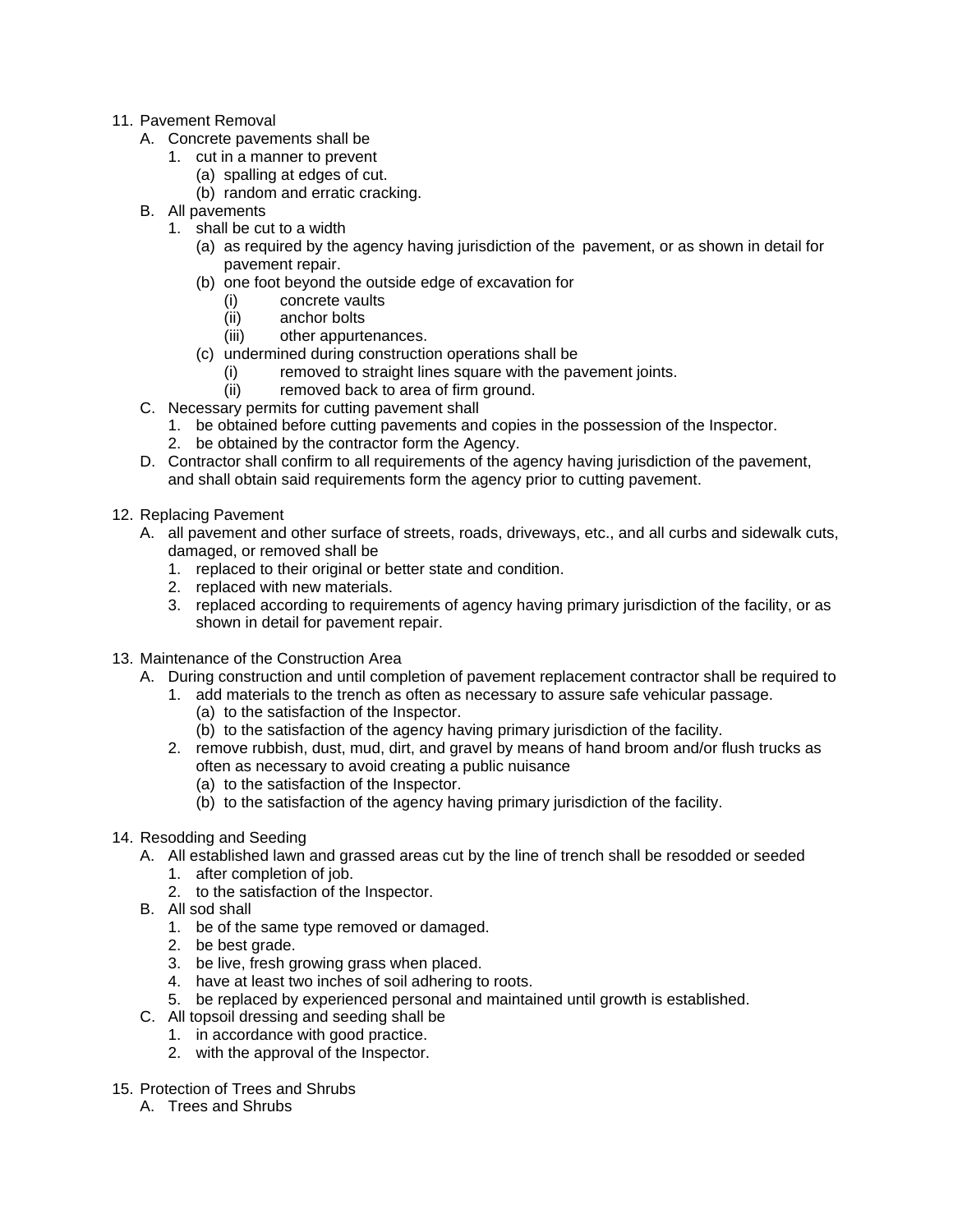- 1. shall not be removed where outside excavation limits.
- 2. damaged or removed by Contractor shall be replaced.
	- (a) to the Inspector's satisfaction
	- (b) and maintained until growth is established.
- B. Trimming of standard trees where required shall be as directed by Insp.
- 16. Mail Boxes shall be replaced as required to the satisfaction of the Inspector.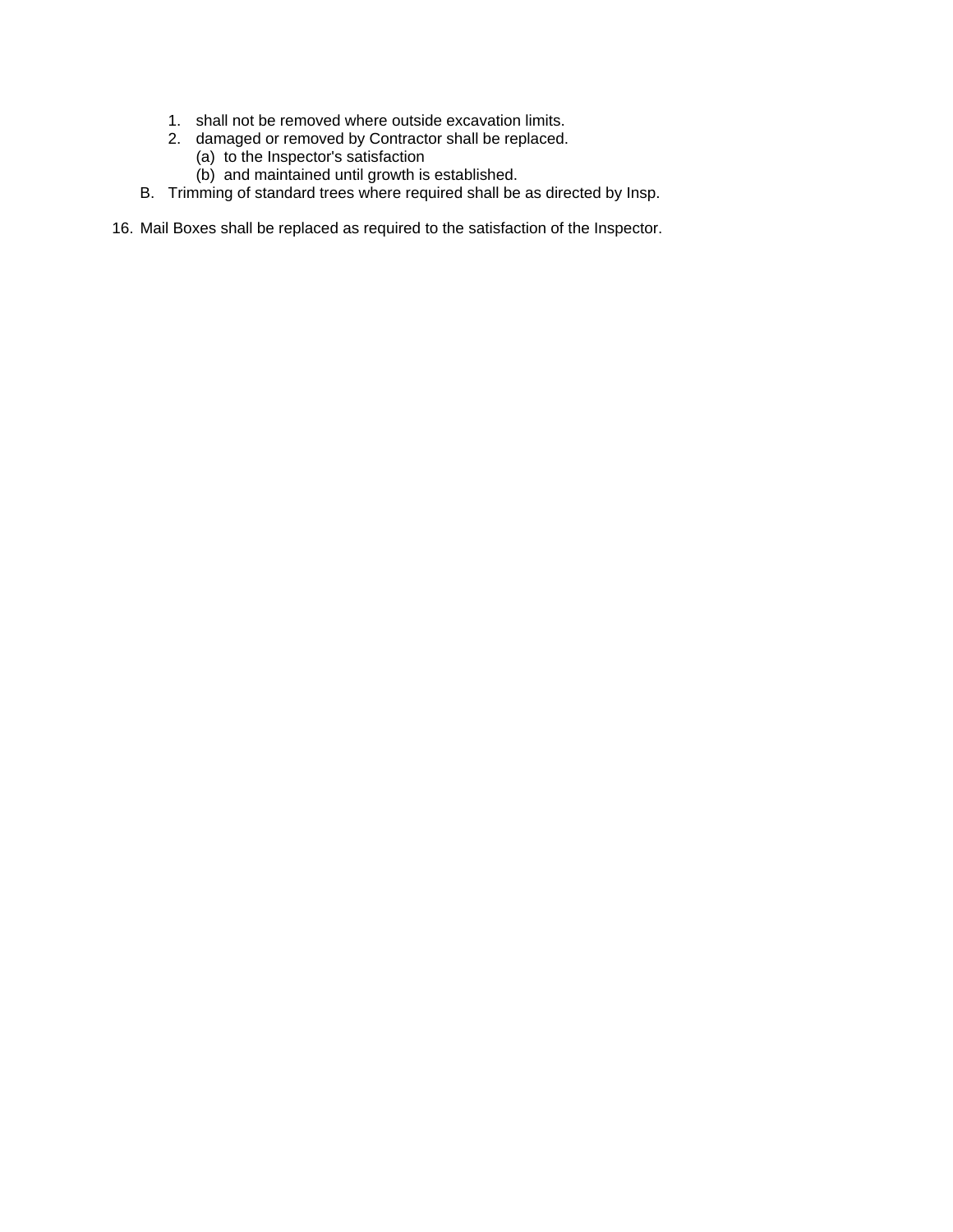#### **Section 3 - Installation of Pipe, Hydrants, and Services**

- 1. Installation of Pipe
	- A. Handling and storage of pipe and fittings shall be
		- 1. with care to avoid damage to pipe and lining,
		- 2. so that pipe units are kept from contact with adjacent units by means of wooden blocks.
		- 3. in a manner to keep interior of pipe free from dirt, foreign material and ground water.
	- B. Laying of pipe shall be
		- 1. be in manner that the pipe is uniformly supported through out its entire length on the bottom quadrant.
		- 2. be subject to the approval of the Inspectors as pertains to the method of laying and inspection of pipe for damage.
		- 3. not be on blocks.
		- 4. include the interior cleaning by use of a ram brush or other approved methods immediately prior to installation.
		- 5. be at least 10' horizontally from any sanitary sewer, storm sewer, or sewer manhole where conditions allow.
		- 6. provide 18" vertical separation between water and sewer lines in the event of crossing where conditions allow.
		- 7. be so that when conditions prevent a 10 foot horizontal separation the bottom of the water main must be at least 18 inches above the top of the sewer. Water and sewer pipes cannot be in the same trench.
		- 8. be so that if water mains must cross under sewers there must be at least 18 inches separation and the length of water pipe shall be centered so that the joints are equidistant and as far as possible from the sewer.
	- C. Pipe shall be cut using
		- 1. hydraulic cutters cast iron only.
		- 2. a Carborundum saw ductile.
		- 3. other approved methods for 12" and larger in diameter.
	- D. Pipe shall be protected at the end of each work day by
		- 1. a plug of the same diameter placed in the pipe and secured by at least two bolts or set screws.
		- 2. a test plug of the cone-lock or wedge lock variety,
		- 3. other methods as approved by the Inspector.
	- E. All dead end mains will be provided with a fire hydrant or blow-off.
- 2. Installation and Replacement of Services shall be completed by MWS forces and cost of replacement will be incurred by Contractor.
- 3. Installation of Hydrants
	- A. Hydrants shall be
		- 1. connected to the main with a 6" ductile iron branch.
		- 2. installed with a 6" gate valve in the branch.
		- 3. installed such that the branch piping and the hydrant shoe have uniform bearing.
		- 4. as specified in Division 5
		- 5. aligned vertically or plumbed to the satisfaction of the Inspector.
		- 6. installed with extensions as specified in Division 5 when required by the Inspector.
		- 7. installed according to the typical installation detail shown in Standard Drawings of these specifications unless otherwise directed by the Inspector.
		- 8. installed with thrust block as shown in Standard Drawings or as directed by the Inspector.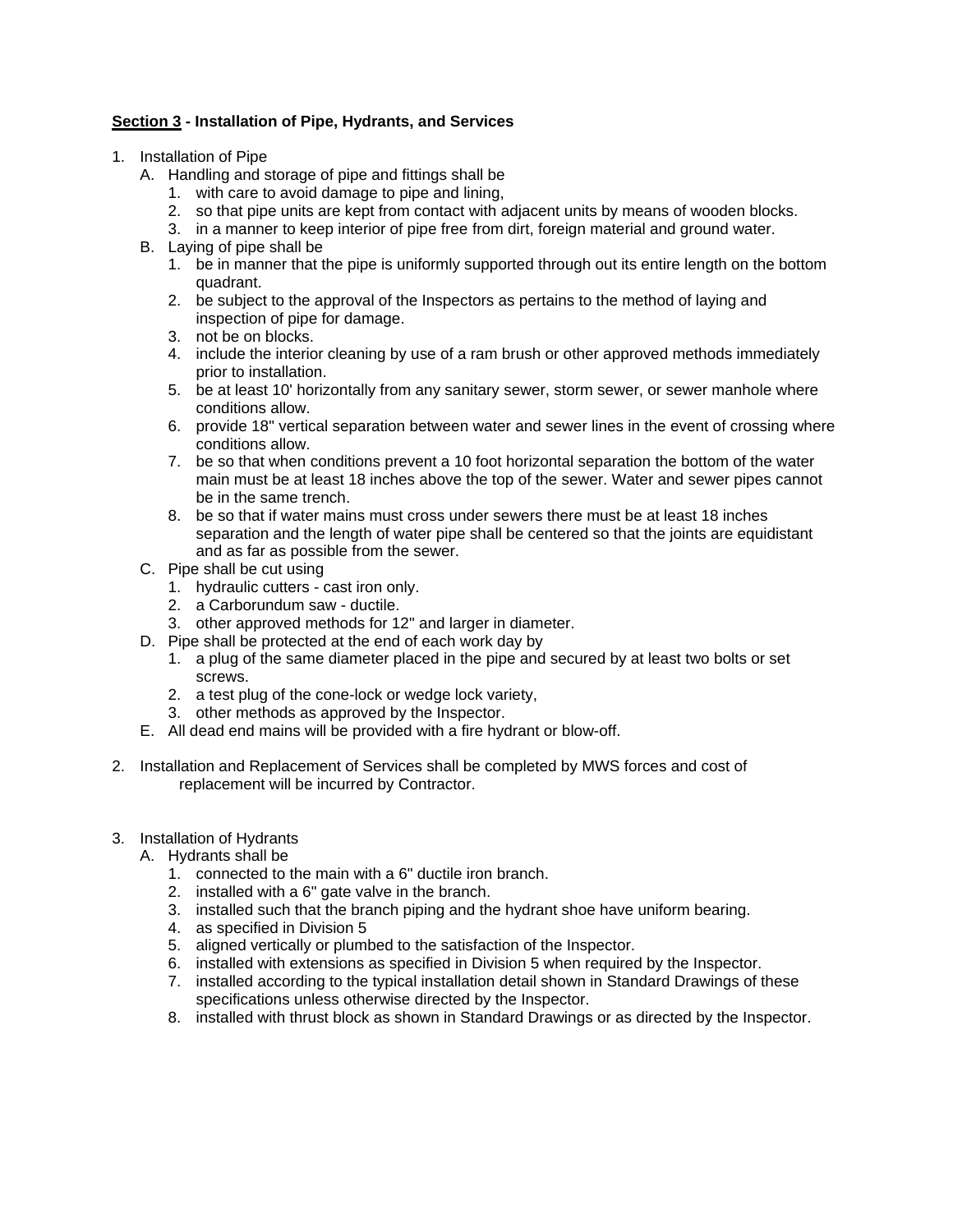- B. Hydrant drainage shall be provided
	- 1. in impervious soil by
		- (a) excavating a pit 2' x 3'.
		- (b) filling compactly the pit with crushed stone and around the elbow of the hydrant above the top of the hydrant flange on the shoe or as directed by the Inspector.
- 4. Testing
	- A. All mains, hydrants, and services shall be
		- 1. tested at 150 psig, unless otherwise specified.
		- 2. tested under the supervision of the Inspector.
	- B. All mains, hydrants, and services shall be tested in accordance with AWWA Standard C600-82, or latest revision, for Installation of Ductile Iron Water Main, Section 4.
- 5. Disinfection
	- A. All mains, services, and hydrants shall be disinfected using the continuous feed method in accordance with AWWA Standard C601-81, Section 5.2, or latest revision.
- 6. Temporary Service
	- A. Contractor shall provide temporary installation in order to provide continuous service to customers where re-laying operations are being conducted.
- 7. Railroad Crossings
	- A. All railroads crossings shall
		- 1. be tunneled, bored, or jacked.
		- 2. be encased as shown on the plans.
		- 3. be installed in accordance with the appropriate railroad's specifications.
- 8. Thrust Blocks
	- A. Shall be required for all tees, bends, offsets, and dead ends
	- B. Shall be poured against undisturbed earth.
	- C. Shall be enlarged as directed by the Inspector if poured against backfill or unstable soil.
	- D. Shall be dimensioned as shown in the thrust block detail of specifications.
	- E. Shall be constructed of concrete as specified in Division 7
	- F. Shall be set for three days prior to placing main and appurtenances in service.
- 9. Tie Rods
	- A. Shall be required on all fire hydrants as directed by the Inspector.
	- B. Shall be used on bends, valves and offsets as directed by the Inspector.
	- C. Shall be coated with a bitumasatic black paint.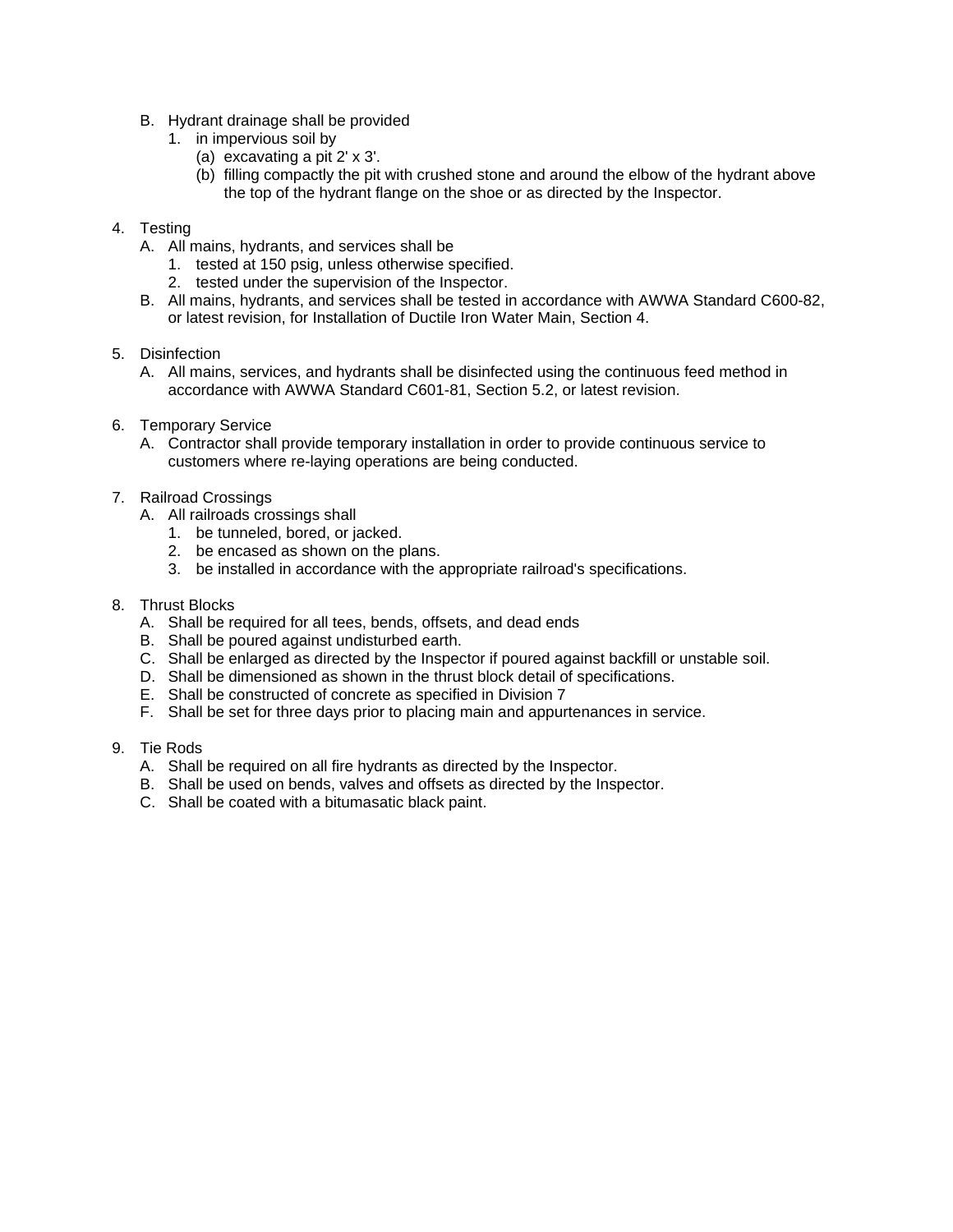#### **Section 4 - Valves and Accessories**

- 1. Scope
	- A. Provides for all labor, equipment, and materials necessary to furnish and install
		- 1. line valves.
		- 2. air relief and vacuum valves.
		- 3. line blow off valves.
	- B. Provides for installation of valve boxes and manholes as specified on plans and other divisions of this specification.
- 2. Ball Valves 2" or Smaller in Size shall be
	- A. As specified in Division 11 of these specifications.
	- B. installed in valve boxes unless otherwise specified.
- 3. Resilient Seated Gate Valves 3" to 14" in Size shall
	- A. be for water working pressure not less than 150 psi.
	- B. be as specified in Division 11 of these specifications.
	- C. be installed in valve boxes unless otherwise specified.
- 4. Butterfly Valves 16" in Size and Larger shall
	- A. be as specified in Division 11 of the specifications.
	- B. be installed with valve boxes unless otherwise specified.
- 5. Air Valves shall
	- A. be as specified in Division 11 of these specifications.
	- B. be 1" on pipelines 12" in diameter and smaller and 2" on pipelines 14" in diameter and larger.
	- C. be located at all high points on the pipeline and in manholes or as directed by the Inspector.
	- D. be installed in accordance to detail in Standard Drawings of these specifications unless otherwise directed by the Inspector.
- 6. Blow-Off Valves shall
	- A. be as specified in Division 11 of these specifications.
	- B. be 2" in size unless otherwise directed by the Inspector.
	- C. be installed in accordance with detail as shown in Standard Drawings or as directed by the Inspector.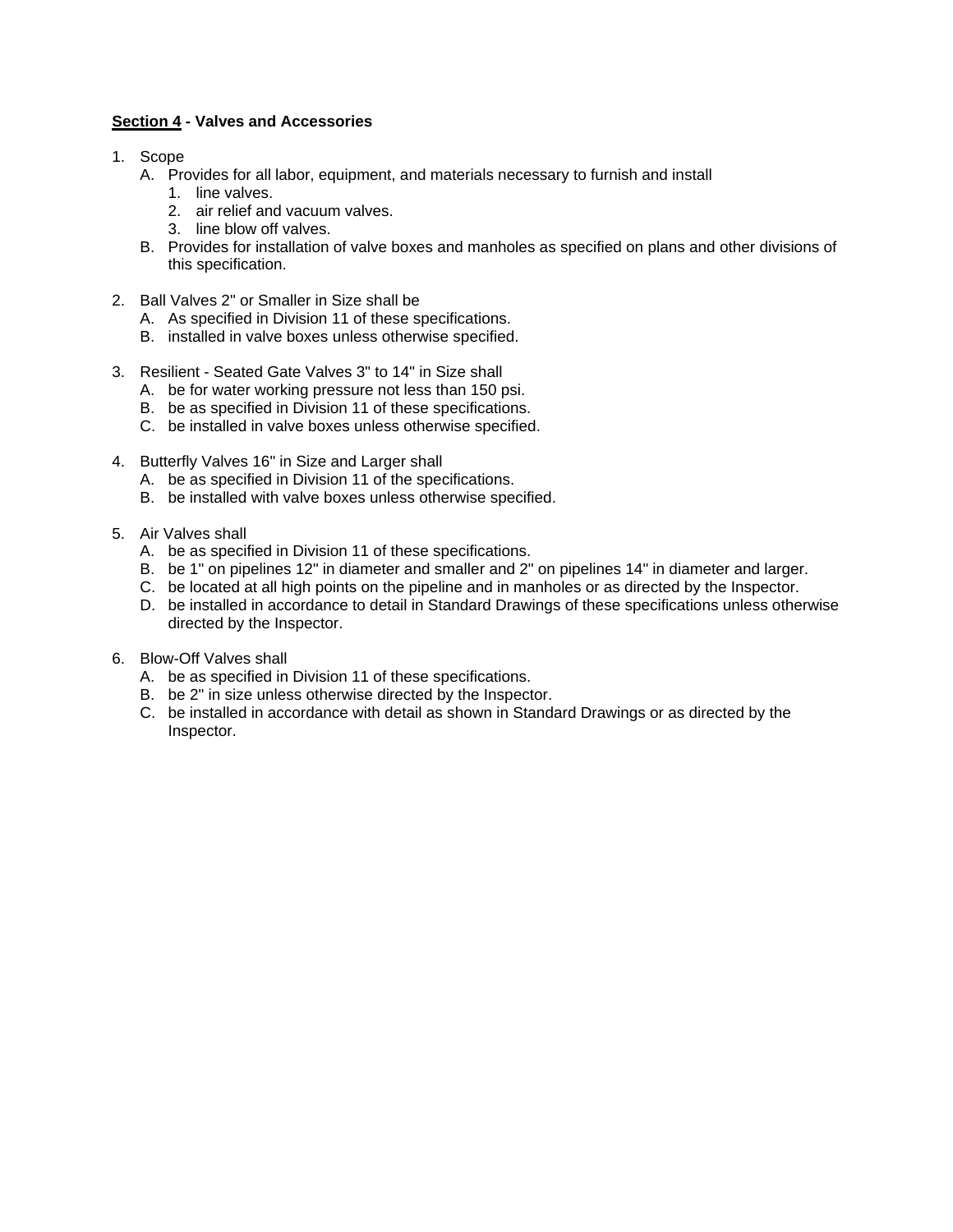#### **Section 5 - Fire Hydrants**

- 1. Scope
	- A. Provides for all labor, equipment and material necessary to furnish and install traffic type hydrants.
	- B. Provide for fire hydrants extensions as required.
- 2. Hydrants shall
	- A. be as specified in Division 11 of these specifications.
	- B. be designed for water working pressures not less than 150 psi.
	- C. be installed in accordance to Division 3, Section 3 of these specifications.
- 3. Hydrant Extensions shall
	- A. be as specified in Division 11 of these specifications and be used when required to place the hydrant nozzles at the proper elevation as determined by the Inspector.
	- B. be compatible with the fire hydrant being adjusted.
	- C. be installed with one set of shear bolts in the top flange and machine bolts in the bottom flange.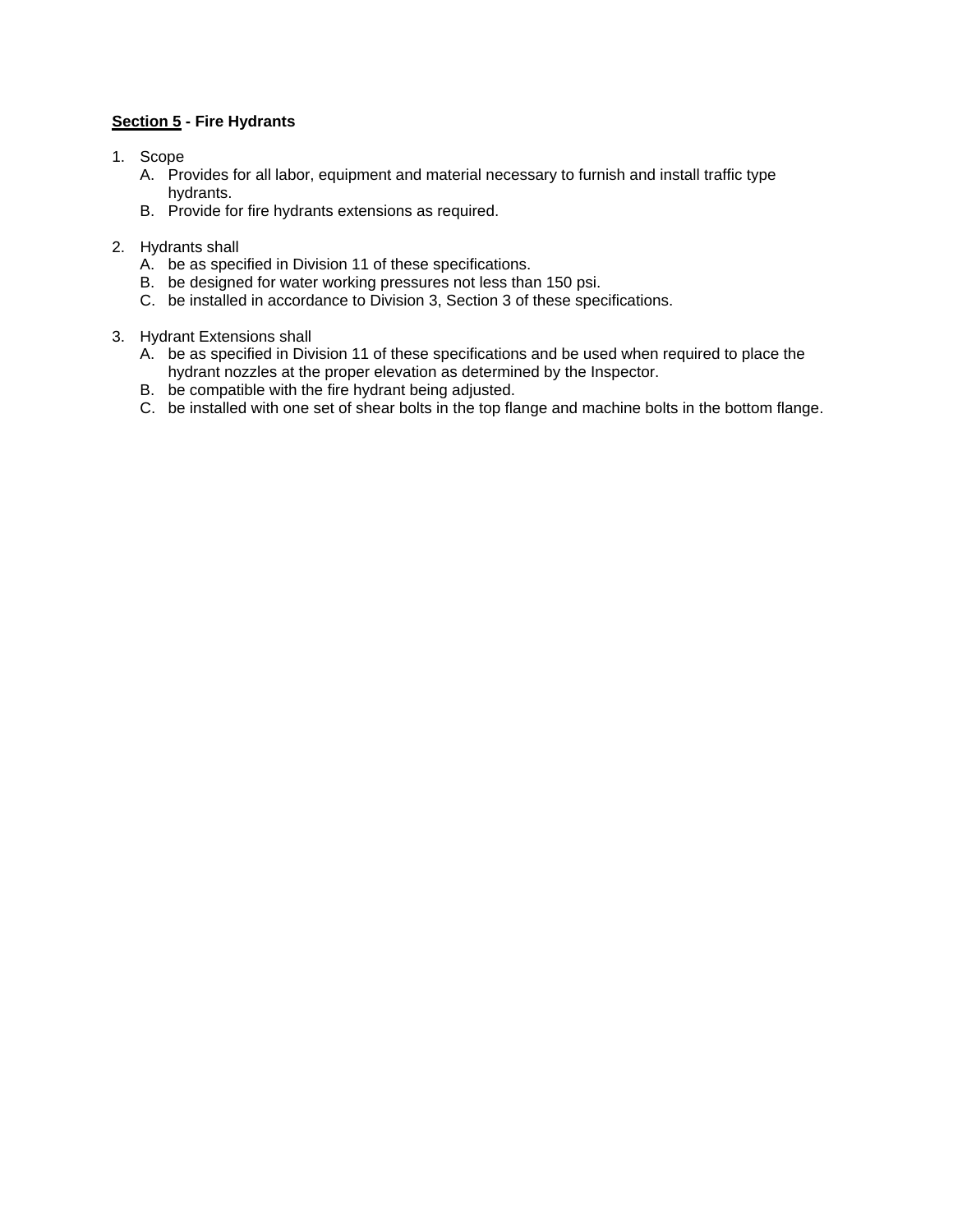#### **Section 6 - Valve Boxes, Manholes and Miscellaneous Metals**

- 1. Scope
	- A. Furnishing all necessary materials and labor for installing valve boxes and manholes
- 2. Valve Boxes shall be
	- A. made to conform to Division 11, Castings, of these specifications.
	- B. installed in accordance with Standard Drawings of these specifications.
	- C. installed with the opening centered over the valve operating nut.
- 3. Manholes shall be
	- A. of the following materials
		- 1. number 1, common building brick as specified in Division 14.
		- 2. mortar composed of one part Portland cement and hydrated lime to two parts sand. Hydrated lime shall be 10% of cement.
		- 3. sand shall pass a screen test of not less than 10 meshes per linear inch.
	- B. set even with the paved surface when set in streets and driveways.
	- C. set 6" above grade when located in unpaved areas or as directed by the Inspector.
- 4. Miscellaneous Metal
	- A. Includes
		- 1. all cast iron frames
		- 2. manhole covers
		- 3. manhole steps
		- 4. valve boxes
		- 5. meter box lids
		- 6. valve box lids
	- B. An item composed of more than one unit shall
		- 1. have units interchangeable with all other items.
		- 2. not consist of selective fits of the various parts.
	- C. shall be approved by the inspector before installation.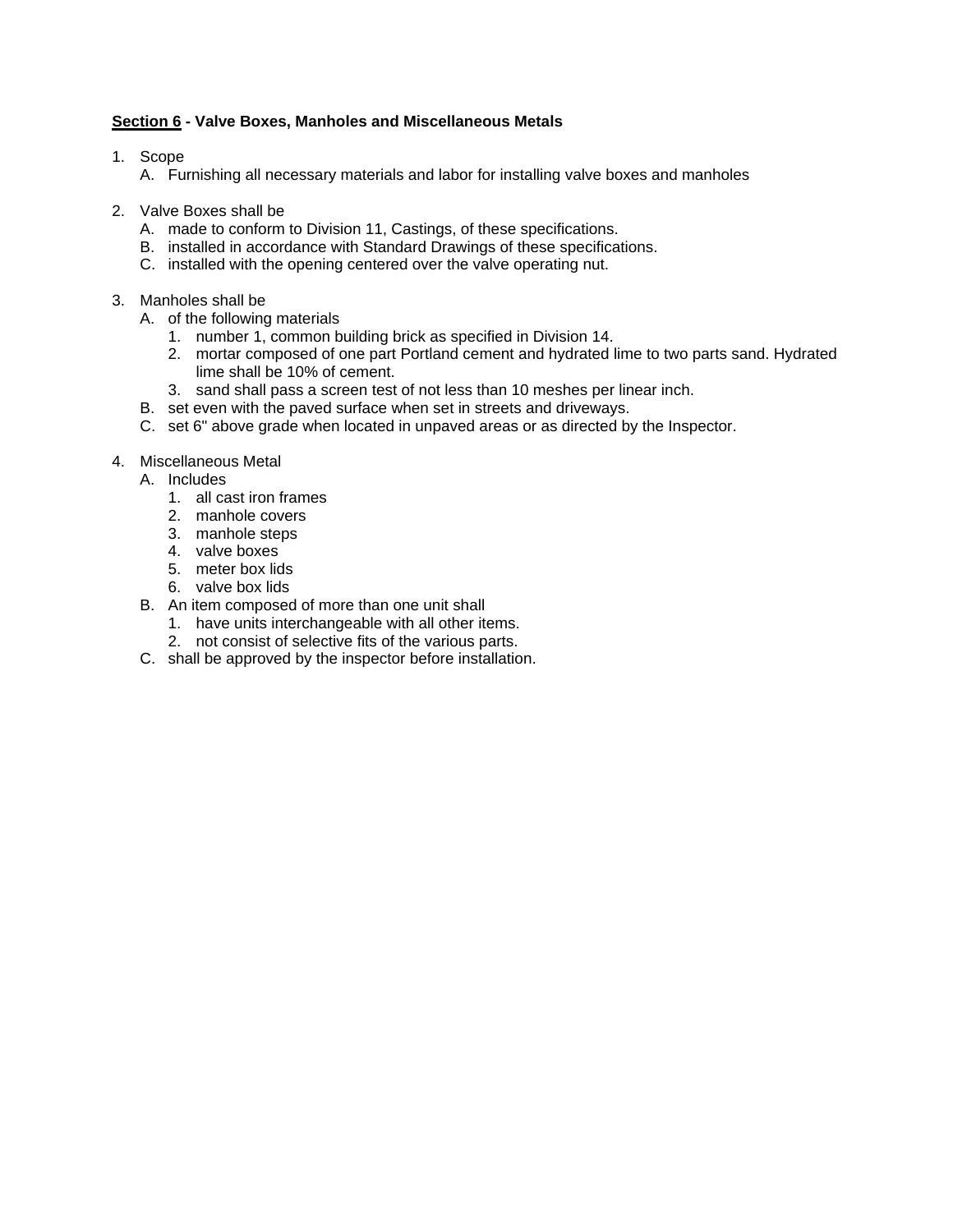#### **Section 7 - Concrete**

- 1. Scope
	- A. Furnish and place necessary concrete for thrust blocks, gravity blocks, vaults, and miscellaneous structures.
- 2. Concrete
	- A. Design of mix shall
		- 1. have minimum compressive strength of 2,500 psi at seven days.
		- 2. have a minimum compressive strength of 4,000 psi at 28 days when tested in accordance with ASTM Standard C39.
		- 3. be by a competent laboratory
			- (a) at contractors expense
			- (b) of 3" maximum slump, unless otherwise specified
			- (c) with the following information submitted to the Inspector for approval.
				- (i) seven day and 28 day compressive test results on the primary mix
				- (ii) gradation of fine and coarse aggregate and the percent of inorganic and organic impurities in each.
				- (iii) source of fine and coarse aggregates.
				- (iv) brand name of cement.
	- B. Ready-Mix concrete may be used provided
		- 1. above requirements are met.
		- 2. truck mixers are equipped so that mixing time, number of revolutions of the mixer and amount of water added to the batch can be readily verified by the Inspector.
	- C. Material shall consists of
		- 1. fine and coarse aggregate conforming to Federal Specification SS-A-281A, Grade A.
		- 2. Portland cement conforming to ASTM Designation C-150, Type I or Type II, of good quality.
		- 3. reinforcing steel conforming to ASTM Designation A-15, with deformations conforming to ASTM Designation A-305.
		- 4. water, clean and free form injurious amounts of oil, acid, alkali, organic matter of other deleterious substances.
	- D. Placing of reinforcing steel shall be
		- 1. accurate as shown on plans.
		- 2. tied at all intersections.
		- 3. supported on chairs.
		- 4. at a minimum clear distance of
			- (a) 3" between steel and unformed surfaces on contact with earth.
			- (b) 2" between steel and formed surfaces on contact with earth.
			- (c) 1' 1/2" between steel and all other formed surfaces.
	- E. Placing of concrete shall be
		- 1. withheld until forms and reinforcement have been inspected by the Inspector.
		- 2. compacted with aid of mechanical vibrators, rods, slicing bars, etc.
		- 3. without honeycomb and large air bubble marks on surface.
	- F. Protection and curing shall be
		- 1. immediately after placing and finishing.
		- 2. provided for all concrete surfaces not covered by forms.
		- 3. by use of wet mats or burlap, or other approved methods.
	- G. Testing shall
		- 1. be made by Contractor as directed by the Inspector.
		- 2. be in conformance with ASTM Designation C-39.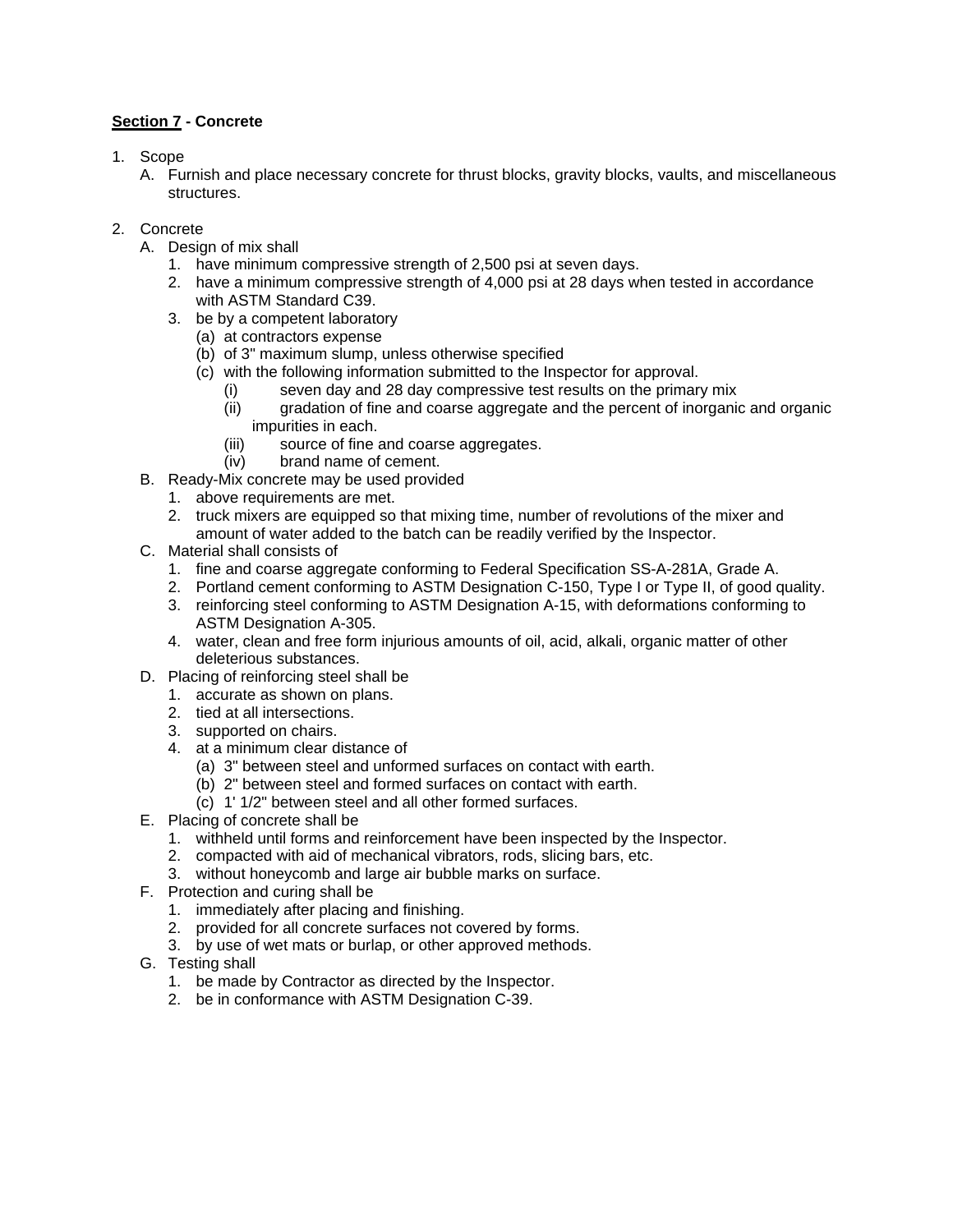#### **Section 8 - Ductile Iron Pipe and Fittings**

- 1. Scope
	- A. Includes the furnishing of ductile iron pipe.
	- B. Includes all plugs, flanges, jointing materials, specials, and appurtenances, required for the complete installation of the pipe fittings.
- 2. Pipe shall
	- A. as specified in Division 11 of these specifications.
	- B. be slip joint pipe unless otherwise directed by the Inspector.
	- C. have a wall thickness in accordance with the plans and other parts of this specification: Class 350 for all sizes
- 3. Fittings shall
	- A. be as specified in Division 11 of these specifications.
	- B. be short body ductile iron.
	- C. be furnished with mechanical joint unless otherwise directed by the Inspector.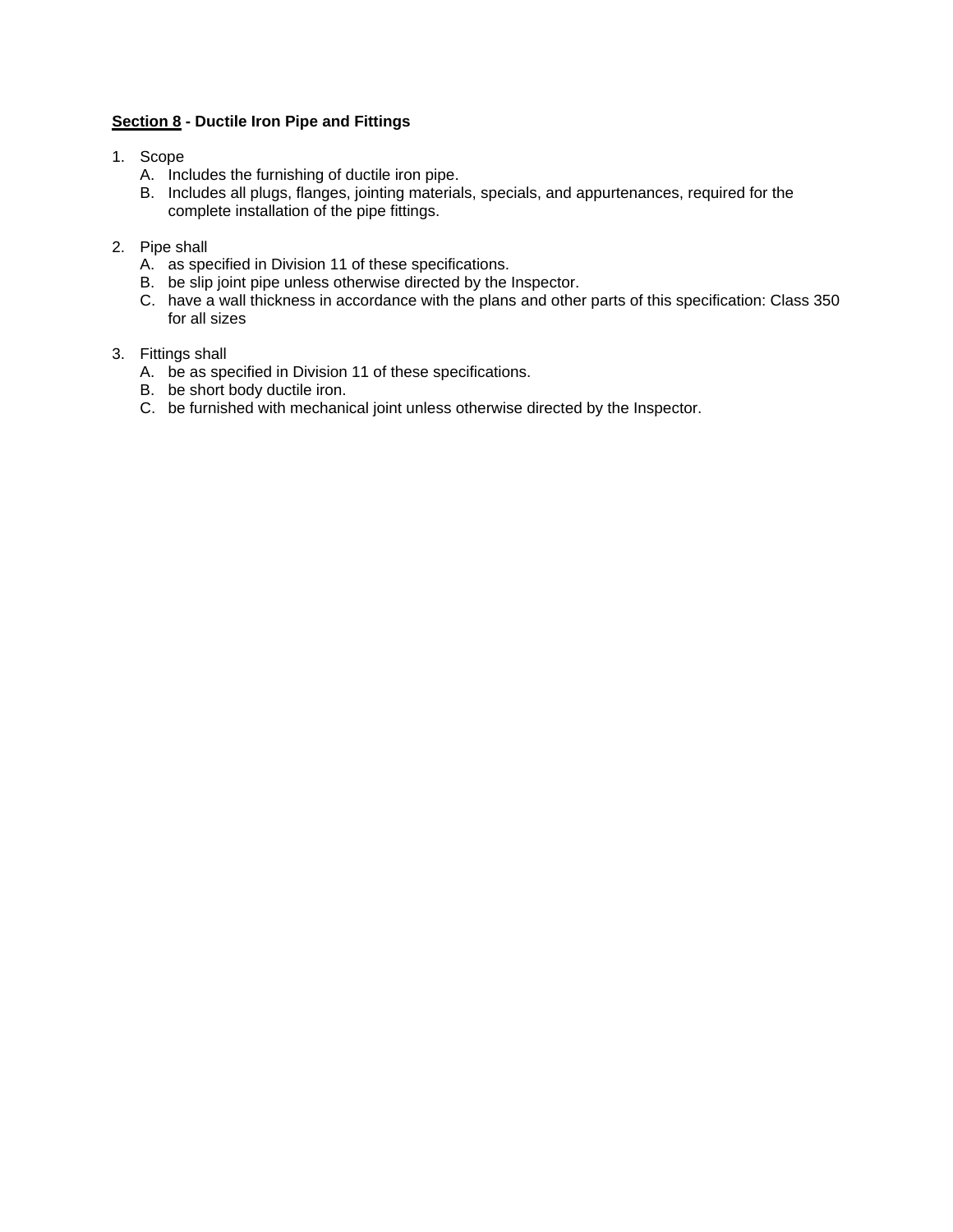#### **Section 9 - PVC Pipe - 2" and 6" Only**

- 1. Scope
	- A. Includes the furnishing of pvc pipe and fitting as required.
	- B. Includes all plugs, couplings, jointing materials, specials, and appurtenances, required for the complete installation of the pipe and fittings.

#### 2. Pipe shall

- A. be as specified in Division 11 of these classifications.
- 3. Fittings shall
	- A. be class 200 pressure PVC gasket joint "O" ring bell joint for Water service.
- 4. Special Instructions
	- A. Copper wire, size 14, solid insulated cover type THHN, will be installed the full length of the pipeline 1 foot above the pipe and tied to each gate valve.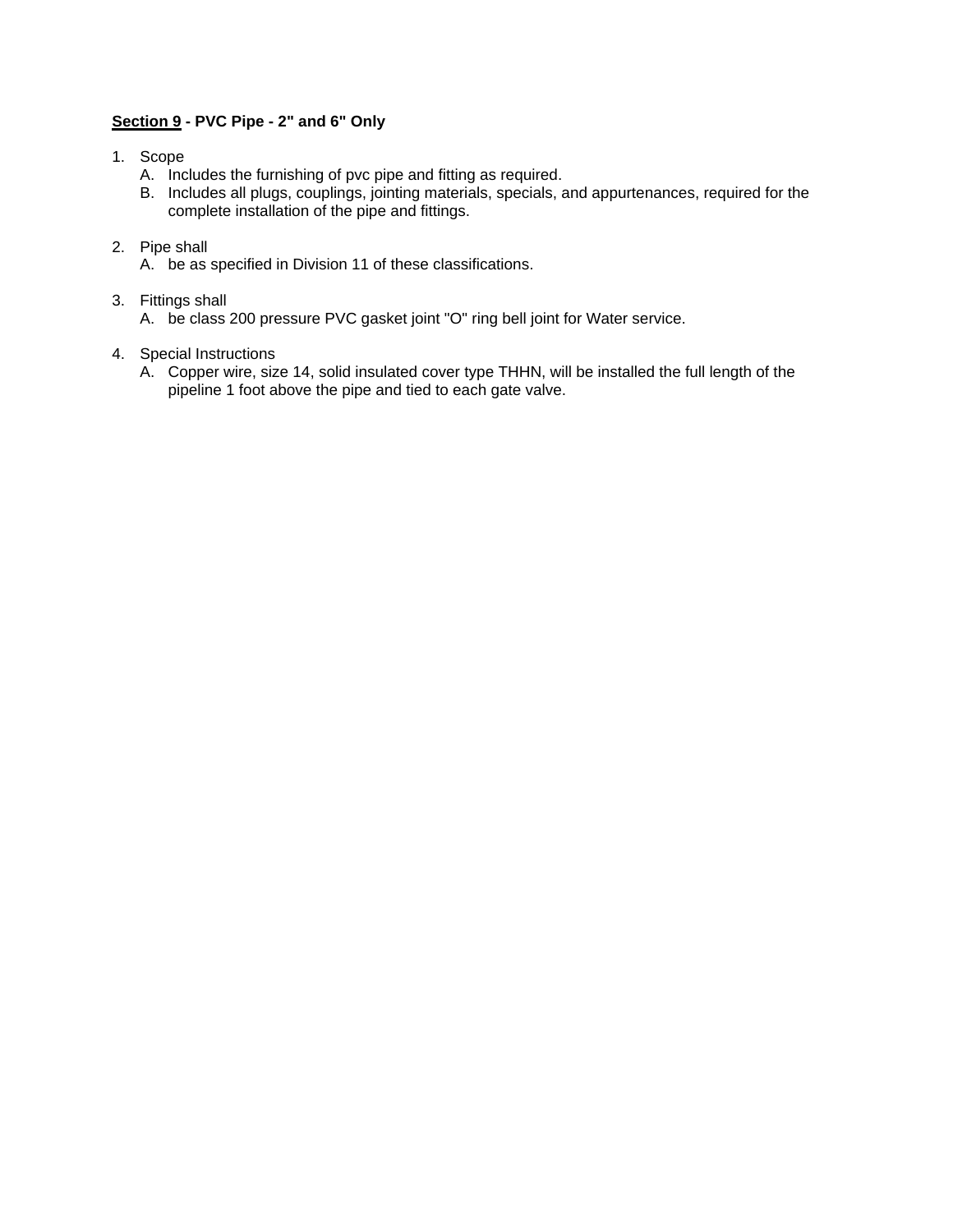#### **Section 10 - Miscellaneous**

- 1. Scope
	- A. Specify miscellaneous materials required to complete job as outlined on the plans and in other Divisions of this specifications.
- 2. Water services connections shall be made by MWS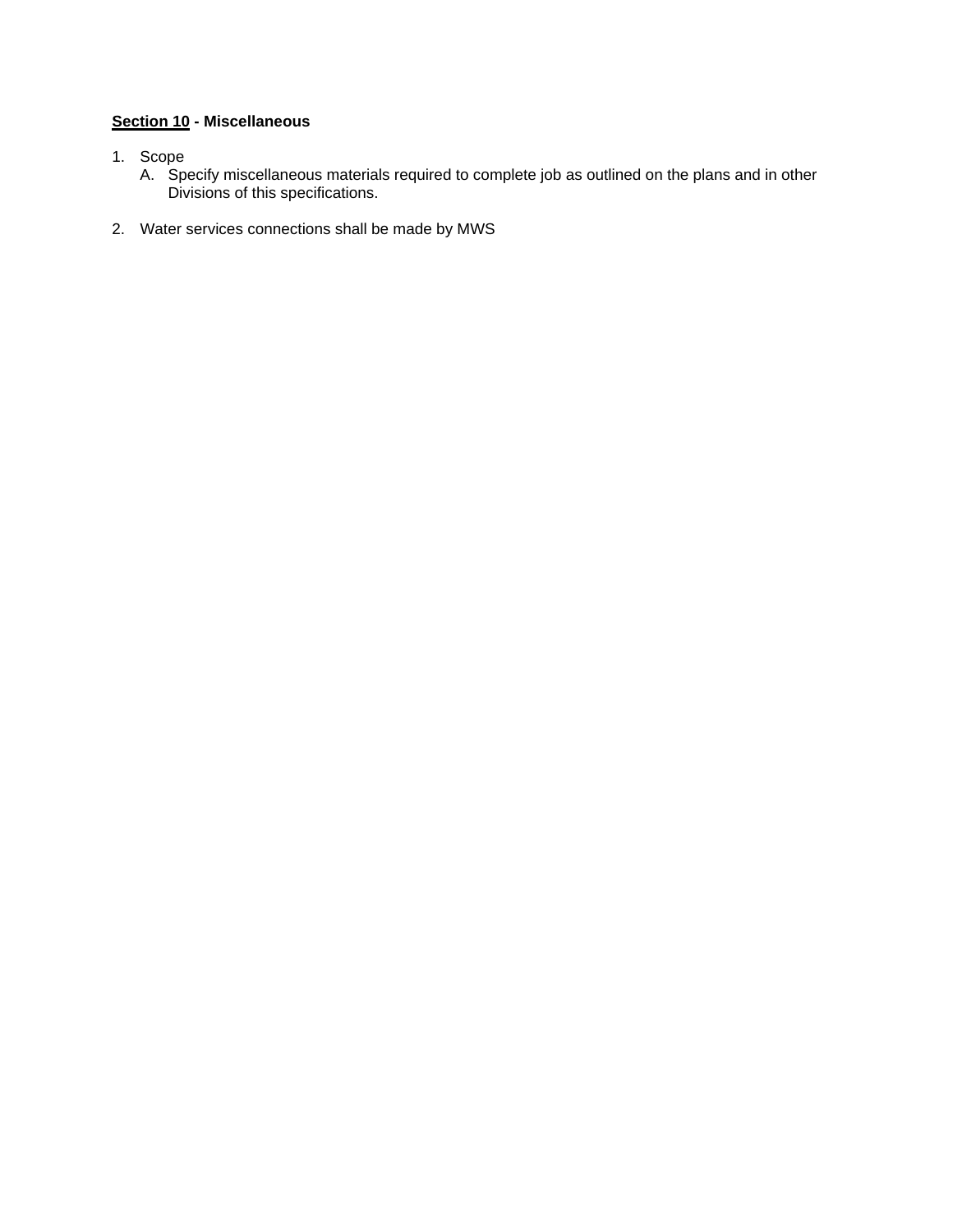### **Section 11 – Standard Specifications for Materials**

Index

| Specification # | Description                                                     |
|-----------------|-----------------------------------------------------------------|
| 100             | 3" - 64" Slip Joint Ductile Iron Pipe                           |
| 150             | $2" - 8"$ PVC Pipe Class 200                                    |
| 200             | 2" - 16" Slip or Mechanical Joint, Resilient Seated Gate Valves |
| 210             | $3" - 12"$ Tapping Valves                                       |
| 300             | 3" - 24" Mechanical Joint, Compact Fittings                     |
| 310             | 3" - 24" Slip Joint, Compact Fittings                           |
| 320             | 3" - 12" Tapping Sleeve, Stainless Steel                        |
| 400             | Fire Hydrants                                                   |
| 500             | 5/8" Disc. Water Meters                                         |
| 510             | 3⁄4" Disc. Water Meters                                         |
| 520             | 1" Disc. Water Meters                                           |
| 530             | 1–1/2" Disc. Water Meters                                       |
| 540             | 2" Disc. Water Meters                                           |
| 900             | 3" - 18" Plain Swing Check Valves                               |
| 901             | 3" - 18" Tilting Disc Check Valves                              |
| 990             | Cast Iron Valve Box                                             |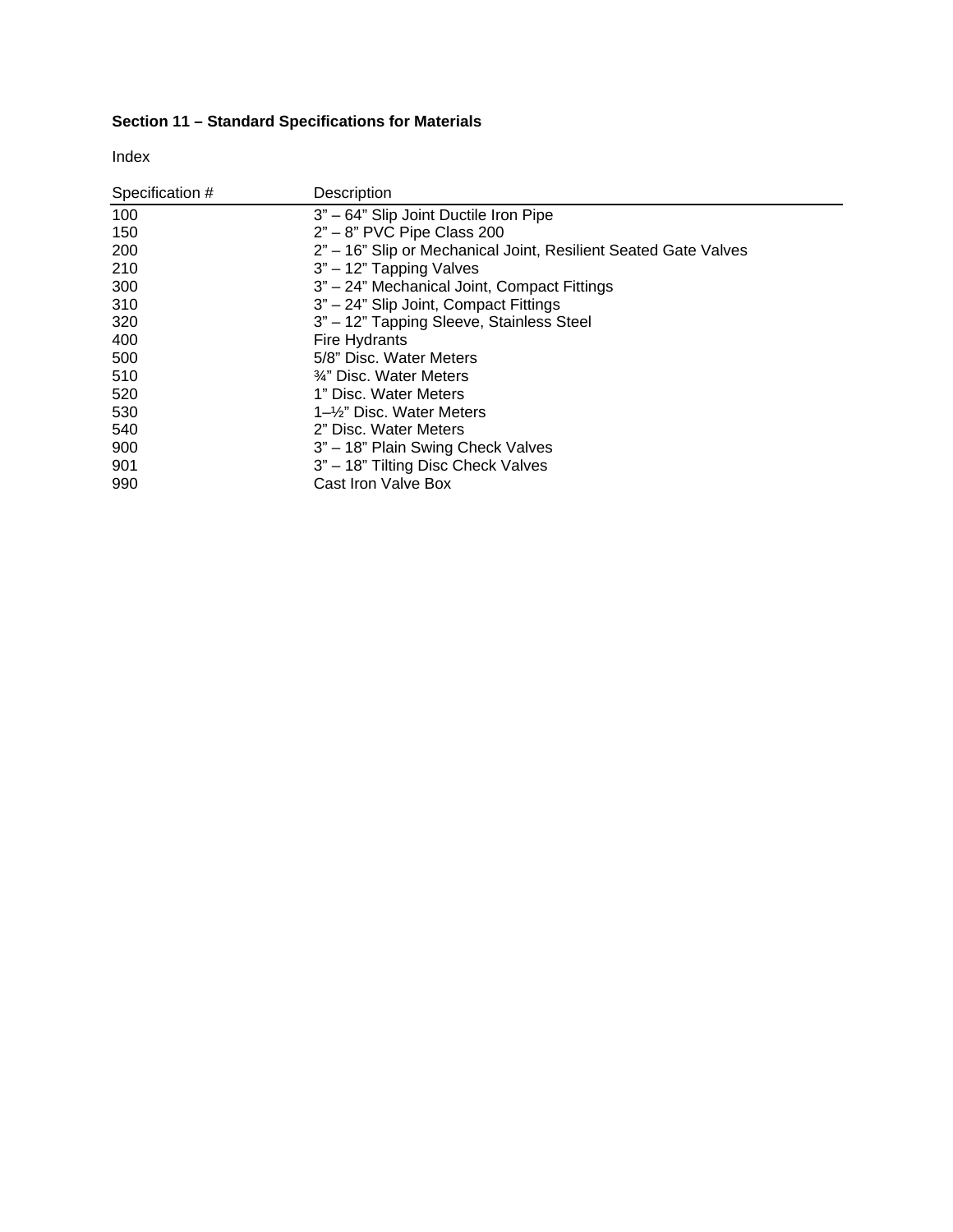#### Morristown Utility System **Specification # 100** Specification # 100

| Specifications for              | 3" - 64" Slip Joint, Ductile Iron Pipe                                                                                            |                                                                                                    |
|---------------------------------|-----------------------------------------------------------------------------------------------------------------------------------|----------------------------------------------------------------------------------------------------|
| MWS Item Number(s)              | $400 - 2$ " or 3" Iron Pipe<br>$402 - 6"$ Iron Pipe<br>$404 - 10$ " Iron Pipe<br>$410 - 16$ " Iron Pipe<br>$412 - 24$ " Iron Pipe | $401 - 4$ " Iron Pipe<br>$403 - 8$ " Iron Pipe<br>$405 - 12$ " Iron Pipe<br>$411 - 18$ " Iron Pipe |
| Last Revision:<br>Date Written: | September 25, 2002<br>March 5, 1998                                                                                               |                                                                                                    |

#### **General:**

Pipe shall be ductile iron manufactured in accordance with the requirements of ANSI/AWWA C151/A21.51or latest revision. Each pipe shall be hydrostatically tested and marked in accordance with Section 51-9 and 51-10. Furthermore, tensile and strength test shall be provided prior to acceptance in accordance with Section 51-12.

Push-On joints for such pipe shall be in accordance with ANSI/AWWA C111/A21.11 or latest revision.

Pipe thickness shall be designed in accordance with ANSI/AWWA C150/A21.5 or latest revision and shall be pressure class 350 unless otherwise noted on plans and specifications for project.

Pipe shall have cement motor lining in accordance with ANSI/AWWA C104/A21.04 or latest revision.

#### **Approved Manufacture(s):**

U.S. Pipe Company

American Ductile Iron Pipe Company

Griffin Pipe Products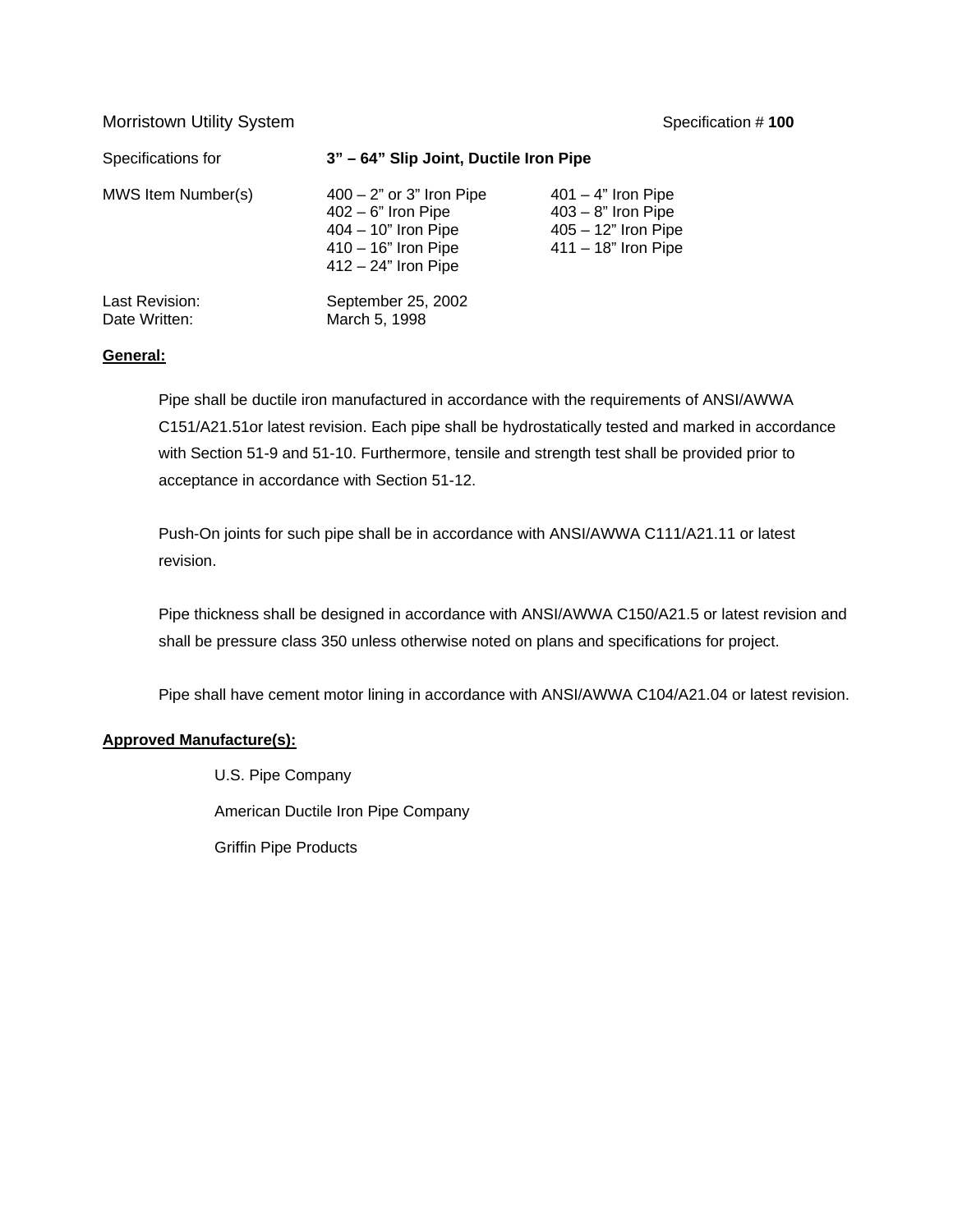#### Morristown Water System **Superintensity** Specification # 150

| Specifications for              | 2"-8" Slip Joint, PVC Pipe Class 200 |                                  |
|---------------------------------|--------------------------------------|----------------------------------|
| MWS Item Number(s)              | $601 - 2"$ PVC<br>$603 - 8"$ PVC     | $602 - 6"$ PVC<br>$604 - 4"$ PVC |
| Last Revision:<br>Date Written: | April 30, 2010<br>March 5, 1998      |                                  |

#### **General:**

PVC pipe shall be 250 PSI (SDR-17), bear the NSF seal of approval and meet requirements of PS-22-70 and ASTMD-2241. Type 1, 2, 150psi design stress compounds meeting ASTMD-1784 specifications (PVC 1120) shall be used in the manufacturing. Shall be furnished with integral bells and gaskets in 20-foot lengths.

#### **Approved Manufacture(s):**

Contractor to provide submittals for approval before installation.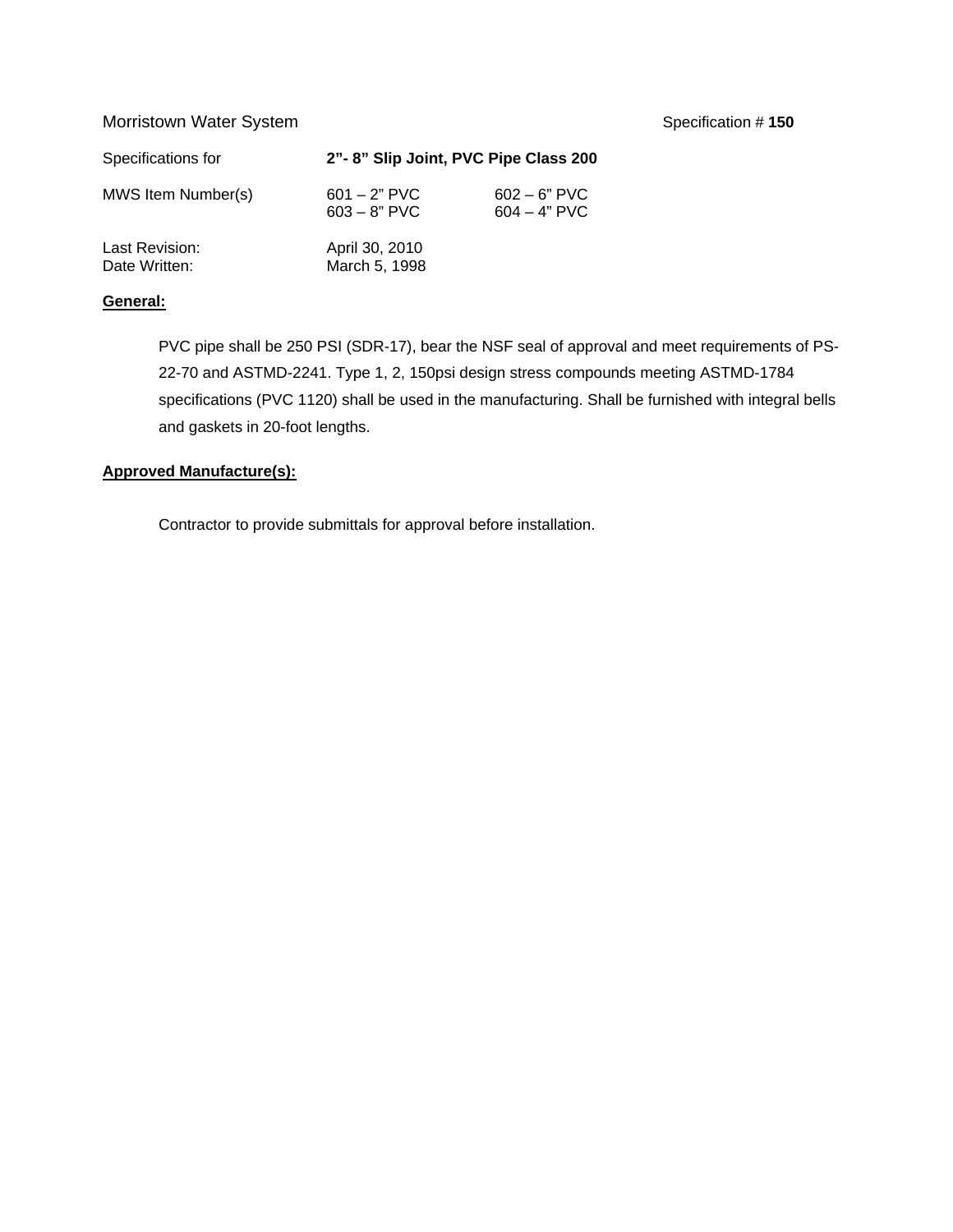#### Morristown Water System **Superintensists** Specification # 200

| Specifications for              |                                                           |                                                            | 2 – 24" Push On or Mechanical Joint, Resilient Seated Gate Valves |
|---------------------------------|-----------------------------------------------------------|------------------------------------------------------------|-------------------------------------------------------------------|
| MWS Item Number(s)              | $475 - 2"$ Valve<br>$502 - 8"$ Valve<br>$505 - 24"$ Valve | $500 - 4"$ Valve<br>$503 - 10"$ Valve<br>$507 - 16"$ Valve | $501 - 6"$ Valve<br>$504 - 12"$ Valve<br>$508 - 18"$ Valve        |
| Last Revision:<br>Date Written: | March 5, 1998<br>March 5, 1998                            |                                                            |                                                                   |

#### **General:**

- A. Valves shall be of the resilient seat type, non-rising stem, with o-ring seals. Valves shall be of the highest quality both as to materials and workmanship and shall conform to ANSI/AWWA C509-94 or latest revision.
- B. Valve body, bonnet and follower glands shall be cast of ductile iron conforming to ASTM A536. Shell thickness of body and bonnet component shall conform to Table 2 Sec. 4.4 to ANSI/AWWA C509- 94 or latest revision.
- C. Valve body and bonnet shall be coated on all exterior and interior surfaces with a fusion bonded epoxy conforming to the requirements of AWWA "Standard for Protective Coatings for Valves and Hydrants" C550-81. Manufacture shall certify that the coating will conform to the following sections of the standard.
	- 1. Section 2 Materials. Relating to the suitability of the coating for use in a potable water system.
	- 2. Section 3 Coated Sample Testing. Relating to disbondment or blistering and impact damage.
- D. The valve shall be designed so that during operation, or cycling, of the valve, there is no friction or abrasion or rubbing together of gate and body that can wear away any rubber or epoxy and expose bare iron.
- E. The sealing mechanism shall consist of a single piece, solid, ductile iron wedge, completely encapsulated by a vulcanized synthetic rubber coating. The resilient sealing mechanism shall provide zero leakage at applicable design working pressure when installed with the line flow in either direction
- F. Valve shall be NSF certified, conforming to the requirement of ANSI/NSF Standard 61. Valves shall be labeled NSF.
- G. Gate valves for buried service shall be furnished with mechanical joint end connections unless otherwise shown on the drawings or specified herein.

#### **Approved Manufacture(s):**

U.S. Pipe Company

American Ductile Iron Pipe Company

**Mueller** 

M & H Valve Company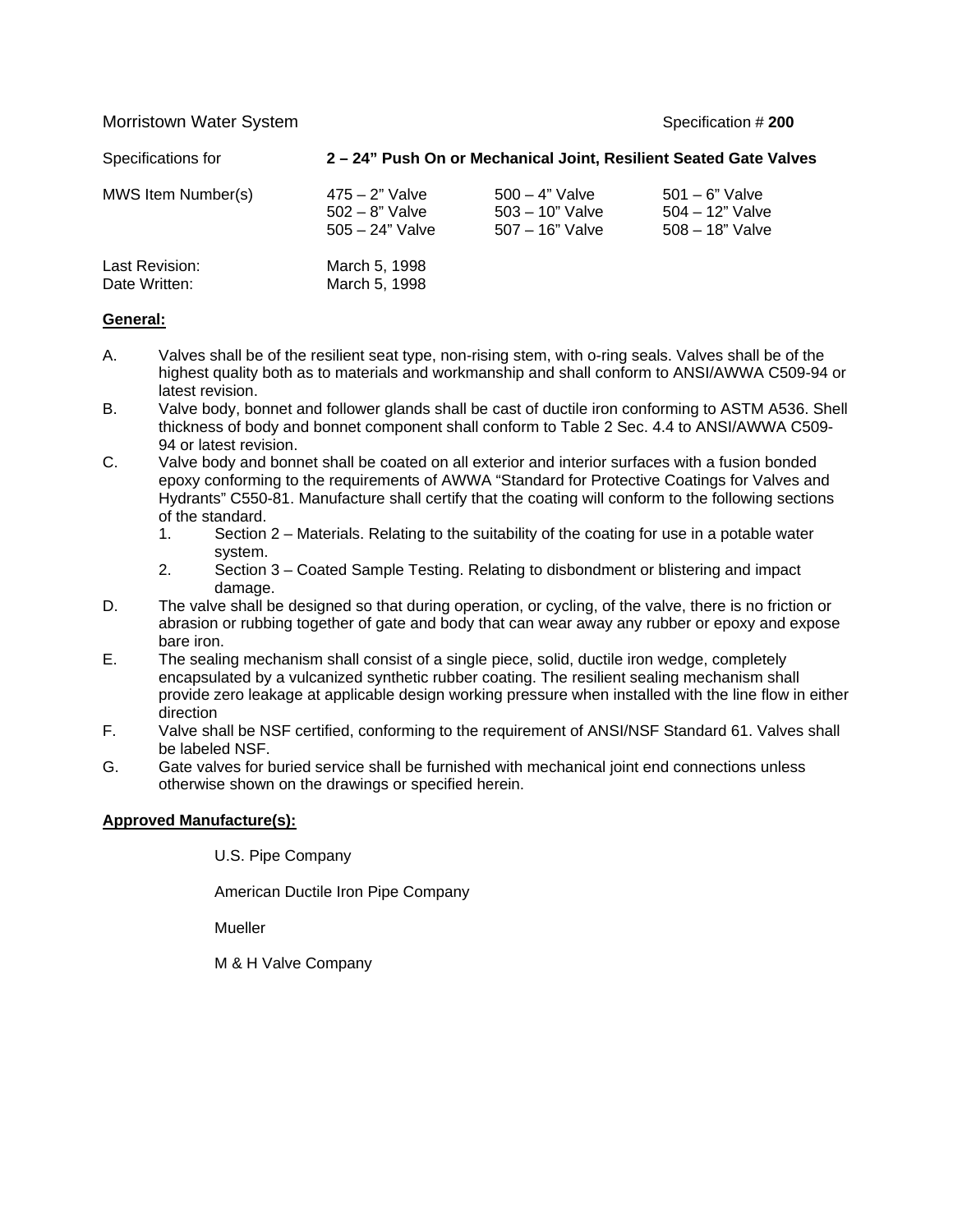Morristown Water System  $\blacksquare$  Specification # 210

| Specifications for              | 3" – 12" Tapping Valves                              |                                                      |
|---------------------------------|------------------------------------------------------|------------------------------------------------------|
| MWS Item Number(s)              | 938 – 10" Tapping Valve<br>$940 - 6$ " Tapping Valve | 939 – 12" Tapping Valve<br>$941 - 8$ " Tapping Valve |
| Last Revision:<br>Date Written: | March 5, 1998<br>March 5, 1998                       |                                                      |

#### **General:**

- A. Valves used for tapping shall be of the resilient seat type, non-rising stem, with o-ring seals. Valves shall be of the highest quality both as to materials and workmanship and shall conform to ANSI/AWWA C509-94 or latest revision.
- B. Valve body, bonnet and follower glands shall be cast of ductile iron conforming to ASTM A536. Shell thickness of body and bonnet component shall conform to Table 2 Sec. 4.4 to ANSI/AWWA C509- 94 or latest revision.
- C. Valve body and bonnet shall be coated on all exterior and interior surfaces with a fusion bonded epoxy conforming to the requirements of AWWA "Standard for Protective Coatings for Valves and Hydrants" C550-81. Manufacture shall certify that the coating will conform to the following sections of the standard.
	- 1. Section 2 Materials. Relating to the suitability of the coating for use in a potable water system.
	- 2. Section 3 Coated Sample Testing. Relating to disbondment or blistering and impact damage.
- D. The valve shall be designed so that during operation, or cycling, of the valve, there is no friction or abrasion or rubbing together of gate and body that can wear away any rubber or epoxy and expose bare iron.
- E. The sealing mechanism shall consist of a single piece, solid, ductile iron wedge, completely encapsulated by a vulcanized synthetic rubber coating. The resilient sealing mechanism shall provide zero leakage at applicable design working pressure when installed with the line flow in either direction
- F. Valve shall be NSF certified, conforming to the requirement of ANSI/NSF Standard 61. Valves shall be labeled NSF.
- G. End connections shall be mechanical joint and flanged. The flanged end shall include a special tapping lip that properly fits the counterbore of the tapping sleeve. The mechanical joint end shall meet MSS SP-113 to insure proper alignment of tapping machine.

#### **Approved Manufacture(s):**

U.S. Pipe Company

American Ductile Iron Pipe Company

**Mueller** 

M & H Valve Company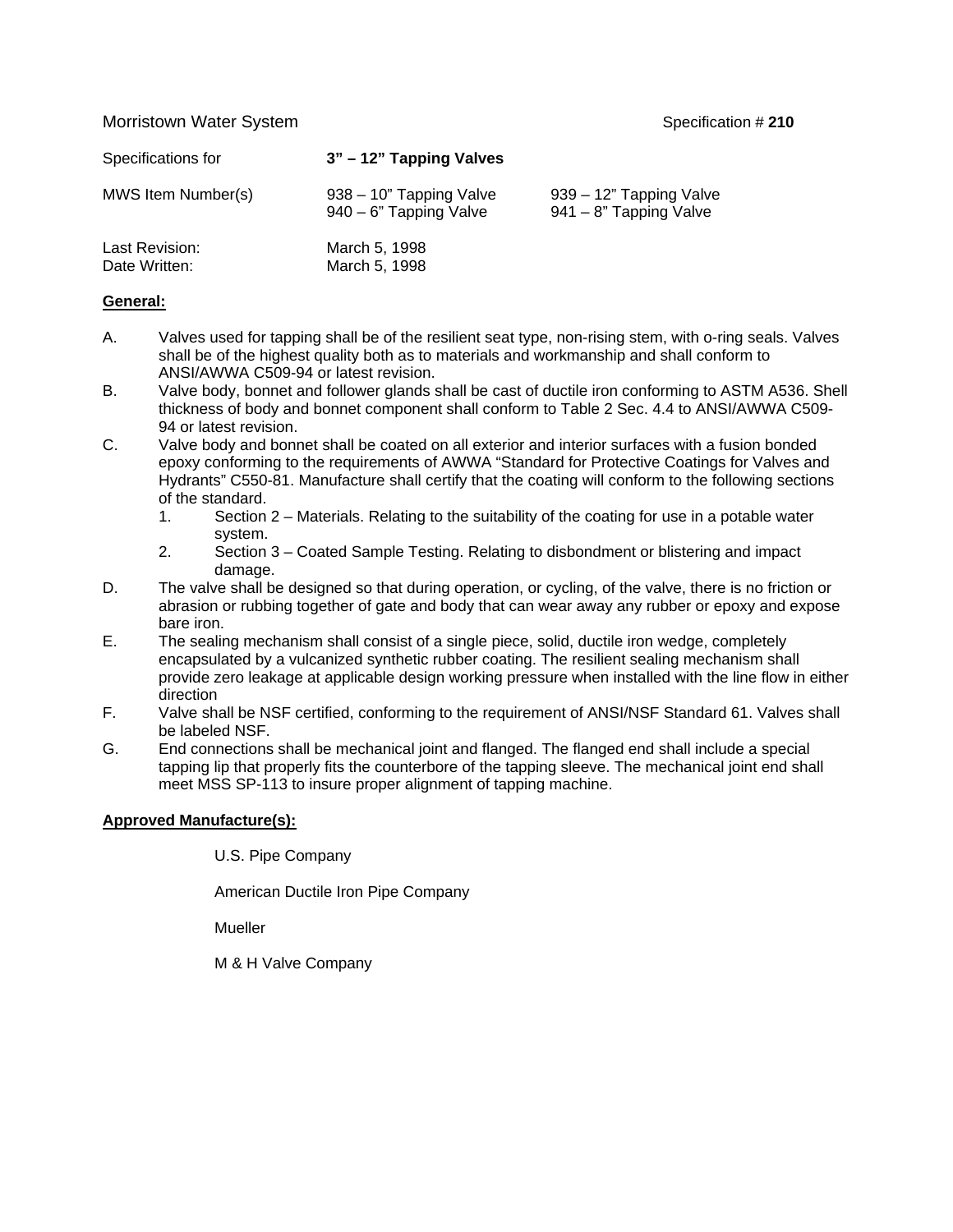#### Morristown Water System **Superintensists** Specification # 300

| Specifications for              | 3" - 24" Mechanical Joint Compact Fittings                                          |
|---------------------------------|-------------------------------------------------------------------------------------|
| MWS Item Number(s)              | 430-599 -- 3" through 24"<br>Plugs, Tees, Bends, Crosses, Reducers, Sleeves, & Wyes |
| Last Revision:<br>Date Written: | May 26, 2000<br>March 5, 1998                                                       |

#### **General:**

Fittings shall be available in 4" through 16" sizes and shall be cast from ductile iron in accordance with ANSI/AWWA C153/A21.53 or latest revision with mechanical joint bells. Glands, bolts, nuts and gaskets shall be in accordance with requirements of ANSI/AWWA C153/A21.53 or latest revision and listed by an approved certifying agency as conforming to the requirements of ANSI/NSF 61. The working pressure ratting shall be 350 psi. Fittings shall be coated with a 6-8 mil nominal thickness bonded epoxy conforming to the requirements of ANSI/AWWA C550 and C116/A21.16.

All fittings shall be supplied with accessories—glands, bolts, and standard styrene butadiene rubber (SBR) gaskets as per ANSI/AWWA C116/A21.16 or latest revision.

#### **Approved Manufacture(s):**

U.S. Pipe Company American Ductile Iron Pipe Company Griffin Pipe Products Company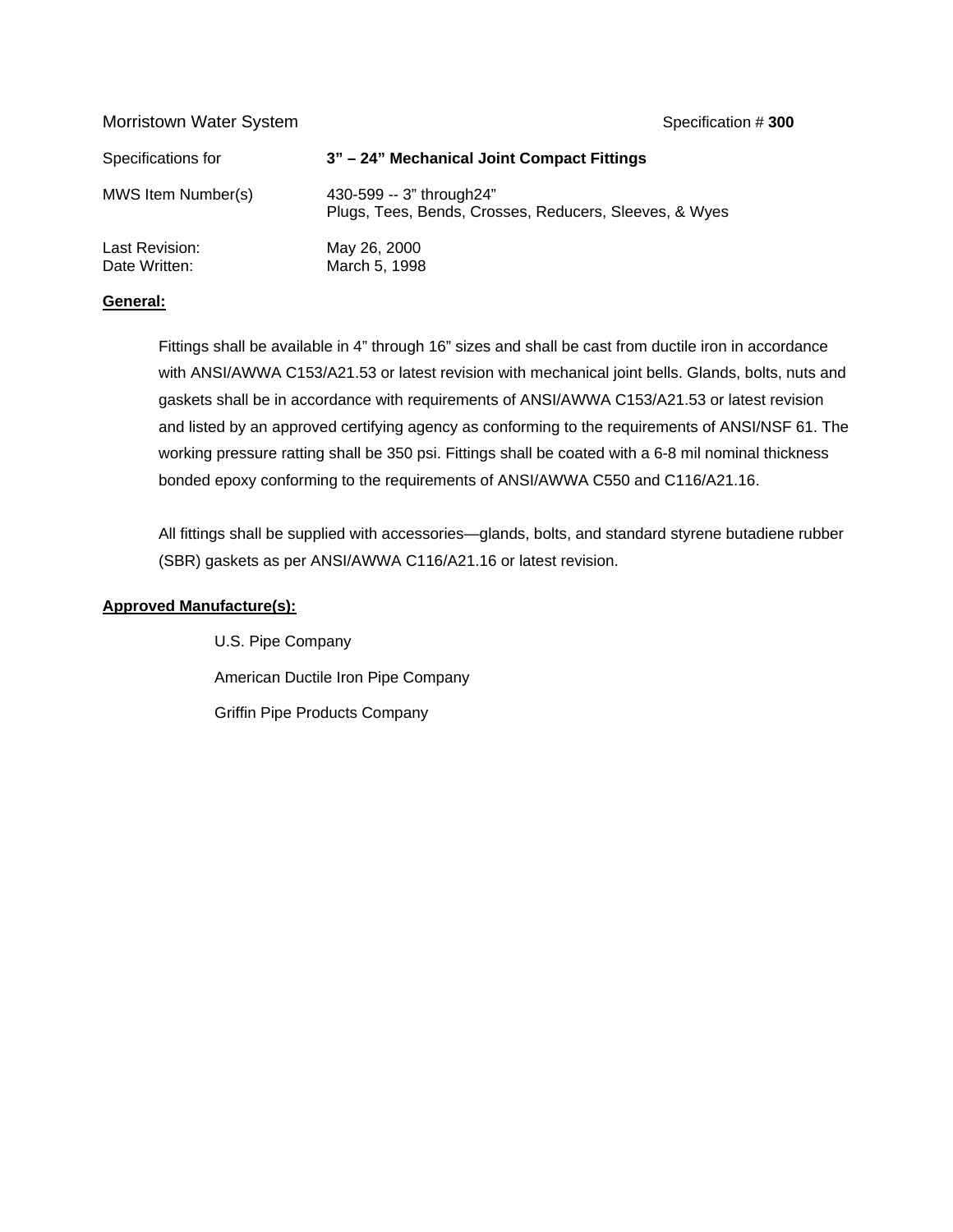#### Morristown Water System **Superintensists** Specification # 305

| Specifications for              | 4" – 16" Mechanical Joint and Push On Compact Tees |
|---------------------------------|----------------------------------------------------|
| MWS Item Number(s)              | 430-599 -- 4" through 16" Tees                     |
| Last Revision:<br>Date Written: | May 26, 2000<br>March 5, 1998                      |

#### **General:**

Fittings shall be available in 4" through 16" sizes and shall be cast from ductile iron in accordance with ANSI/AWWA C153/A21.53 or latest revision with mechanical joint or push on bells. Glands, bolts, nuts and gaskets shall be in accordance with requirements of ANSI/AWWA C153/A21.53 or latest revision and listed by an approved certifying agency as conforming to the requirements of ANSI/NSF 61. The working pressure ratting shall be 350 psi. Fittings shall be coated with a 6-8 mil nominal thickness bonded epoxy conforming to the requirements of ANSI/AWWA C550 and C116/A21.16.

All fittings shall be supplied with accessories—glands, bolts, and standard styrene butadiene rubber (SBR) gaskets as per ANSI/AWWA C116/A21.16 or latest revision.

#### **Approved Manufacture(s):**

U.S. Pipe Company American Ductile Iron Pipe Company Griffin Pipe Products Company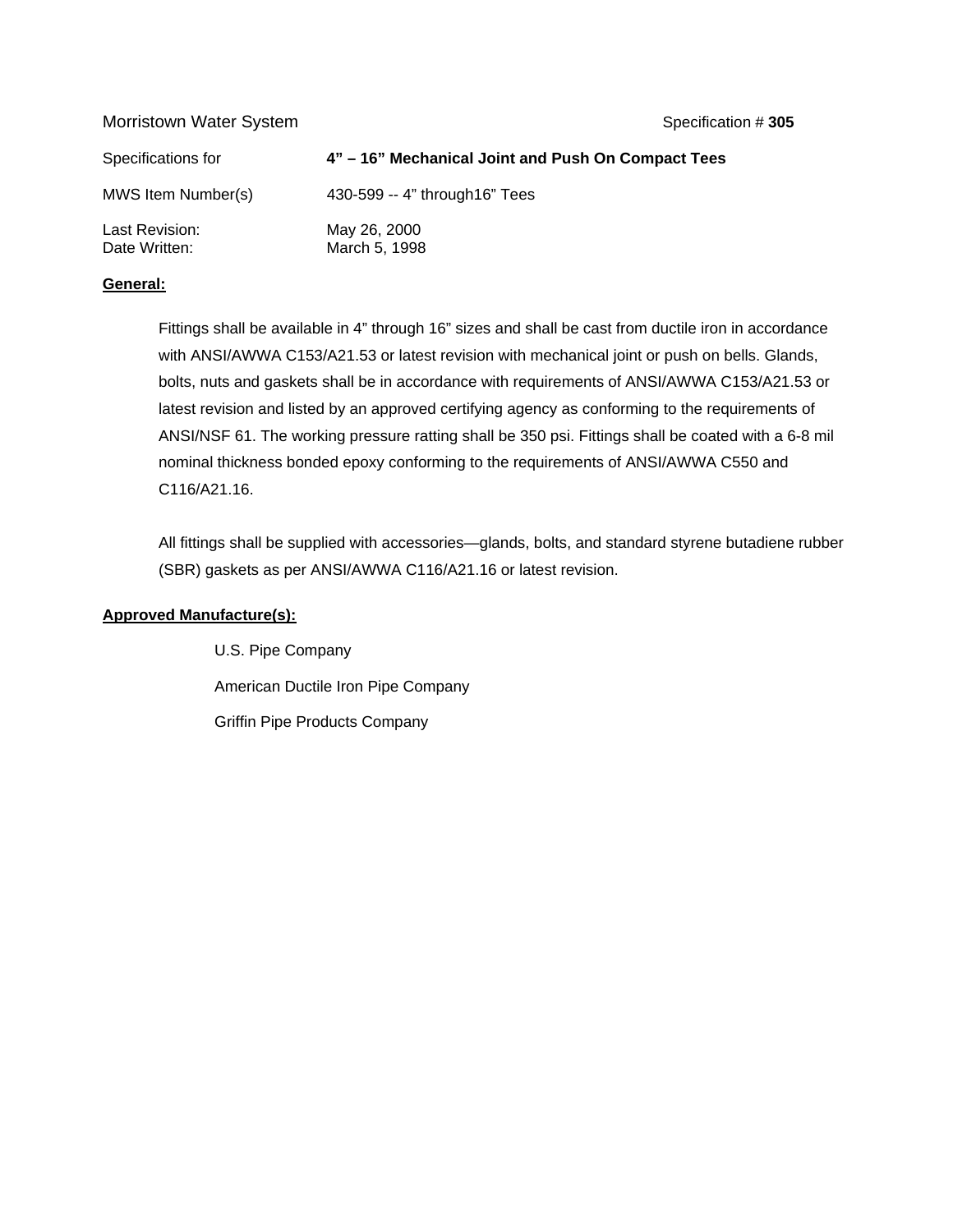#### Morristown Water System **Superintensity** Specification # 310

| Specifications for              | 3" - 24" Slip Joint, Compact Fittings                                               |
|---------------------------------|-------------------------------------------------------------------------------------|
| MWS Item Number(s)              | 430-599 -- 3" through 24"<br>Plugs, Tees, Bends, Crosses, Reducers, Sleeves, & Wyes |
| Last Revision:<br>Date Written: | May 26, 2000<br>March 5, 1998                                                       |

#### **General:**

Fittings shall be available in 4" through 16" sizes and shall be cast from ductile iron in accordance with ANSI/AWWA C153/A21.53 or latest revision. The working pressure ratting shall be 350 psi. Fittings shall be slip joint in accordance with all applicable requirements of ANSI/AWWA C153/A21.53 or latest revision. Fittings shall be coated with a 6-8 mil nominal thickness bonded epoxy conforming to the requirements of ANSI/AWWA C550 and C116/A21.16.

A method of providing joint restraint within the socket shall be available when specified.

#### **Approved Manufacture(s):**

U.S. Pipe Company American Ductile Iron Pipe Company Griffin Pipe Products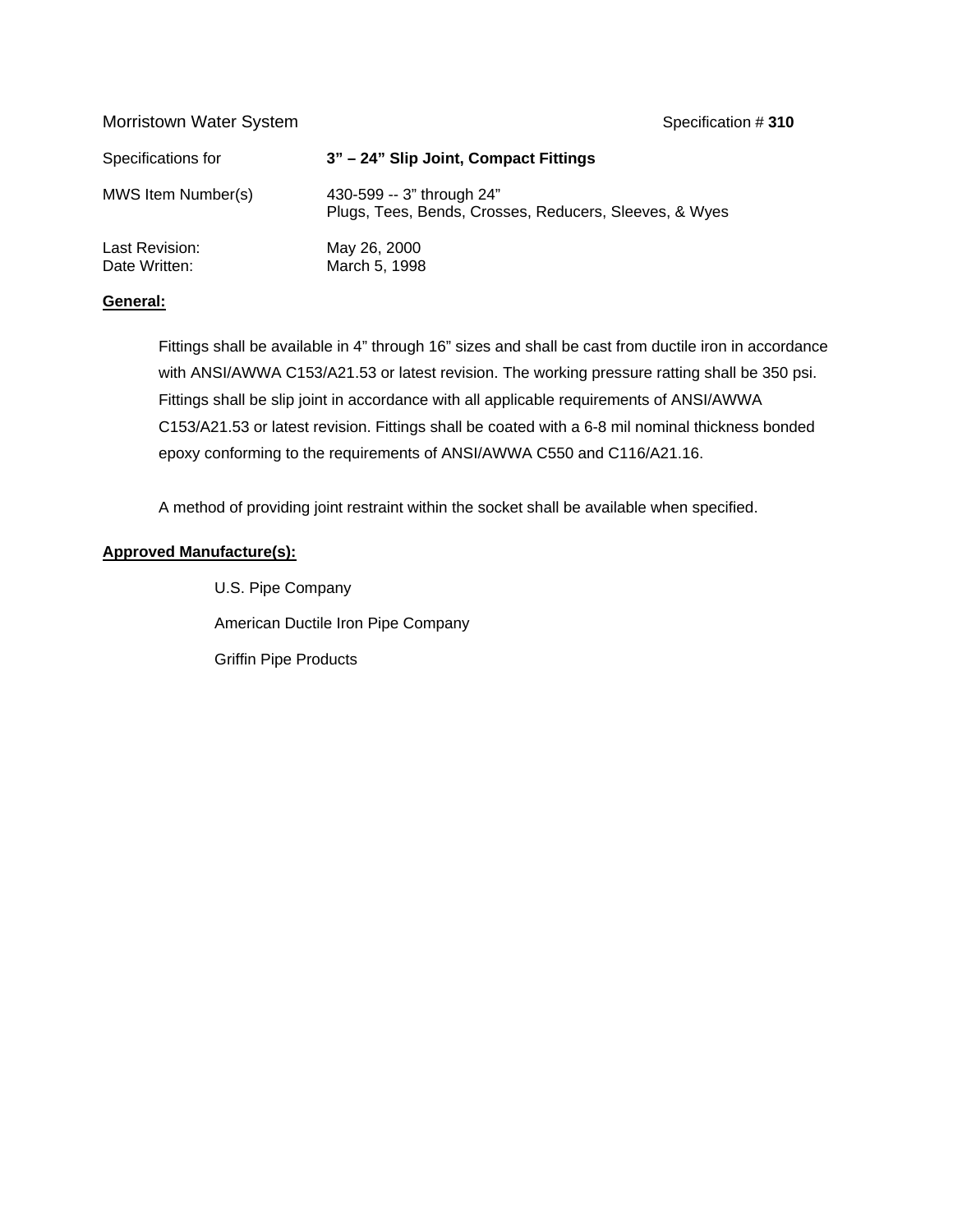#### Morristown Water System Superintensity of the Specification # 320

| Specifications for              | 3"-12" Tapping Sleeves, Stainless Steel Body                                                                                      |                                                                                                                                      |
|---------------------------------|-----------------------------------------------------------------------------------------------------------------------------------|--------------------------------------------------------------------------------------------------------------------------------------|
| MWS Item Number(s)              | 948 6x6 Tapping Sleeve<br>950 12x8 Tapping Sleeve<br>952 18x6 Tapping Sleeve<br>954 12" Tapping Sleeve<br>956 10x6 Tapping Sleeve | 949 12x6 Tapping Sleeve<br>951 10x8 Tapping Sleeve<br>953 18x8 Tapping Sleeve<br>955 12x10 Tapping Sleeve<br>957 16x6 Tapping Sleeve |
| Last Revision:<br>Date Written: | March 5, 1998<br>March 5, 1998                                                                                                    |                                                                                                                                      |

#### **General:**

Tapping sleeves, stainless steel body, shall be compatible with any standard tapping valve and Mueller CC-25 Drilling Machine. Outlet branch and flange shall be in compliance with AWWA Standard C-207, Class D ANSI 150lb drilling. Nuts, bolts, and washer to be 304 stainless steel.

#### **Approved Manufacture(s):**

 Ford Meter Box Company Romac Company Mueller Smith-Blair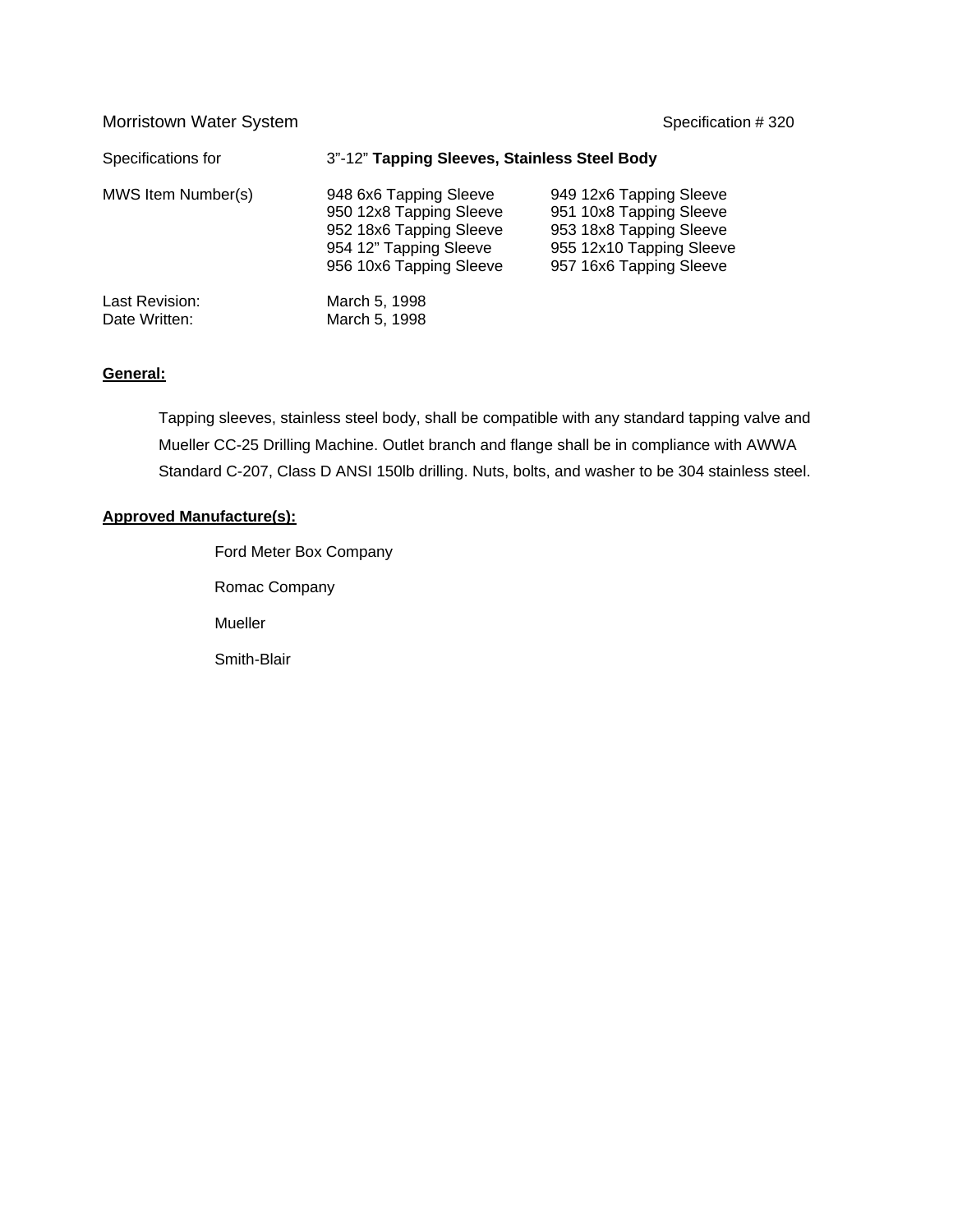| Specifications for        | <b>Fire Hydrants</b> |
|---------------------------|----------------------|
| <b>MWS Item Number(s)</b> | 800                  |
| Last Revision:            | April 8, 2013        |
| Date Written:             | March 5, 1998        |

Fire Hydrants shall conform to the requirements of AWWA standard for Dry-Barrel Fire Hydrants (ANSI/AWWA C502-05 or latest revision) and in addition, shall be listed by Underwriters Laboratories and Factory Mutual Research Corp. Cast marks or other permanent marks shall be used to identify the fire hydrant as conforming to these standards.

Fire Hydrant shall also conform to the following supplementary specifications.

- 1. The **bury length** (distance from ground-line to insert of the hydrant inlet) shall be **42** inches.
- 2. Hydrant **operating nut** shall be ductile iron or bronze and shall be **pentagonal in shape, 1- 1/2" point to flat (AWWA Standard)**. The operating nut shall also function as a weather shield. Hydrant shall open left counterclockwise.
- 3. Nozzles **shall have two 2-1/2" hoses 180 degrees apart and one 4-1/2" pumper**. All nozzles shall be at the same elevation. Nozzle threads shall be National Standard Fire Hose Coupling Screw Thread as described in Appendix A of AWWA C502. Nozzle caps shall be provided with chains and gaskets. Nozzle caps shall have nut configuration the same as the hydrant-operating nut. Nozzles shall be reverse threaded into the upper barrel and mechanically locked in place.
- 4. Hydrant **main valve shall be 4-1/2" minimum** and shall be of the full compression design, openings against and closing against pressure. The main valve seat ring shall thread into bronze sub-seat and all the gaskets sealing the seat ring shall be on a bronze-to-bronze seating surface. The seat ring threads shall not serve as a pressure seal. The entire valve and rod assembly shall be removed by use of a small lightweight seat removal wrench.
- 5. The drain valves shall allow complete drainage of all residual water in the hydrant. The circumfarantial drain passage inside the hydrant shall be bronze on all surfaces.
- 6. All exterior bolting and fasteners below the ground-line shall be stainless steel. Plated steel bolts and nuts are not acceptable.
- 7. Hydrant shall be the breakaway type with a frangible ground-line and rod coupling designed to break upon traffic impact and prevent further damage to the hydrant and connecting pipe. The frangible coupling shall allow the upper section to be rotated to any desired position. Couplings that employ lugs, keeper devices or a breakaway barrel are not acceptable.
- **8.** The hydrant inlet shall be **Mechanical Joint** or **Slip Joint**

#### **Approved Manufacture(s):**

- 1. Mueller Super Centurion
- 2. M & H Valve Company Model 129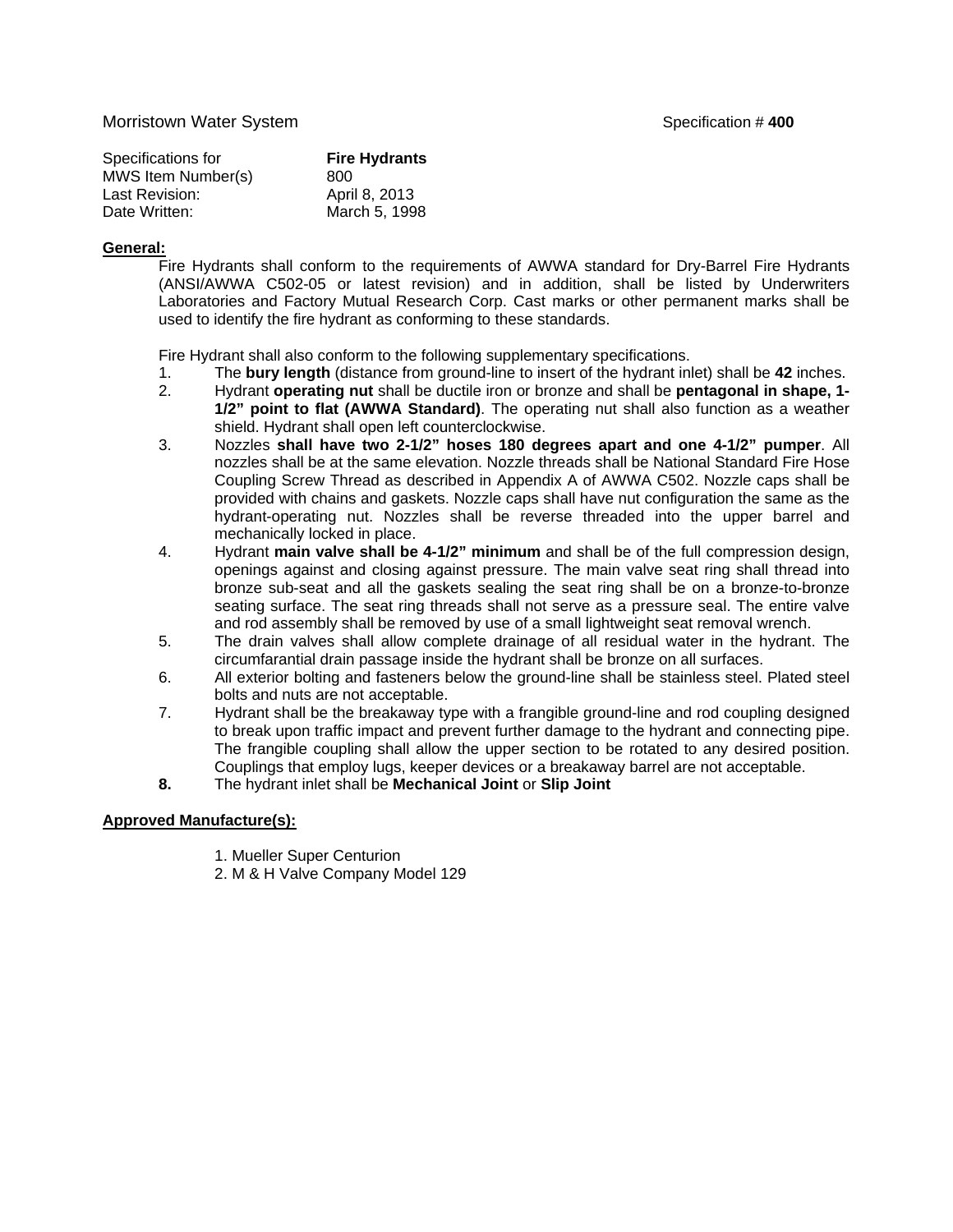| Specifications for | 5/8" Water Meters  |
|--------------------|--------------------|
| MWS Item Number(s) | Unknown            |
| Last Revision:     | March 23, 2003     |
| Date Written:      | September 11, 1995 |

Specification for Nutating Disc or Oscillating Piston cold water meters w/out spuds for use in measurement of potable cold water in residential, commercial, and industrial services where flow is in one direction only.

#### **Approved Manufactures:**

Badger Model 25

#### **Performance Conditions:**

Size 1/2" - 5/8" Typical Operating Range 1/2 - 25 GPM Low Flow 1/4 GPM Maximum Continuous Flow 15 GPM Pressure Loss 2.8 PSI at 15 GPM Maximum Operating Temp. 80 Deg. F. Maximum Operating Pres. 150 PSI

Register Capacity 10,000,000 Gallons Meter Housing **Bronze** Measuring Chamber **Plastic** Meter Length 7-1/2" AMR Capability **RTR** 

Register Type **Straight reading, permanently sealed**  magnetic drive w/ warranty Meter Connections **Bronze** to fit 1/2" Spud Thread Bottom Plates **Bolted Bronze or Cast Iron** 

#### **Construction:**

Meter should be constructed to meet or exceed AWWA Standards C710-90 Cold-Water Meters Displacement Type. Manufacture shall place Morristown Water System Identification number on exterior of meter lid. Morristown Water System shall supply identification number information. Manufacture shall provide Certified Test Record in accordance with Sec. 3.8 of AWWA C710-90, Standard for Cold-Water Meters-Displacement Type.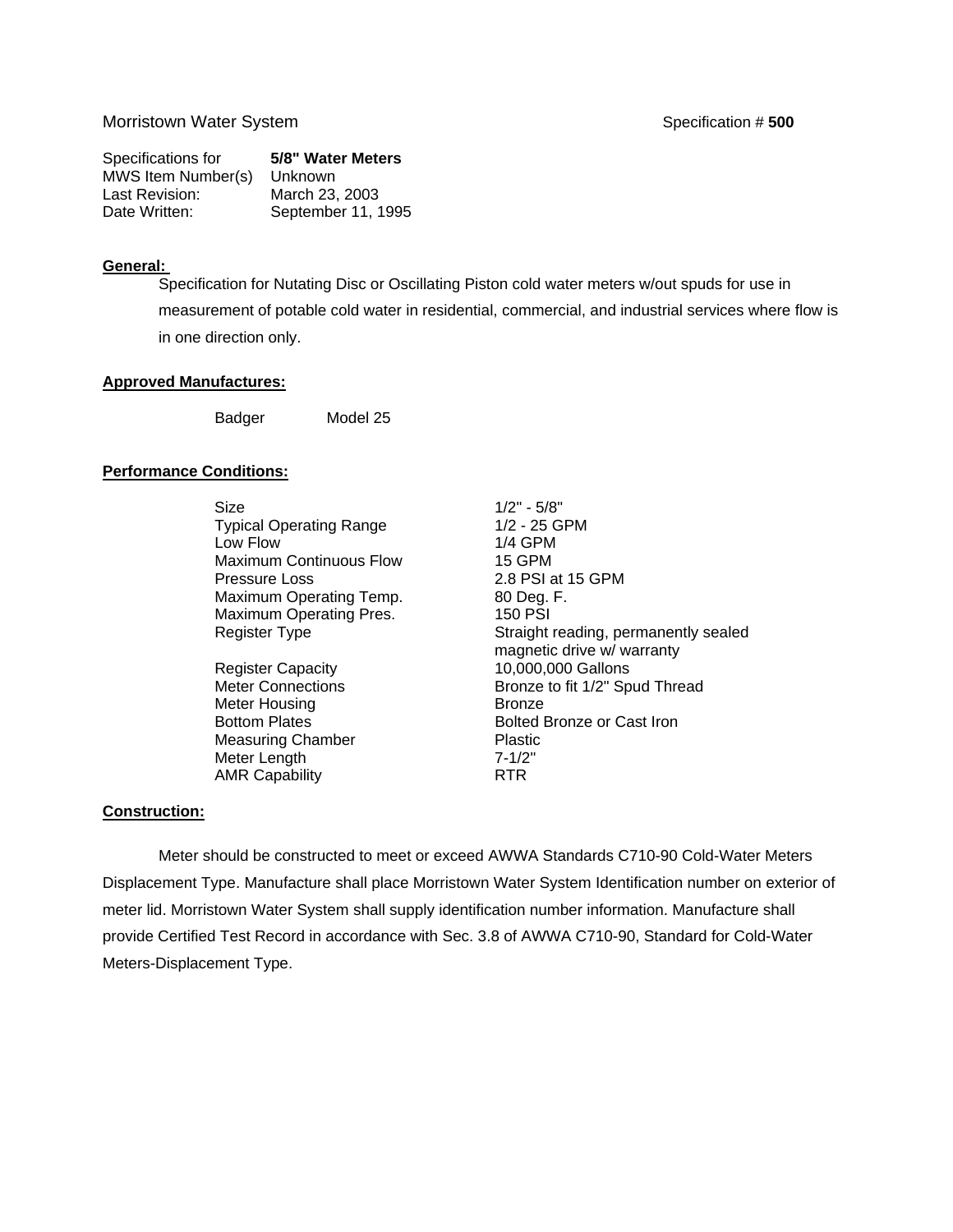| Specifications for | 3/4" Water Meters |
|--------------------|-------------------|
| MWS Item Number(s) | Unknown           |
| Last Revision:     | April 6, 2000     |

Specification for Nutating Disc or Oscillating Piston type, positive displacement meter for use in measurement of potable cold water in residential, commercial, and industrial services where flow is in one direction only.

#### **Performance Conditions:**

| Size                           | $\frac{3}{4}$ "                                                 |
|--------------------------------|-----------------------------------------------------------------|
| <b>Typical Operating Range</b> | 3/4 to 35 GPM                                                   |
| Low Flow                       | $3/8$ GPM                                                       |
| <b>Maximum Continuous Flow</b> | 25 GPM                                                          |
| Pressure Loss                  | 5 PSI at 25 GPM                                                 |
| Maximum Operating Temp.        | 80 Deg. F.                                                      |
| Maximum Operating Pres.        | 150 PSI                                                         |
| <b>Register Type</b>           | Straight reading, permanently sealed magnetic drive w/ warranty |
| Registration                   | 10 Gallons                                                      |
| <b>Register Capacity</b>       | 10,000,000 Gallons                                              |
| <b>Meter Connections</b>       | 3/4" spud thread bronze                                         |
| Meter Housing                  | Cast Bronze                                                     |
| <b>Housing Top Plate</b>       | <b>Bronze</b>                                                   |
| <b>Measuring Chamber</b>       | <b>Plastic</b>                                                  |
| Meter Length                   | $7 - \frac{1}{2}$                                               |
| <b>AMR Capability</b>          | Transmitter Register (RTR), Orion System with Data Profiling    |
|                                |                                                                 |

#### **Construction:**

Meter should be constructed to meet or exceed AWWA Standards C710-90 or latest revision Cold-Water Meters Displacement Type. Manufacture should place Morristown Water System Identification number on exterior of meter lid. Identification number information shall be supplied by Morristown Water System. Manufacture shall provide Certified Test Record in accordance with Sec. 3.8 of AWWA C710-90, Standard for Cold-Water Meters-Displacement Type, Plastic Main Case; and Water Meters-Selection, Installation, Testing, or Maintenance.

#### **Approved Manufacture(s):**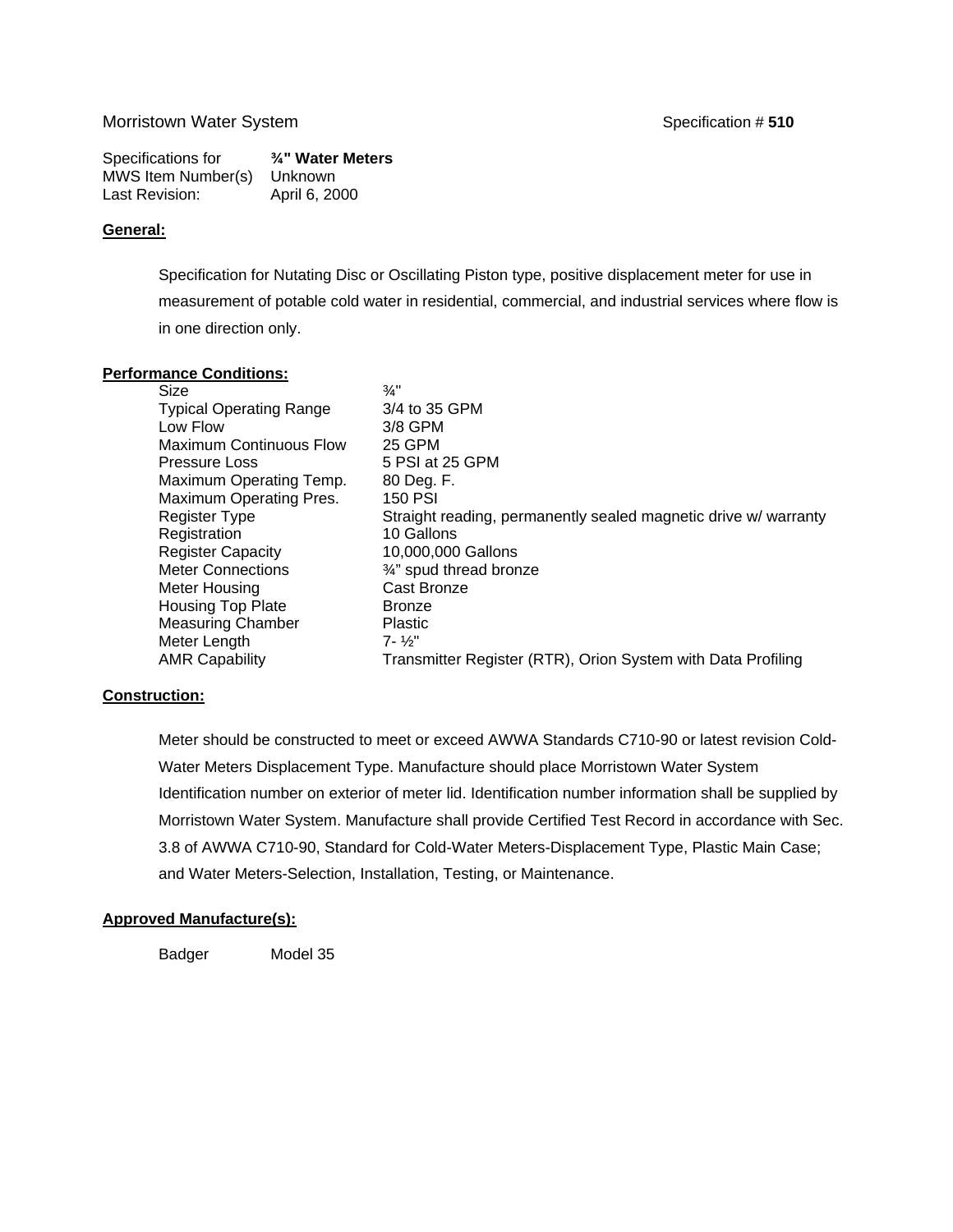| Specifications for | 1" Water Meters |
|--------------------|-----------------|
| MWS Item Number(s) | Unknown         |
| Last Revision:     | April 4, 2000   |

Specification for Nutating Disc or Oscillating Piston type, positive displacement meter for use in measurement of potable cold water in residential, commercial, and industrial services where flow is in one direction only.

#### **Performance Conditions:**

| Size                           | 1"                                                              |
|--------------------------------|-----------------------------------------------------------------|
| <b>Typical Operating Range</b> | 1-1/4" to 70 GPM                                                |
| Low Flow                       | 3/4 GPM                                                         |
| <b>Maximum Continuous Flow</b> | 50 GPM                                                          |
| Pressure Loss                  | 6.5 PSI at 50 GPM                                               |
| Maximum Operating Temp.        | 80 Deg. F.                                                      |
| <b>Maximum Operating Pres.</b> | 150 PSI                                                         |
| <b>Register Type</b>           | Straight reading, permanently sealed magnetic drive w/ warranty |
| Registration                   | 10 Gallons                                                      |
| <b>Register Capacity</b>       | 10,000,000 Gallons                                              |
| <b>Meter Connections</b>       | 1" spud thread bronze                                           |
| Meter Housing                  | Cast Bronze                                                     |
| <b>Housing Top Plate</b>       | <b>Bronze</b>                                                   |
| <b>Measuring Chamber</b>       | <b>Plastic</b>                                                  |
| Meter Length                   | $10 - \frac{3}{4}$ "                                            |
| <b>AMR Capability</b>          | Transmitter Register(RTR), Orion System with Data Profiling     |

#### **Construction:**

Meter should be constructed to meet or exceed AWWA Standards C710-90 or latest revision Cold-Water Meters Displacement Type. Manufacture should place Morristown Water System Identification number on exterior of meter lid. Identification number information shall be supplied by Morristown Water System. Manufacture shall provide Certified Test Record in accordance with Sec. 3.8 of AWWA C710-90, Standard for Cold-Water Meters-Displacement Type, Plastic Main Case; and Water Meters-Selection, Installation, Testing, or Maintenance.

#### **Approved Manufacture(s):**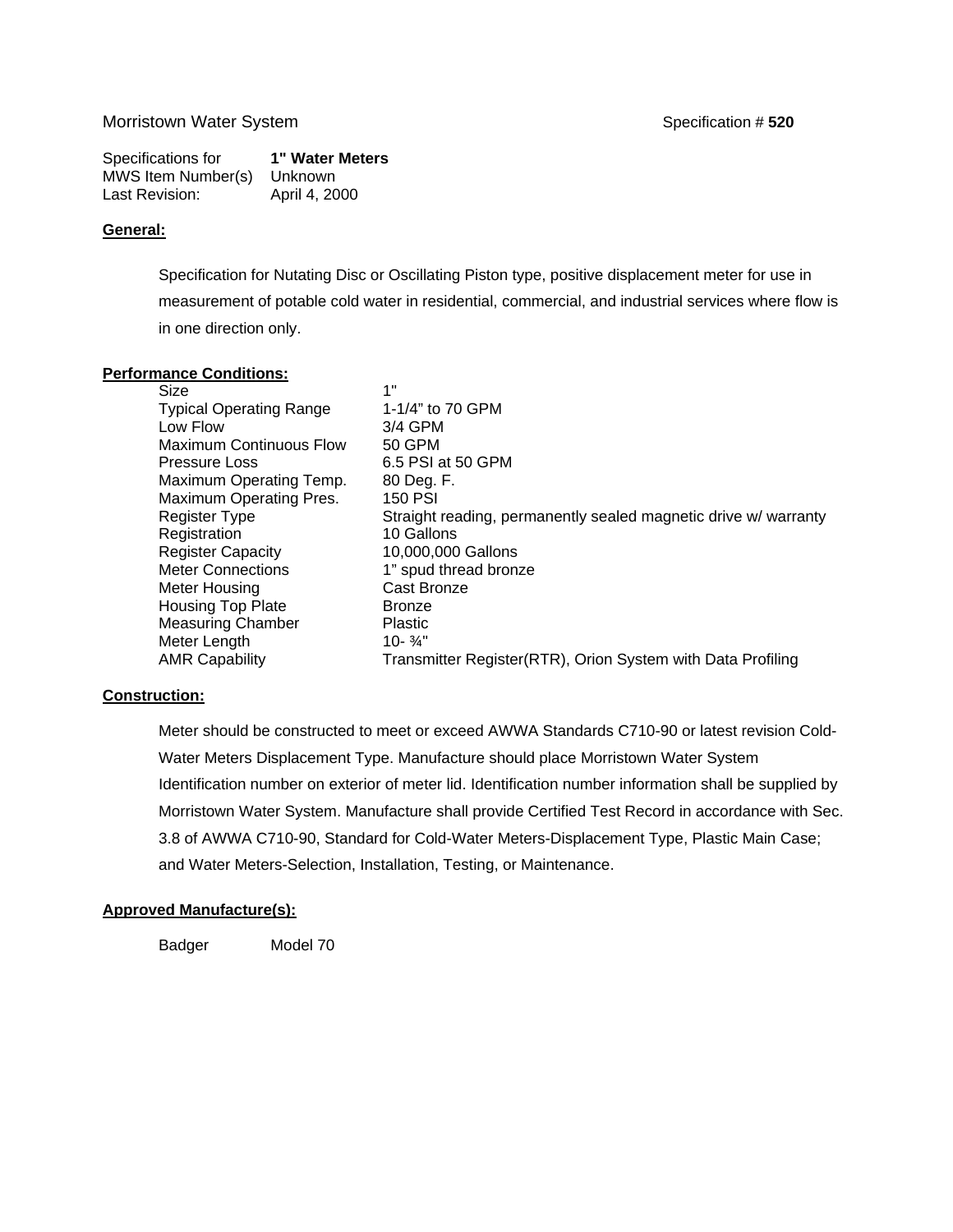| Specifications for | 1-1/2" Water Meters |
|--------------------|---------------------|
| MWS Item Number(s) | Unknown             |
| Last Revision:     | November 21, 2006   |

Specification for Nutating Disc or Oscillating Piston type, positive displacement meter for use in measurement of potable cold water in residential, commercial, and industrial services where flow is in one direction only.

#### **Performance Conditions:**

Size 1-1/2" Typical Operating Range 2-1/2 to 120 GPM Low Flow 1-1/4 GPM Maximum Continuous Flow 80 GPM Pressure Loss 4.8 PSI at 80 GPM Maximum Operating Temp. 80 Deg. F. Maximum Operating Pres. 150 PSI Registration 100 Gallons Register Capacity 100,000,000 Gallons **Test Plugs 1" NPT test plug**  Meter Housing Cast Bronze Housing Top Plate **Bronze**<br>
Measuring Chamber<br>
Plastic Measuring Chamber Meter Length 12-5/8" AMR Capability

 Register Type Straight reading, permanently sealed magnetic drive w/ warranty Meter Connections 1-1/2" AWWA two bolt elliptical flange

#### **Construction:**

Meter should be constructed to meet or exceed AWWA Standards C710-90 or latest revision Cold-Water Meters Displacement Type. Manufacture should place Morristown Water System Identification number on exterior of meter lid. Identification number information shall be supplied by Morristown Water System. Manufacture shall provide Certified Test Record in accordance with Sec. 3.8 of AWWA C710-90, Standard for Cold-Water Meters-Displacement Type, Plastic Main Case; and Water Meters-Selection, Installation, Testing, or Maintenance.

#### **Approved Manufacture(s):**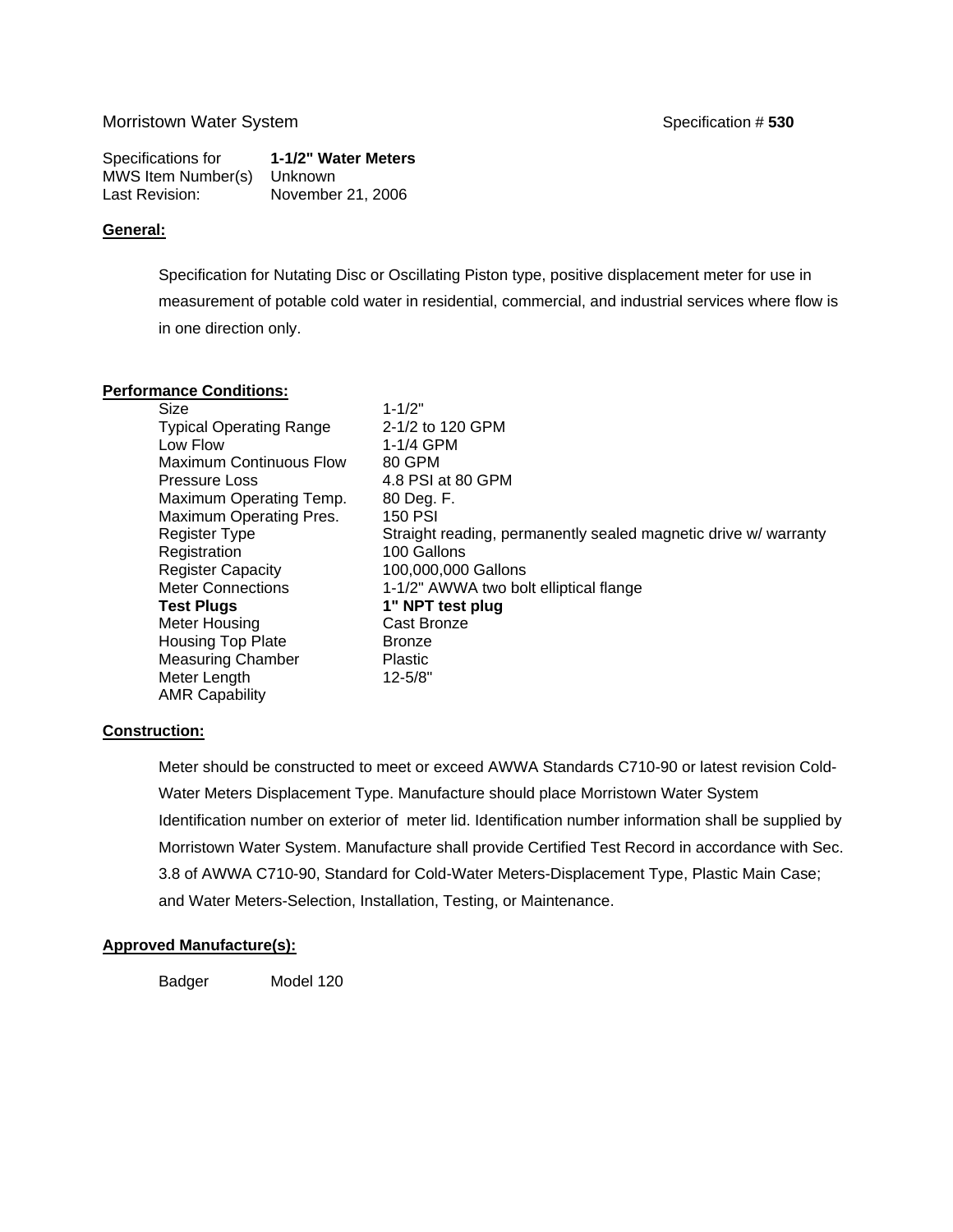| Specifications for | 2" Water Meters |
|--------------------|-----------------|
| MWS Item Number(s) | Unknown         |
| Last Revision:     | August 1, 2006  |

Specification for Nutating Disc or Oscillating Piston type, positive displacement meter for use in measurement of potable cold water in residential, commercial, and industrial services where flow is in one direction only.

#### **Performance Conditions:**

| <b>Size</b>                    | 2"                                                             |
|--------------------------------|----------------------------------------------------------------|
| <b>Typical Operating Range</b> | 2 to 170 GPM                                                   |
| Low Flow                       | 1 GPM                                                          |
| <b>Maximum Continuous Flow</b> | 100 GPM                                                        |
| Pressure Loss                  | 3.3 PSI at 100 GPM                                             |
| Maximum Operating Temp.        | 80 Deg. F.                                                     |
| Maximum Operating Pres.        | <b>150 PSI</b>                                                 |
| <b>Register Type</b>           | Straight reading, permanently sealed magnetic drive w/warranty |
| Registration                   | 100 Gallons                                                    |
| <b>Register Capacity</b>       | 100,000,000 Gallons                                            |
| <b>Meter Connections</b>       | 2" AWWA two bolt elliptical flange                             |
| <b>Test Plugs</b>              | 1" NPT test plug                                               |
| Meter Housing                  | Cast Bronze                                                    |
| <b>Housing Top Plate</b>       | <b>Bronze</b>                                                  |
| <b>Measuring Chamber</b>       | <b>Plastic</b>                                                 |
| Meter Length                   | $15 - 1/4$                                                     |
| <b>AMR Capability</b>          |                                                                |

#### **Construction:**

Meter should be constructed to meet or exceed AWWA Standards C710-90 or latest revision Cold-Water Meters Displacement Type. Manufacture should place Morristown Water System Identification number on exterior of meter lid. Identification number information shall be supplied by Morristown Water System. Manufacture shall provide Certified Test Record in accordance with Sec. 3.8 of AWWA C710-90, Standard for Cold-Water Meters-Displacement Type, Plastic Main Case; and Water Meters-Selection, Installation, Testing, or Maintenance.

#### **Approved Manufacture(s):**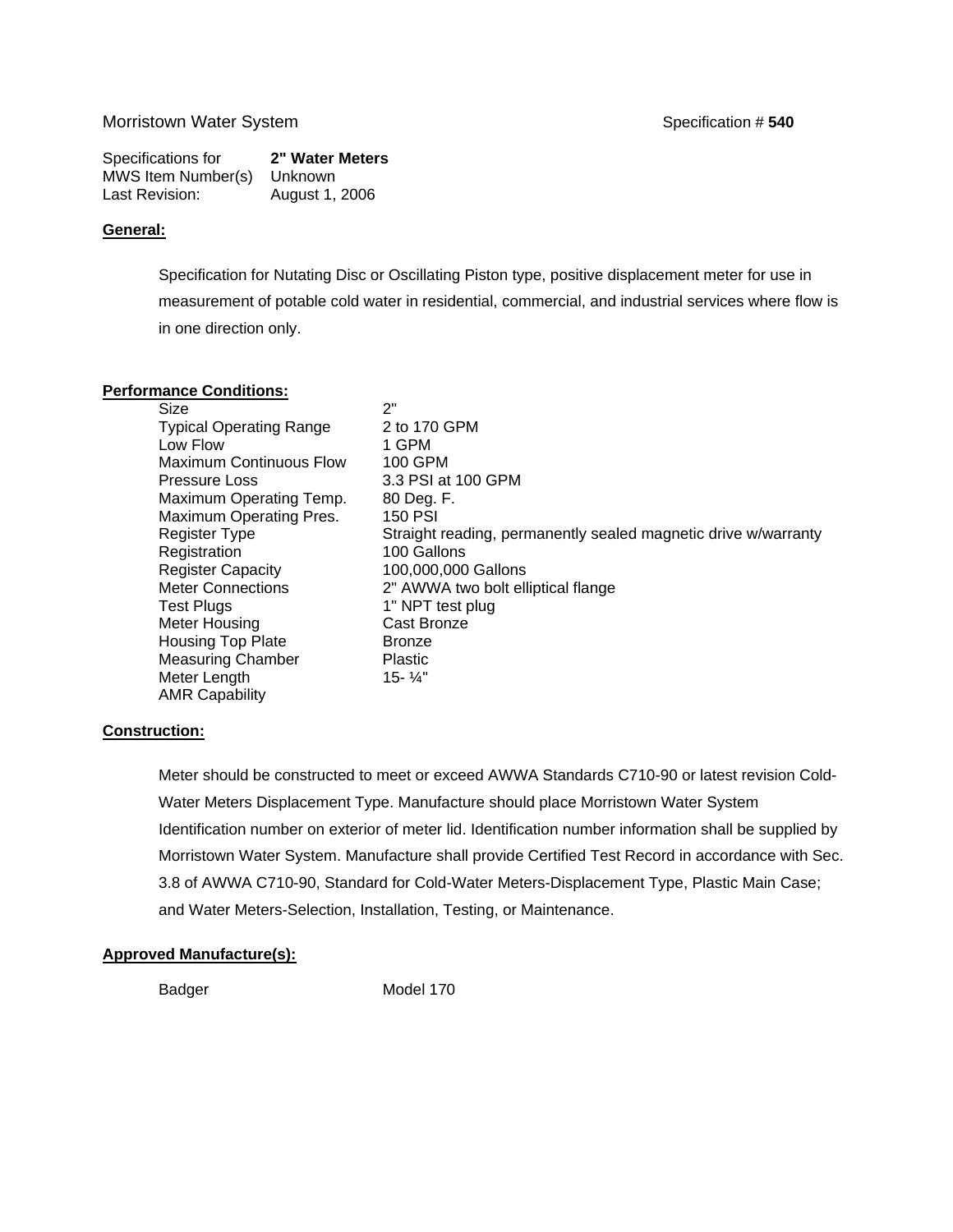Specifications for **½ " x 5/8" Meter Setters**  MWS Item Number(s) Unknown Last Revision: July 29, 2004

#### **General:**

This specification is for a copper setter to be used in conjunction with a single  $\frac{3}{4}$ " water meter setting. Setter is to be used with-in an 18" round concrete meter box for the purpose of providing electric continuity, expediting meter readings, and ease of meter change outs.

#### **Performance Conditions:**

- **Setter shall be assembled using lead free soider**
- Setter assembly shall include saddle nuts on inlet and outlet side of meter connection
- Setter assembly shall include dual angle check valve on outlet side of meter and angle ball valve on the inlet side of the meter connection. Angle ball valve shall include padlock wings.
- Setter service line connection shall be  $\frac{3}{4}$ " copper or PVC horizontal compression type
- Setter riser height shall be (12) twelve inches
- Setter shall be assembled to properly accommodate a  $\frac{1}{2}$ " x 5/8" water meter and gaskets
- All setter components shall be made of brass or copper.
- Manufacture shall provide a one-year product warranty to be free from defects in material and factory workmanship.

#### **Approved Manufacture(s):**

Setter Assembly WITH-OUT Double Check Valve Mueller Company

**Setter Assembly with Double Check Valve** Mueller Company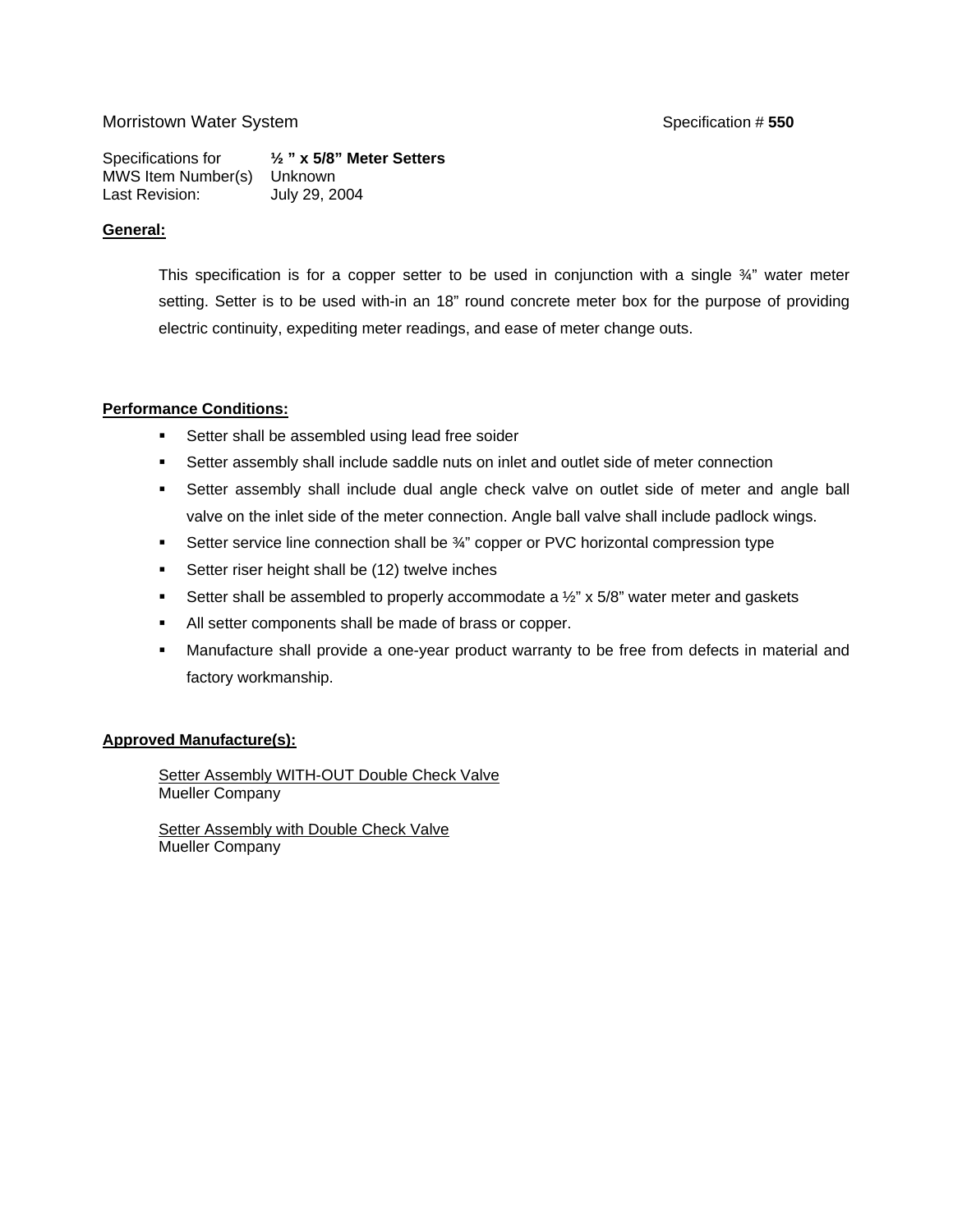MWS Item Number(s) Unknown Last Revision: March 12, 1998 Date Written: March 12, 1998

Specifications for **4" – 12" Plain Swing Check Valve** 

#### **General**

Check valve shall be of the iron body, bronze mounted, full opening swing type. Valve clapper shall swing completely clear of the water way when valve is full open, permitting a "full flow" thru the valve equal to the nominal pipe diameter. Check valve shall comply with A.W.W.A. Standard C508-93 or latest revision.

#### **Rating**

Check valve shall be rated for 150 psi water working pressure, 300 psi hydrostatic test for structural soundness. Seat tightness at rated working pressure shall be in accordance with valves shown in A.W.W.A. C-500 for gate valves and fully conform to A.W.W.A. C508-93.

#### **End Configurations**

Check valve shall be furnished with mechanical joint end connections per A.W.W.A. C-111 without accessories.

#### **Materials**

All cast iron shall conform to ASTM-A-126 Class B. Castings shall be clean and sound without defects that will impair their service. No plugging or welding of such defects shall be allowed. Clappers shall be cast iron, bronzed faced. Hinge pins shall be 18-8 Stainless Steel rotating in bronze plugs.

#### **Design**

Check valve shall be constructed to permit top entry for complete removal of internal components without removing the valve from the line.

#### **Painting**

The inside and outside of all valves, together with the working parts except bronze and machined surfaces, shall be coated in accordance with A.W.W.A. C5-8-93 standards.

#### **Marking**

Marking shall be in accordance with A.W.W.A. C-508-93 and shall include size, working pressure, cast arrow to indicate direction of flow, name of manufacture, and year of manufacture.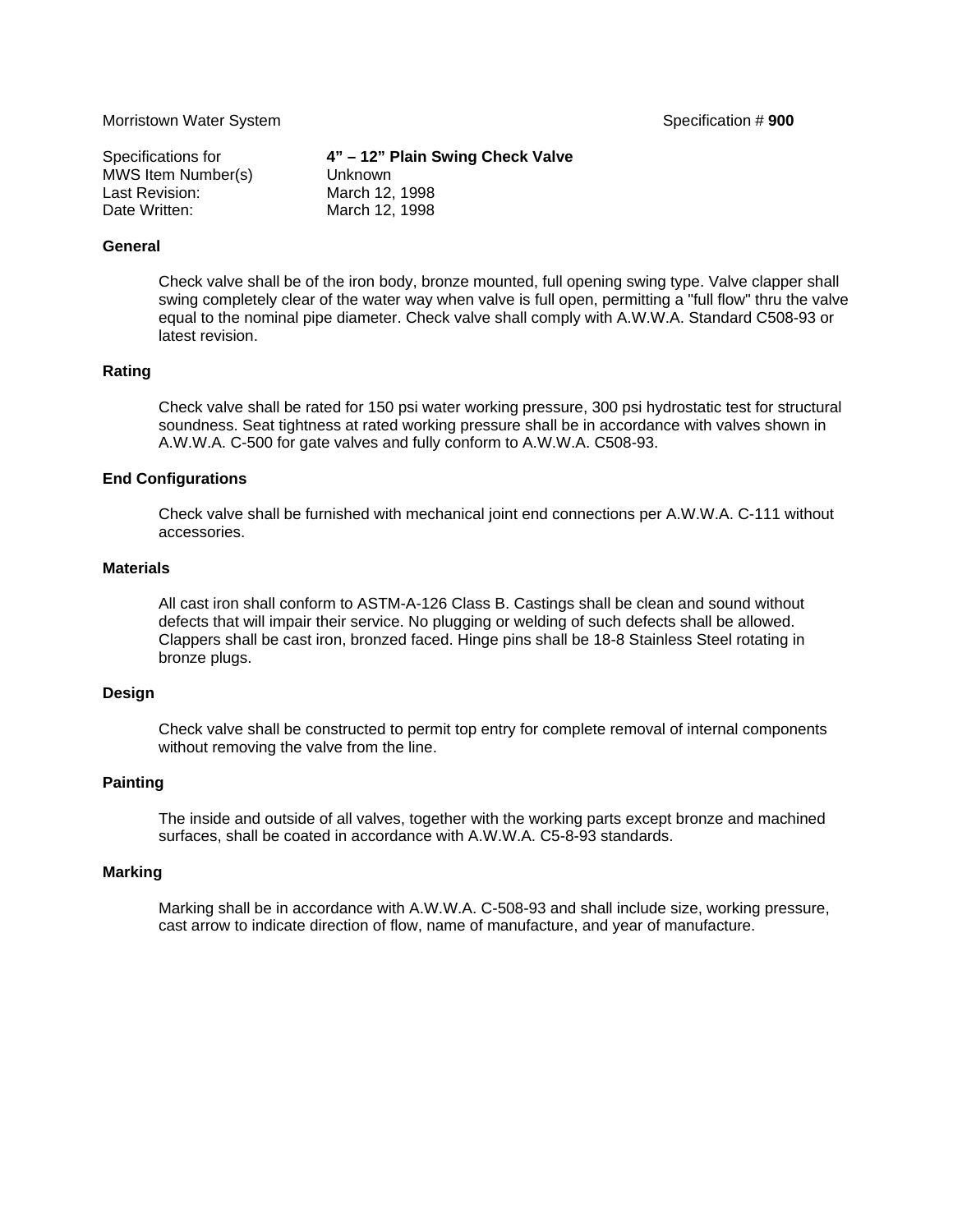Morristown Water System **Superintensity** Specification # 901

Specifications for 4" -- 18" Tilting Disc Check Valve MWS Item Number(s) Unknown Last Revision: March 12, 1998 Date Written: November 11, 1996

#### **General:**

The check valve shall be of the tilting disc. The tilting disc check valve shall consist of a ciircular disc with conical rim, hinged about a fixed pivot above its centerline and offset from the plane of the seat, seating against a body seat clamped between the two sections of the valve body.

#### **Construction:**

The body shall be two-piece, consisting of an entrance and a discharge section bolted together at an angle with the pipeline. An o-ring seal in a grove between the body flanges shall be in place to prevent leakage between the flanges when bolted together. The valve shall be complete with ANSI Class 125 flanges to mate with adjacent equipment. A body seat shall be clamped in place in a slot between the body sections. The body seat shall have a conical finish to mate with the disc seat. There shall be an inspection port provided in both the entrance and discharge section to provide visual access both upstream and downstream of the disc. An indicator shall be provided to show disc position for full range of travel. All valve casting shall be ASTM A126 Class C cast iron, ASTM A536 Grade 65-45-12 ductile iron, or ASTM A216 Grade WCB cast steel. Disc seating shall be bronze. Body seat ring shall be bronze.

#### **Testing:**

Seat and leakage testing shall in strict accordance with AWWA Standard C-508 latest edition for Swing Check Valves.

#### **Coating:**

Coating shall be two layers (5 mils minimum each coat.)First coat interior and exterior to be amine modified polyamide epoxy Amerlock 400 or approved equivalent. The second coat shall be the same as the first coat.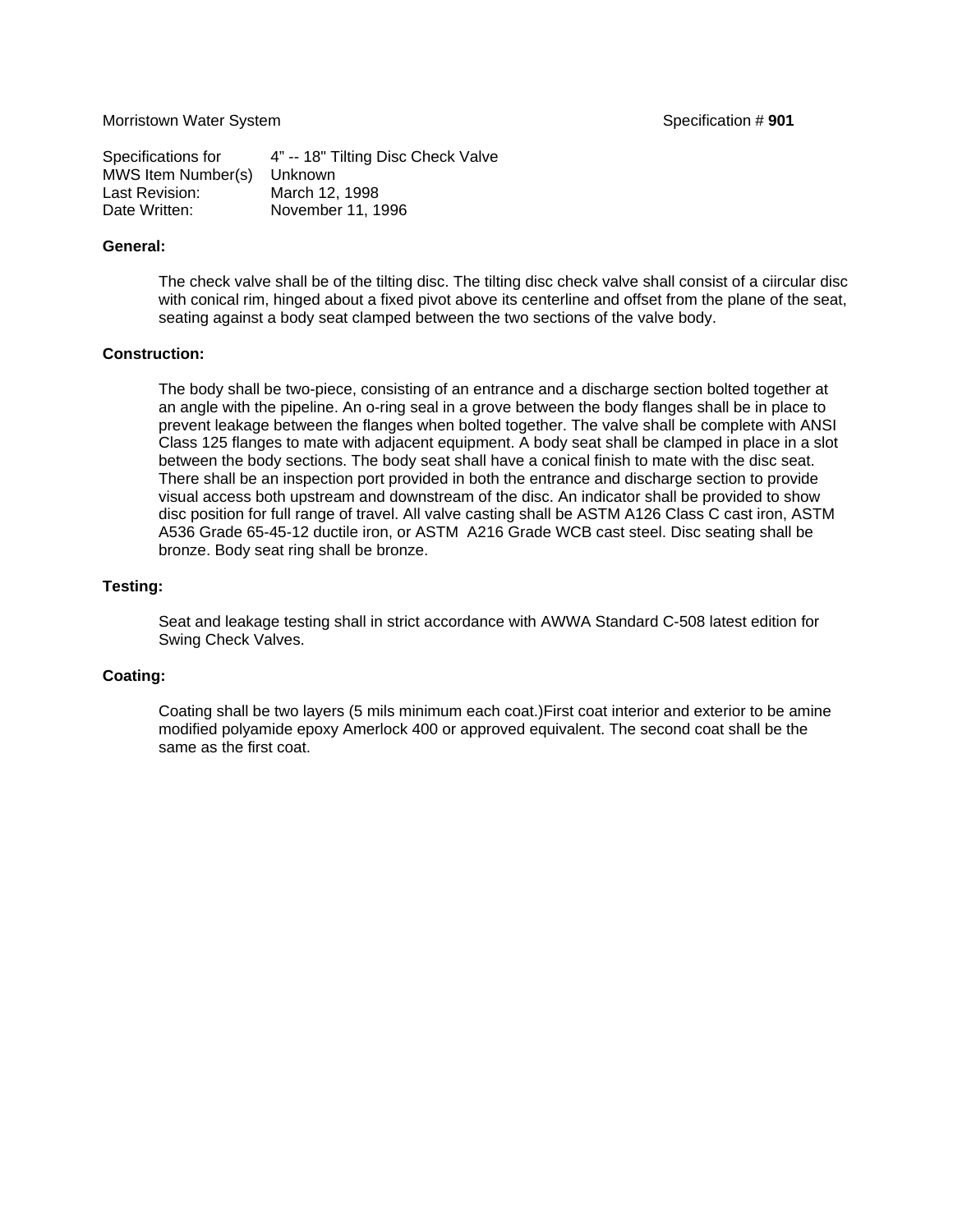Specifications for **16" Plain Swing Check Valve**  MWS Item Number(s) Unknown Last Revision: March 12, 1998 Date Written: March 12, 1998

#### **General**

 Check valve shall be of the iron body, bronze mounted, full opening swing type. Valve clapper shall swing completely clear of the water way when valve is full open, permitting a "full flow" through the valve equal to the nominal pipe diameter. Check valve shall comply with A.W.W.A. Standard C508-93 or latest revision.

#### **Rating**

 Check valve shall be rated for 150 psi water working pressure, 300 psi hydrostatic test for structural soundness. Seat tightness at rated working pressure shall be in accordance with valves shown in A.W.W.A. C-500 for gate valves and fully conform to A.W.W.A. C508-93.

#### **End Configurations**

Check valve shall be furnished with flanged end connections per A.W.W.A. C-111.

#### **Materials**

 All cast iron shall conform to ASTM-A-126 Class B. Castings shall be clean and sound without defects that will impair their service. No plugging or welding of such defects shall be allowed. Clappers shall be cast iron, bronzed faced. Hinge pins shall be 18-8 Stainless Steel rotating in bronze plugs.

#### **Design**

 Check valve shall be constructed to permit top entry for complete removal of internal components without removing the valve from the line.

#### **Painting**

 The inside and outside of all valves, together with the working parts except bronze and machined surfaces, shall be coated in accordance with A.W.W.A. C5-8-93 standards.

#### **Marking**

 Marking shall be in accordance with A.W.W.A. C-508-93 and shall include size, working pressure, cast arrow to indicate direction of flow, name of manufacture, and year of manufacture.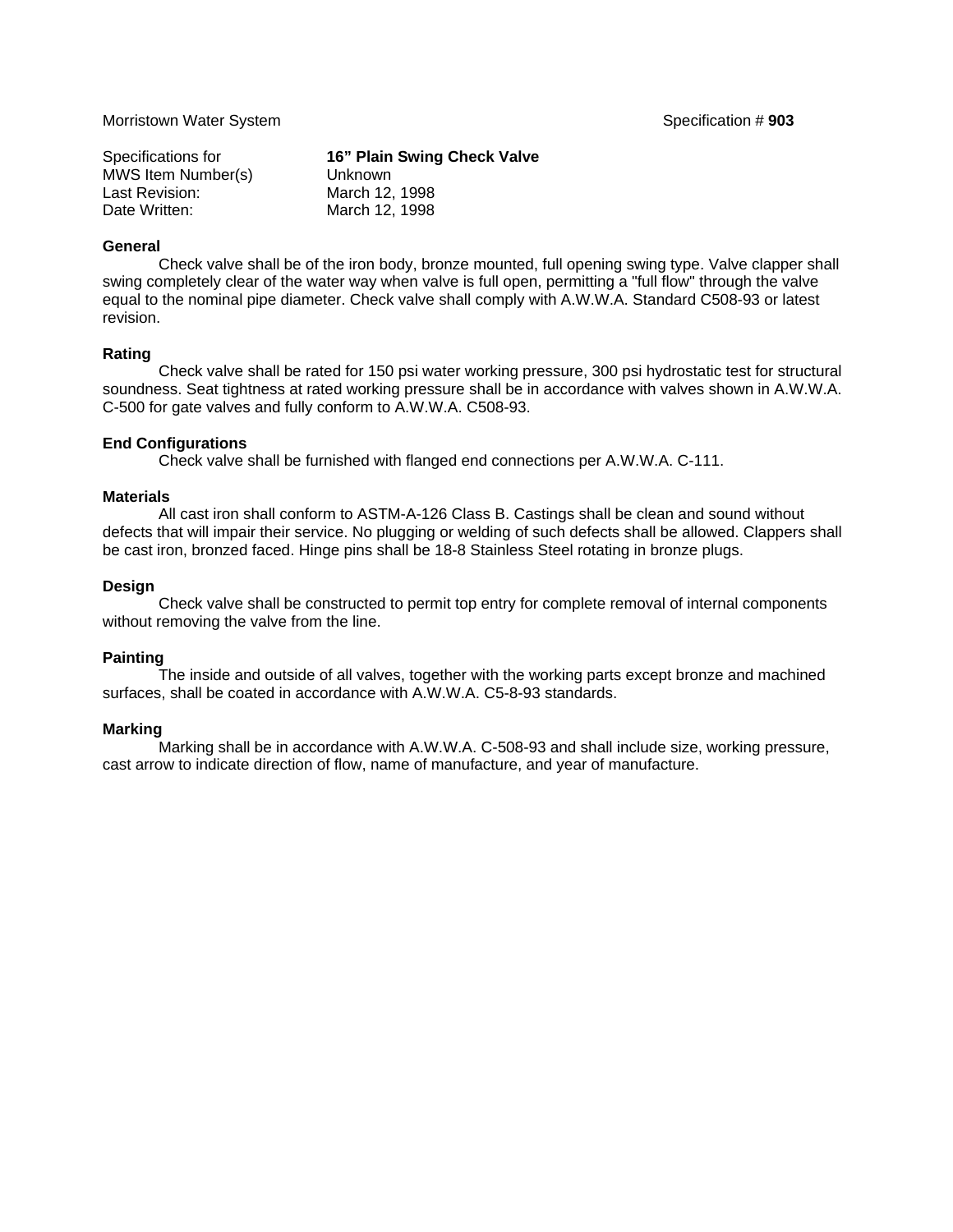#### Morristown Water System **Superintensis and Specification # 990** Specification # 990

MWS Item Number(s) 575 Last Revision: March 5, 1998<br>Date Written: March 5, 1998

Specifications for **Cast Iron Gate Valve Box - Complete**  March 5, 1998

#### **General:**

The iron used for these castings shall conform to the applicable protions of ASTM Standard for gray iron castings (A-48-64) class no. 25. They shall be made of clean, even grain, tough gray iron. The castings shall be smooth, true to pattern and free from projections, sand holes, wrap and other defects, which would interfere with the use of, or impair the serviceability of the castings. All castings shall be well cleaned before inspection, and shall be inspected before coating. Unless otherwise specified, all castings shall be coated with coal tar pitch varnish, to which sufficient oil has been added to make a smooth coating, tough and tenacious when cold, not tacky and brittle.

#### **Approved Manufacture(s):**

Contractor to provide submittals for approval before construction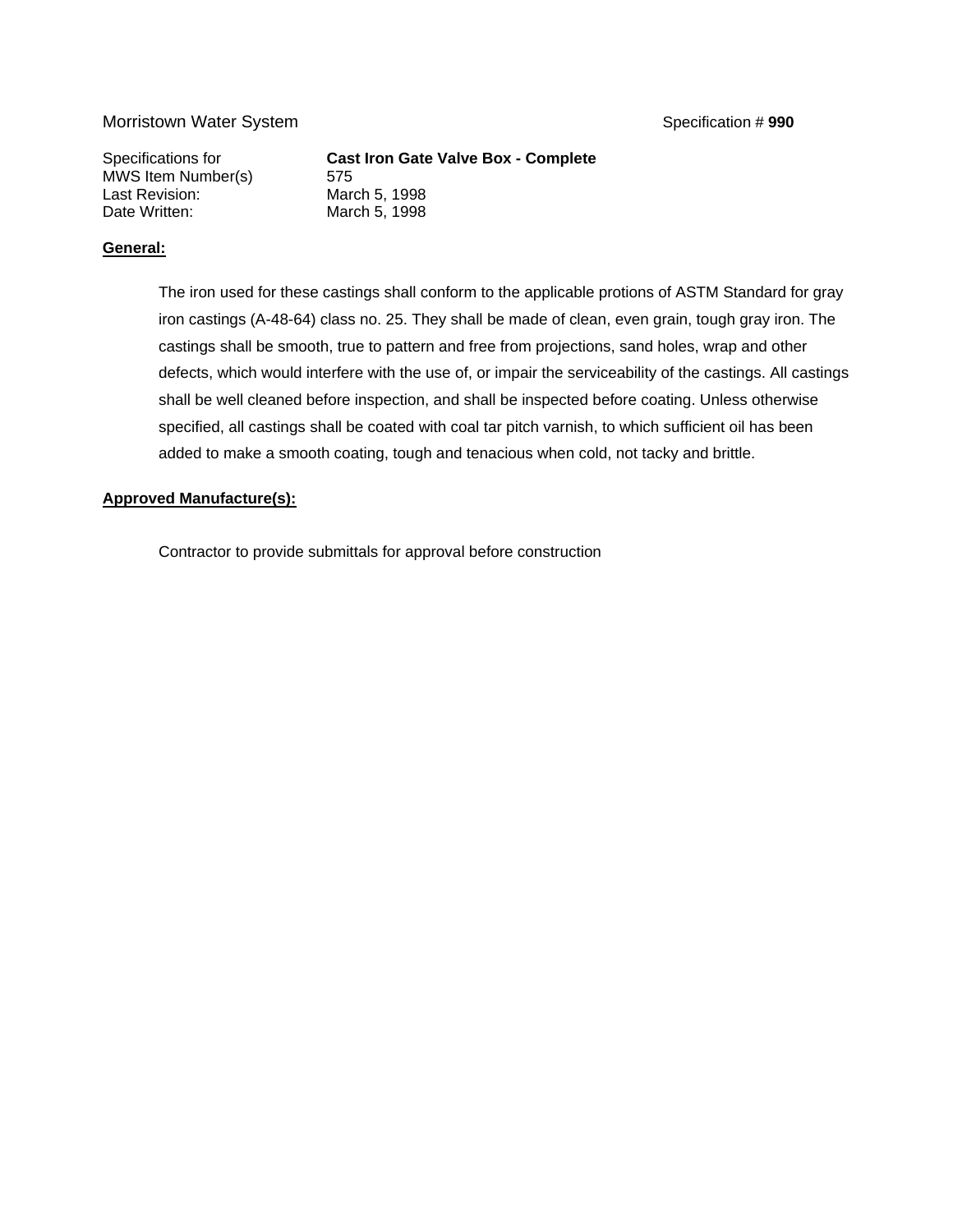#### **Section 12 – Standard Details**

Index

Drawing Description

Utility Placement Detail

Pipe Embedment Detail

Fire Hydrant Assembly

Flushing Valve Detail

Typical Small Meter Setting 5/8" – 2" Disc.

Typical Large Meter Setting 2" – 6" Turbo or Compound

Tapping Saddle and Valve

Typical Buttress for Tees

Buttress for Horizontal Bends and Caps

Side View – Anchor Block & bearing Pads

Thrust Block Sizing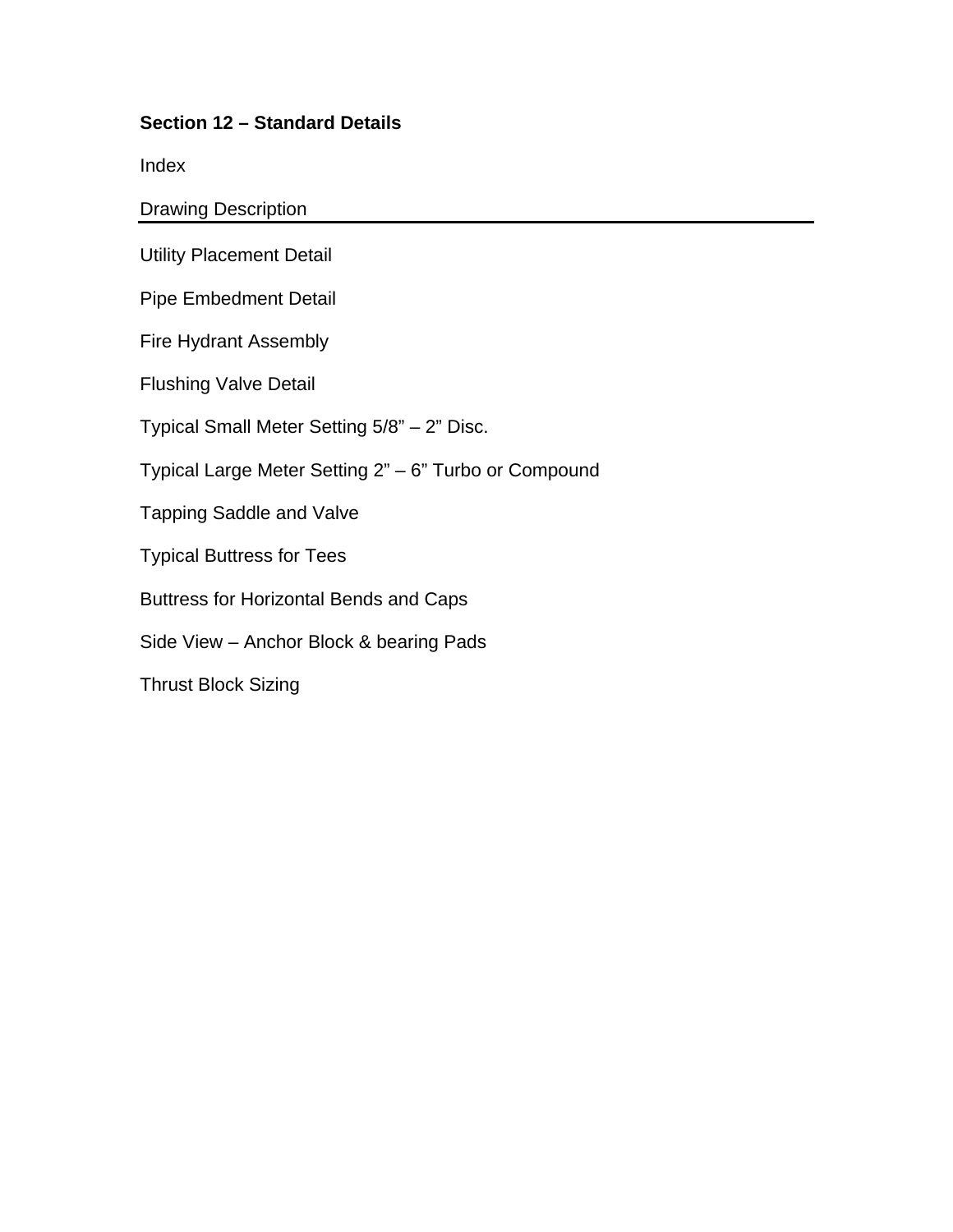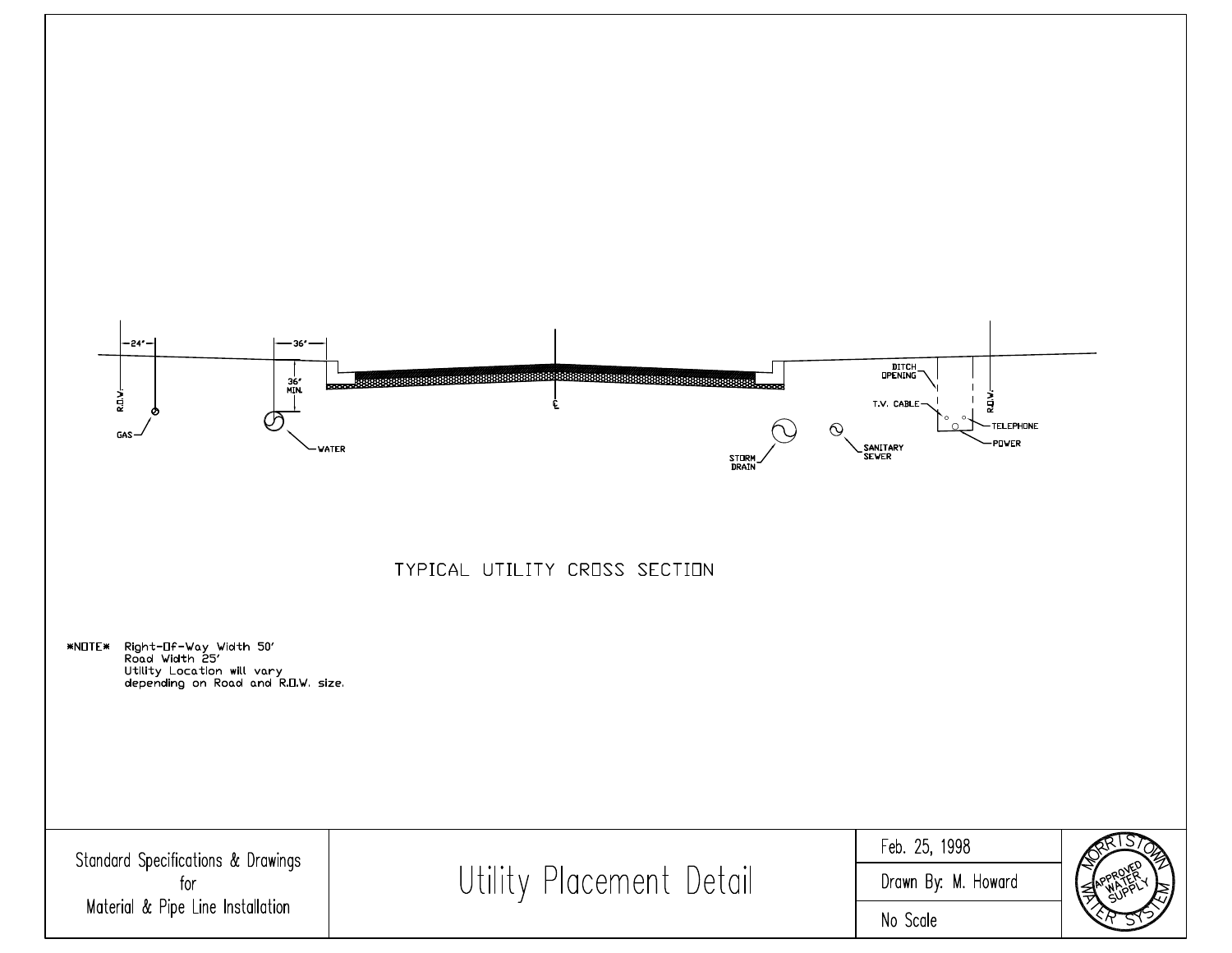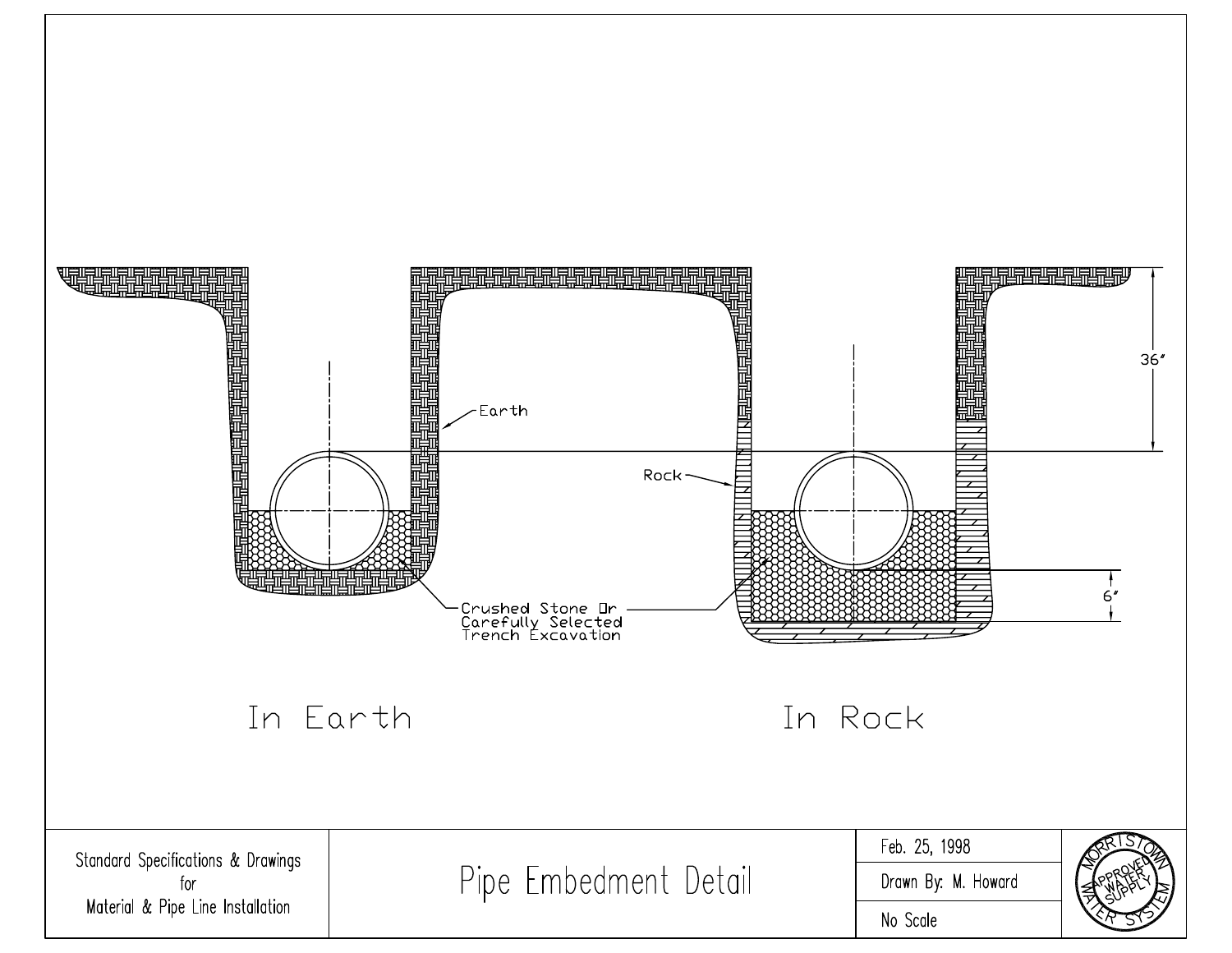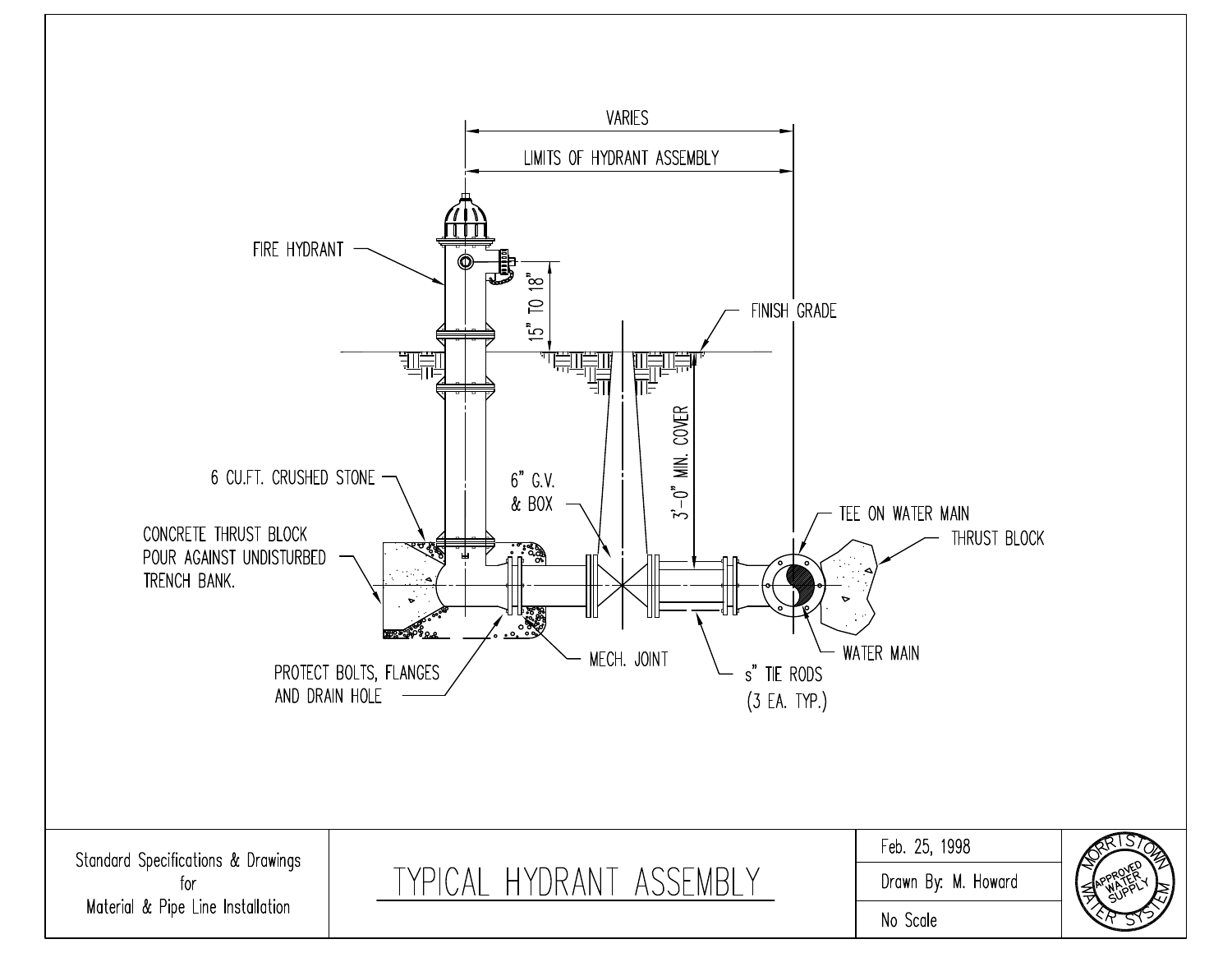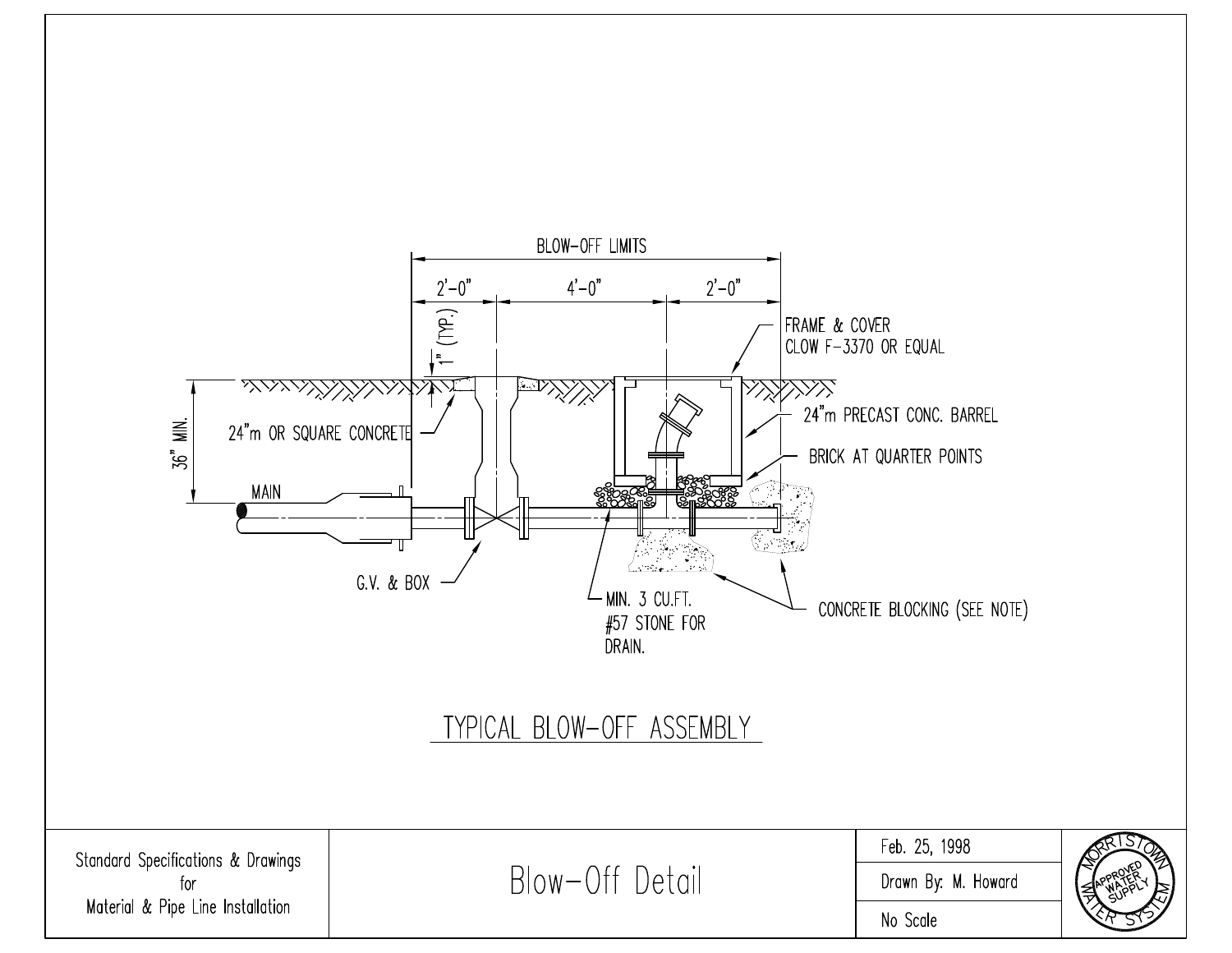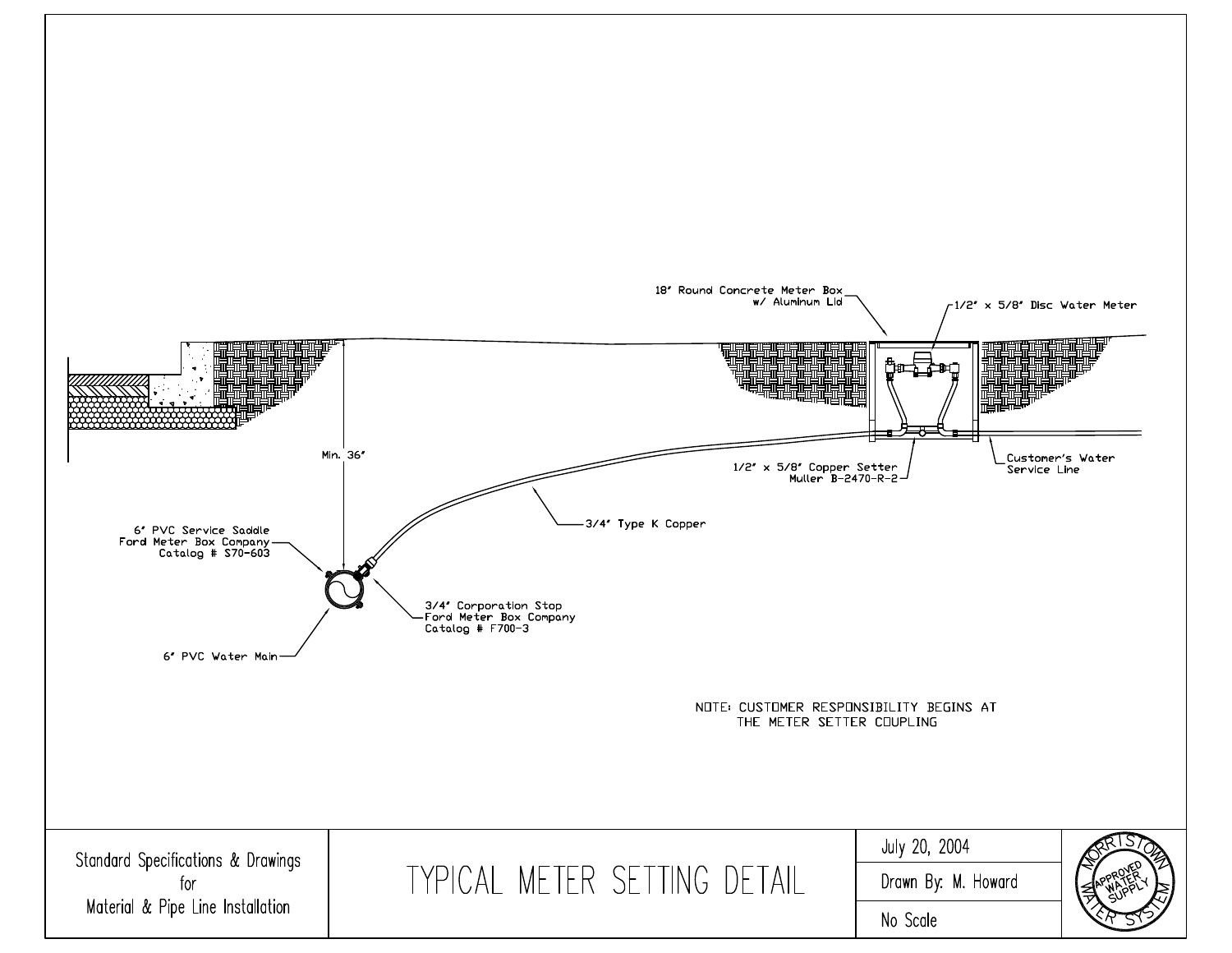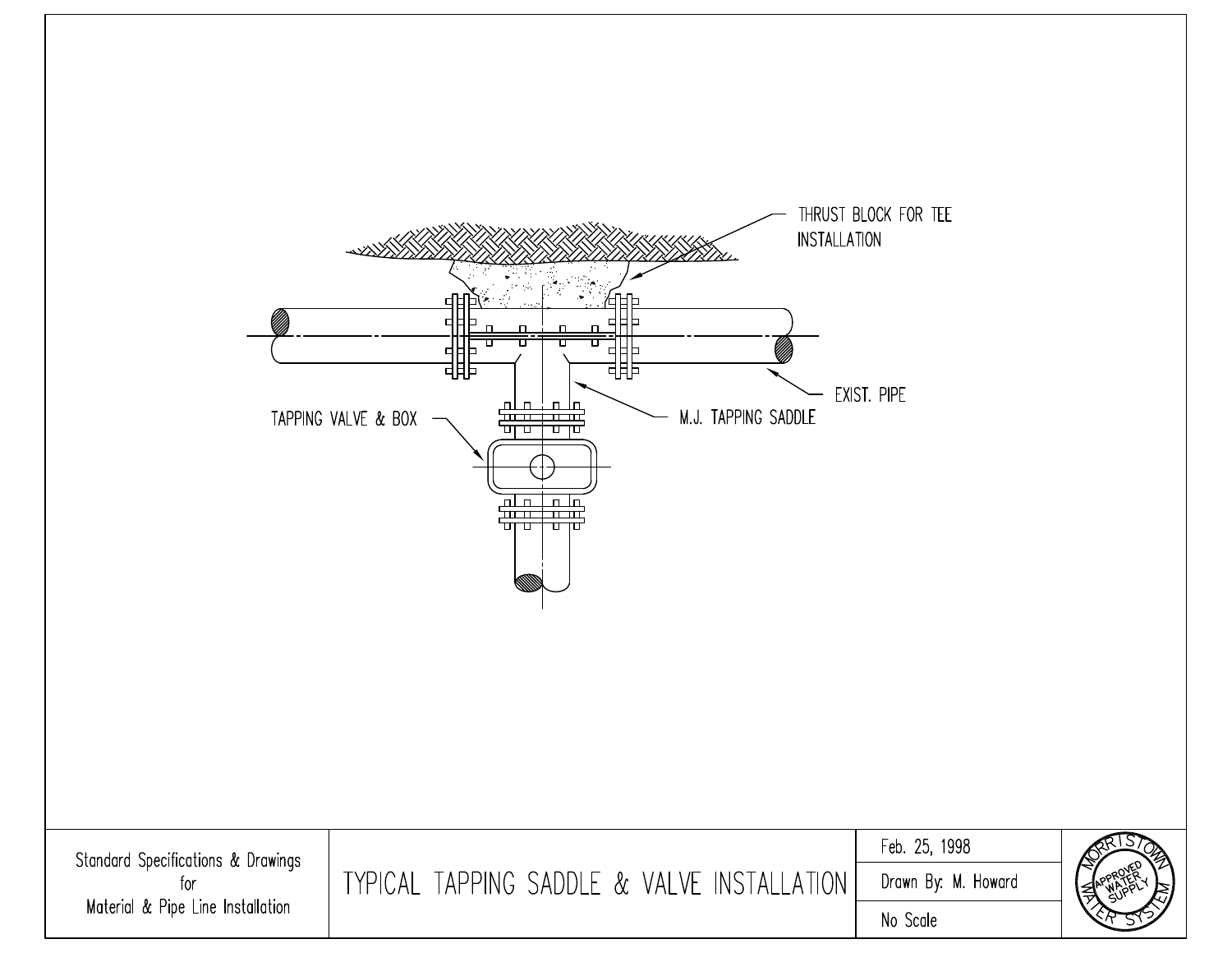

| <b>BUTTRESS FOR TEES</b> |                |     |                |            |        |  |
|--------------------------|----------------|-----|----------------|------------|--------|--|
|                          | SIZE OF BRANCH |     |                |            |        |  |
| A                        | 6"             | ጸ"  | 10"            | 12"        | 16"    |  |
| R                        |                | g"  | 11             | $1' - 2''$ |        |  |
| C                        | ჩ"             | ጸ"  | $\mathsf{R}^n$ | $R^n$      | 10"    |  |
|                          | R''            | 10" | 11             |            |        |  |
|                          | Q"             | q"  | 10"            |            | $1'-2$ |  |

1. ALL CONCRETE TO BE MIN. CLASS 'B' (2500 P.S.I.) 2. BUTTRESS DIMENSIONS SHOWN ARE MINIMUM. DIMENSIONS ARE BASED UPON SOIL BEARING PRESSURE OF 3000 P.S.F. OR SOIL BEARING PRESSURE IS LESS THAN 3000 P.S.F. SPECIAL BUTTRESS DESIGN IS REQUIRED.

Standard Specifications & Drawings for Material & Pipe Line Installation

TYPICAL BUTTRESS FOR TEES

Feb. 25, 1998

Drawn By: M. Howard



No Scale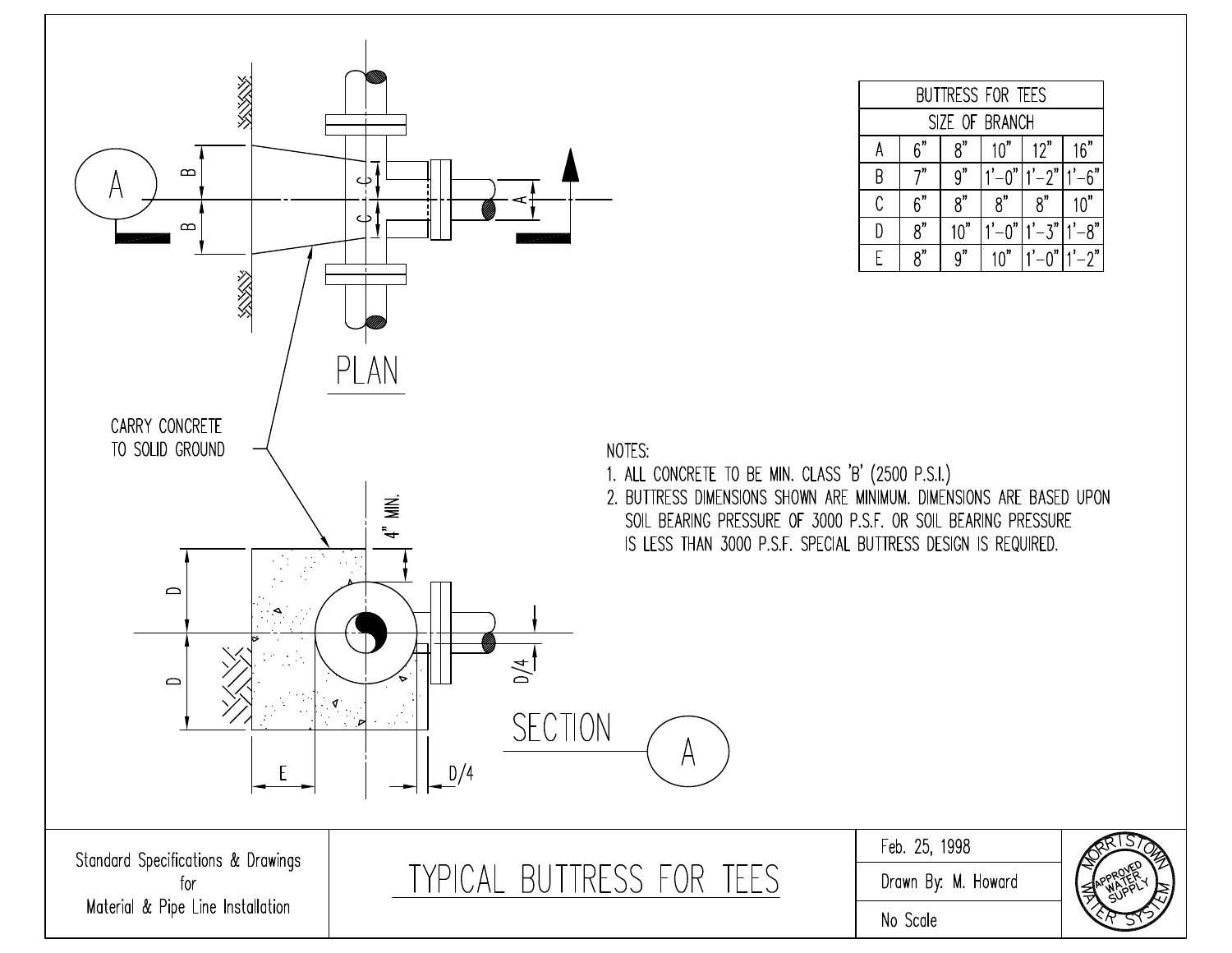| $n_{\bigcap}$<br>$n_{\rm{m}}$<br>, 11<br>┓<br>ຂ<br>s |
|------------------------------------------------------|
|                                                      |

PLAN



XXXXXXX

PLAN

# BUTTRESS FOR HORIZONTAL BENDS

Ċ.

|  | BUTTRESS FOR HORIZONTAL BENDS |   |                               |            |            |           |                  |
|--|-------------------------------|---|-------------------------------|------------|------------|-----------|------------------|
|  | <b>BEND</b>                   |   | 6"                            | 8"         | 10"        | 12"       | 16"              |
|  |                               | А | 6"                            | 8"         | 10"        | $1'-0''$  | $1' - 4"$        |
|  | 1/32                          | R | 7"                            | 8"         | 9"         | 10"       | $1'-0''$         |
|  |                               | C | 7"                            | 7"         | 8"         | 8"        | $\overline{g}$ " |
|  | 1/16                          | Α | 9"                            | $1'-0''$   | $1'-6$ "   | $1' - 9'$ | $2' - 3"$        |
|  |                               | R | 7"                            | 8"         | 9"         | 10"       | $1'-0''$         |
|  |                               | C | 8"                            | 9"         | 10"        | 11"       | $1'-2"$          |
|  | 1/8                           | А | $1' - 3"$                     | $1' - 8"$  | $2'-1$ "   | $2' - 6"$ | $3' - 4"$        |
|  |                               | B | 7"                            | 8"         | 9"         | 11"       | $1' - 3"$        |
|  |                               | C | 8"                            | 9"         | 10"        | 11"       | $1'-2"$          |
|  |                               | A | $2^{\prime}-0^{\prime\prime}$ | $2'-6"$    | $3'-0''$   | $3'-6''$  | $5'-0''$         |
|  | 1/4                           | B | 6"                            | 9"         | $1' - 0"$  | $1' - 3"$ | $1'-6$ "         |
|  |                               | C | $1' - 10"$                    | $1' - 9''$ | $1' - 8''$ | $1' - 7'$ | $1' - 5'$        |

NOTES:

1) ALL CONCRETE TO BE CLASS "B" 2500 P.S.I.

BUTTRESS DIMENSIONS SHOWN ARE MINIMUM.  $2)$ DIMENSIONS BASED UPON SOIL BEARING PRESSURE OF 3000 P.S.F. AND STATIC WATER PRESSURE OF 150 P.S.I. WHERE SOIL BEARING PRESSURE IS LESS THAN 300 P.S.F. SPECIAL BUTTRESS DESIGN IS REQUIRED.

| ≈_             |  |
|----------------|--|
|                |  |
|                |  |
|                |  |
| <b>SECTION</b> |  |
|                |  |

 $"F"$ 

| S FOR HORIZONTAL CAPS<br>RHT |     |                 |            |                |        |  |  |
|------------------------------|-----|-----------------|------------|----------------|--------|--|--|
|                              | " ہ | o"              | 1 $\cap$ " | 10"            | 16 $"$ |  |  |
|                              | ົ"  | о"              | ົ້         | 10"            | ົດ"    |  |  |
|                              |     |                 | $\Omega$   | $\cap$ "<br>n' | ം"     |  |  |
| ú                            | г"  | 11 <sup>n</sup> | $-5"$      | $\mathsf{A}^n$ |        |  |  |

## BUTTRESS FOR CAPS

Standard Specifications & Drawings for Material & Pipe Line Installation

BUTTRESS FOR HORIZONTAL BENDS & CAPS

Feb. 25, 1998 Drawn By: M. Howard

No Scale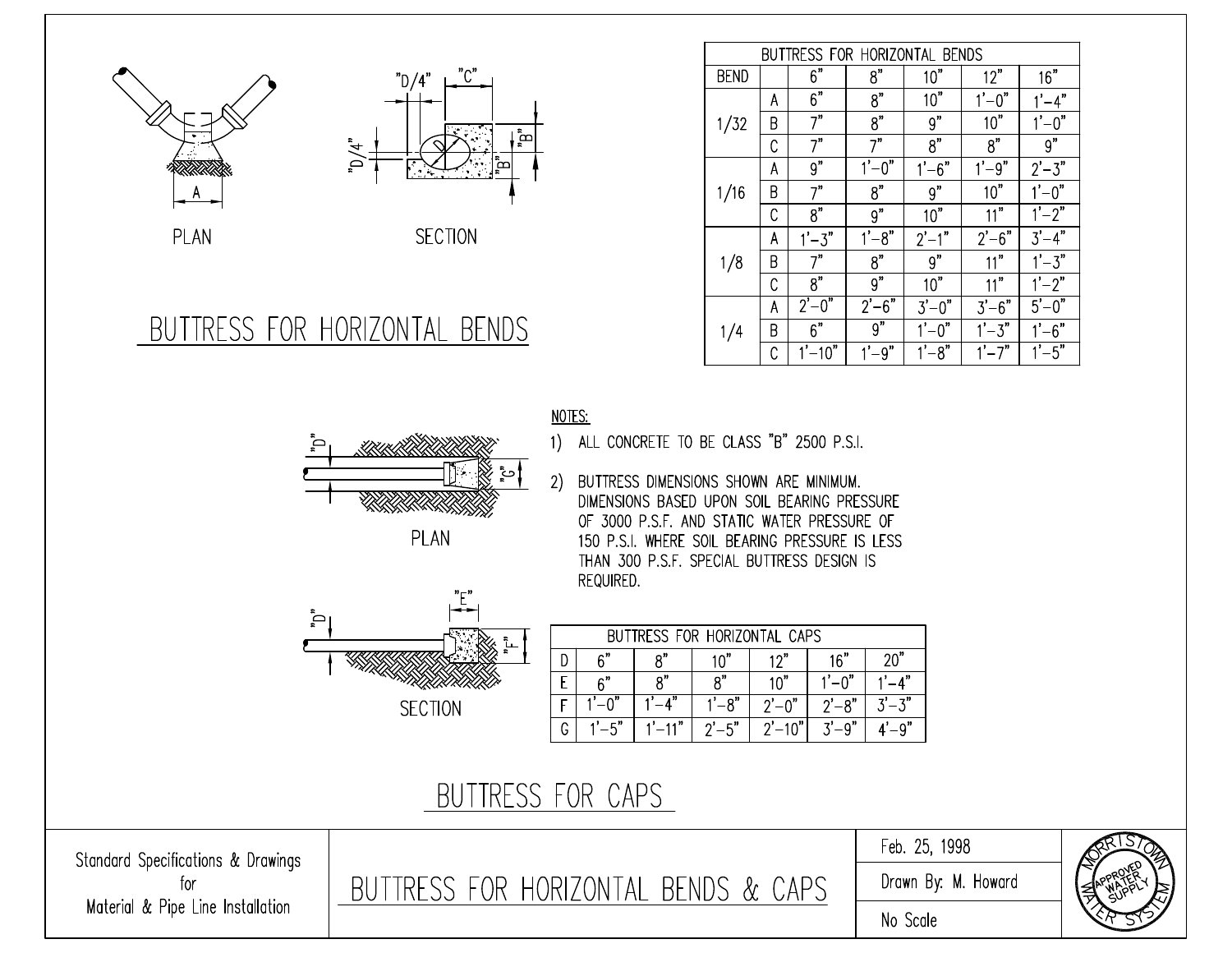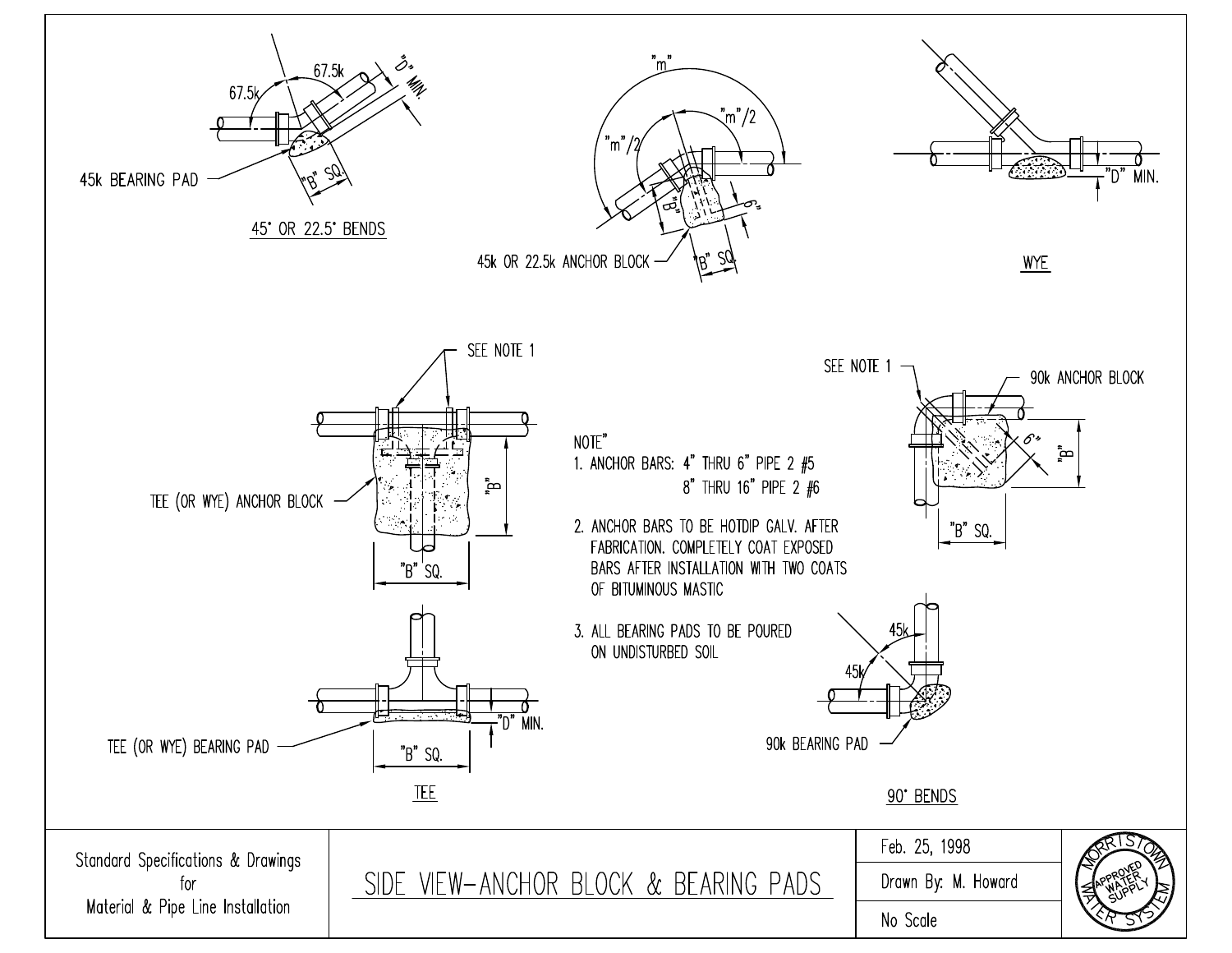|                     | THRUST BLOCKS                |      |                  |                            |      |                      |                                |      |                      |                                 |      |                       |
|---------------------|------------------------------|------|------------------|----------------------------|------|----------------------|--------------------------------|------|----------------------|---------------------------------|------|-----------------------|
| <b>PIPE</b><br>(N.) | $90^{\circ}$<br><b>BENDS</b> |      |                  | $45^\circ$<br><b>BENDS</b> |      |                      | $22.5^{\circ}$<br><b>BENDS</b> |      |                      | <b>WYES</b><br><b>TEES</b><br>& |      |                       |
|                     | B                            | D    | REINF.<br>(E.W.) | B                          | D    | REINF.<br>(E.W.)     | B                              | D    | REINF.<br>(E.W.)     | B                               | D    | REINF.<br>(E.W.)      |
| $\overline{2}$      | 1.0'                         | 0.7' |                  | 1.0'                       | 0.7' |                      | 1.0'                           | 0.7' |                      | 1.0'                            | 0.7' |                       |
| 3                   | 1.0'                         | 0.7' |                  | 1.0'                       | 0.7' |                      | 1.0'                           | 0.7' |                      | 1.0'                            | 0.7' |                       |
| $\overline{4}$      | 1.0'                         | 0.7' |                  | 1.0'                       | 0.7' |                      | 1.0'                           | 0.7' |                      | 1.2'                            | 0.7' |                       |
| 6                   | 1.4'                         | 0.7' |                  | 1.0'                       | 0.7' |                      | 1.0'                           | 0.7' |                      | 1.6'                            | 0.7' |                       |
| 8                   | 1.8'                         | 0.8' |                  | 1.4'                       | 0.7' |                      | 1.0'                           | 0.7' |                      | 2.2'                            | 1.0' |                       |
| 10                  | 2.3'                         | 1.0' |                  | 1.7'                       | 0.8' |                      | 1.2'                           | 0.7' |                      | 2.7'                            | 1.0' |                       |
| 12                  | 2.7'                         | 1.0' |                  | 2.0'                       | 0.8' |                      | 1.4'                           | 0.7' |                      | 3.2'                            | 1.0' |                       |
| 14                  | 3.2'                         | 1.0' | 4 $#5$           | 2.4'                       | 1.0' | 3#5                  | 1.7'                           | 0.7' |                      | 3.8'                            | 1.0' | $5 \#5$               |
| 16                  | 3.6'                         | 1.0' | 5<br>#5          | 2.7'                       | 1.0' | 3#5                  | 1.9'                           | 0.8' | $\overline{2}$<br>#5 | 4.3'                            | 1.2' | 5<br>#5               |
| 18                  | 4.1'                         | 1.2' | 5<br>#5          | 3.0'                       | 1.0' | 4 $#5$               | 2.2'                           | 1.0' | $\overline{3}$<br>#5 | 4.9'                            | 1.2' | 6<br>#5               |
| 20                  | 4.5'                         | 1.2' | 5<br>#5          | 3.4'                       | 1.0' | #5<br>$\overline{4}$ | 2.4'                           | 1.0' | $\mathfrak{Z}$<br>#5 | 5.4'                            | 1.2' | #5<br>6               |
| 24                  | 5.5'                         | 1.2' | 6<br>#5          | 4.0'                       | 1.0' | 5<br>#5              | 2.9'                           | 1.0' | 3<br>#5              | 6.5'                            | 1.5' | 8<br>#5               |
| 30                  | 6.8'                         | 1.5' | 8<br>#5          | 5.0'                       | 1.2' | 6<br>#5              | 3.6'                           | 1.0' | 5<br>#5              | 8.1'                            | 1.7' | #5<br>9               |
| 36                  | 8.2'                         | 1.7' | #5<br>9          | 6.0'                       | 1.3' | #5<br>7              | 4.3'                           | 1.2' | 5<br>#5              | 9.7'                            | 1.8' | #5<br>10 <sup>°</sup> |
| 42                  | 9.6'                         | .8'  | #5<br>10         | 7.0'                       | 1.5' | 8<br>#5              | 5.0'                           | 1.2' | 6<br>#5              | 11.3'                           | 2.0' | 12<br>#5              |

#### **GENERAL NOTES**

- 1. CONTRACTOR SHALL BE RESPONSIBLE FOR PROPER APPLICATION OF THRUST RESTRAINT SYSTEM TO PREVENT MOVEMENT OF PIPE AND FITTINGS.
- 2. SYSTEM SHOWN IS DESIGNED FOR 150 P.S.I. PRESSURE, 2 i FT. COVER, AND SOIL BEARING CAPACITY OF 3000 P.S.F. MINIMUM. WHERE THIS SYSTEM IS INAPPROPRIATE BECAUSE OF UNSTABLE SOIL OR OTHER CONDITIONS, SUBMIT DETAILS OF ALTERNATE SYSTEM TO ENGINEER FOR APPROVAL.
- 3. USE THRUST BLOCKS FOR 4" THRU 16" FITTINGS IN HORIZONTAL PLANE: USE ANCHOR BLOCKS AND BEARING PADS FOR 4" THRU 16" FITTINGS IN VERICAL PLANE, USE RESTRAINED JOINT SYSTEM FOR 18" AND LARGER SIZE FITTINGS.
- 4. ALL FITTINGS IN VERTICAL PLANE, AND ALL FITTINGS 18" AND LARGER SHALL HAVE RESTRAINED JOINTS.
- 5. RESTRAINED JOINT DISTANCES FOR TEES APPLY TO BRANCH ONLY.
- 6. WHERE ONE END OF TEE IS PLUGGED, USE "DEAD END" THRUST BLOCK AT PLUG AND BEHIND TEE, OR USE "DEAD END" RESTRAINED JOINT SYSTEM ON BRANCH AND CONNECTED END OF TEE.
- 7. WHERE CLAMPS ARE APPLIED TO P.V.C. PIPE, PROVIDE w" NEOPRENE PAD BETWEEN PIPE AND CLAMP.

Thrust Block Sizing

Feb. 25, 1998 Drawn By: M. Howard

No Scale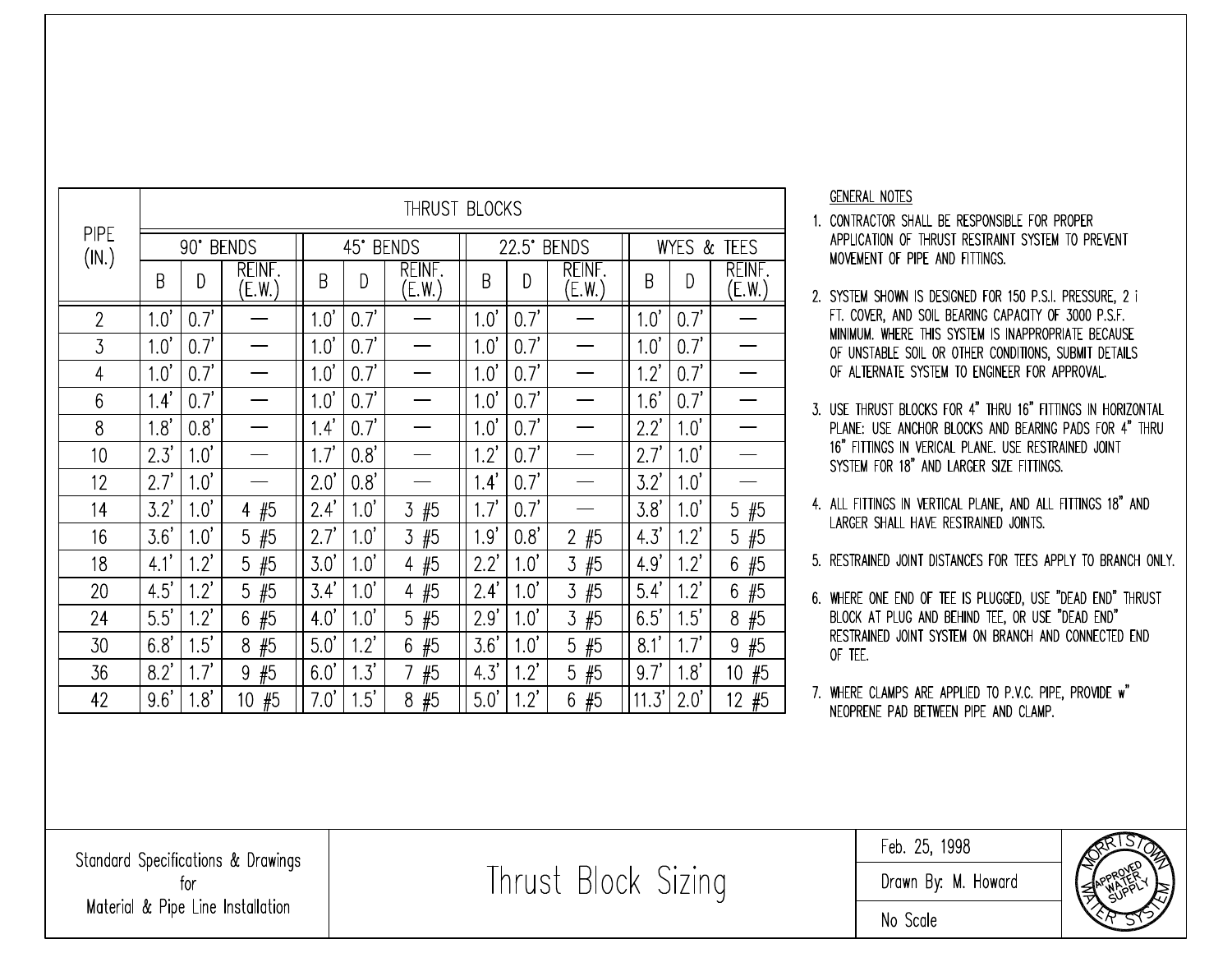## EXHIBIT "A"

Standard Operating Procedure for Water Line Disinfection: New Line Installation

Morristown Utility Commission‐Water Department

Date Written: June 23, 2009

Date Revised: November 13, 2013

Scope:

This standard describes the essential procedure for the disinfection of new water line installation. Potable water mains installation may lead to contamination of the water supply and must be disinfected before they are put in service.

MUC recognizes that chlorine is not an effective disinfectant for all contaminants that may enter the water line during construction. Chlorine is ineffective for chemicals, cryptosporidium, many other bacteria and other possible contaminants, therefore; the primary concern during installation will be to protect materials from unsanitary conditions that could lead to contamination. It is MUC's intent during construction to protect and disinfect pipe, valves, elbows, couplings by the following procedures.

New Line Disinfection:

- 1. Efforts will be made to keep all pipe, valves, fittings and fire hydrants free of any foreign matter that may cause possible sources of contamination. If foreign matter (mud, trash, storm water, etc.) does enter or comes in contact with pipe interior, a 1% hypochlorite solution will be applied to materials that are in question and flushed accordingly.
- 2. If materials are kept clean and dry prior to and during installation, the tablet/granule method will be used to disinfect the new main.
	- a. Tablet Method: Placing of 5‐g hypochlorite tablets so that new mains achieve required 25 mg/L dose for disinfection. Method consists of placing tablets in designated sections of pipe per table on Line Disinfection Field Guide taken from AWWA Standard for Disinfecting Water Mains (AWWA C651) Table 2. This table states the number of tablets per given pipe length and recommends one tablet per hydrant, hydrant lateral, and other appurtenances. The tablets shall be attached by a food grade adhesive and applied only on the broadside of the tablet. Tablets will be attached to the upper inside section of pipe with equal number of tablets on each end of a given section of pipe.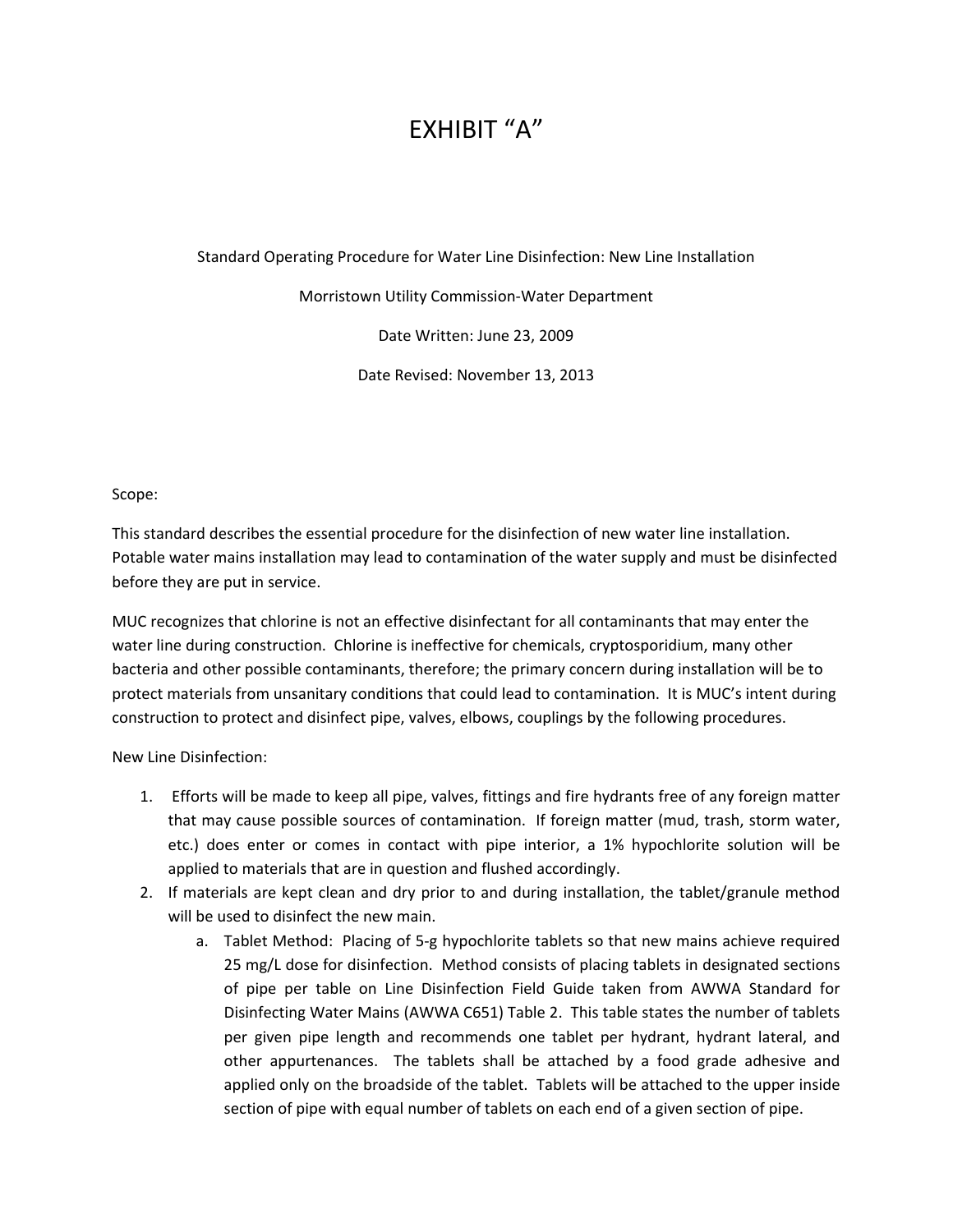- b. Granule Method: During construction granules shall be placed at the upstream end of the first section of pipe, at the upstream end of each branch, and at 500‐ft intervals. The amount of granules needed is listed on the Line Disinfection Field Guide taken from AWWA Standard for Disinfecting Water Mains (AWWA C651) Table 1.
- 3. When line installation is complete, with disinfectant in place, the line will be slowly filled from the tie in location at a rate no greater than 1 ft/s. Caution will be taken to elimate air pockets. Once water main is full it should remain for 24 hrs unless water temp. is below  $41^0$  F where it should remain for 48 hrs. Measure chlorine concentration at regular intervals to ensure the 25mg/L dose is achieved throughout. At the end of the 24 hr. period the concentration should be checked to ensure the main has a residual of not less than 10 mg/L of free chlorine.
- 4. Final flushing shall be used to remove the heavily chlorinated water from the pipe, valves and fittings until the water leaving the main is no higher in chlorine concentration than that is normally in the water system. Care will be taken to dispose of the heavily chlorinated water such that it will not cause damage to the environment.
- 5. After final flushing and before the new water main is connected to the distribution system, one set of acceptable samples, taken at a minimum of 48 hrs. after flushing, shall be collected from the new main. One set of samples should be taken from every 2,500 ft of new main, plus one set from the end of the line and at least one set from each branch. Samples shall be tested for bacteriological quality and show the absence of coliform bacteria. Standard sampling and testing procedure should apply.
- 6. If all tests produce acceptable results, main is ready to be put in service.
- 7. If the initial disinfection fails to produce satisfactory bacteriological results or if other water quality is affected, the new main may be reflushed and shall be resampled. If check samples also fail to produce acceptable results, the main shall be rechlorinated by the continuous feed or slug method until satisfactory results are obtained‐that being one set of acceptable samples taken 48 hrs after flushing.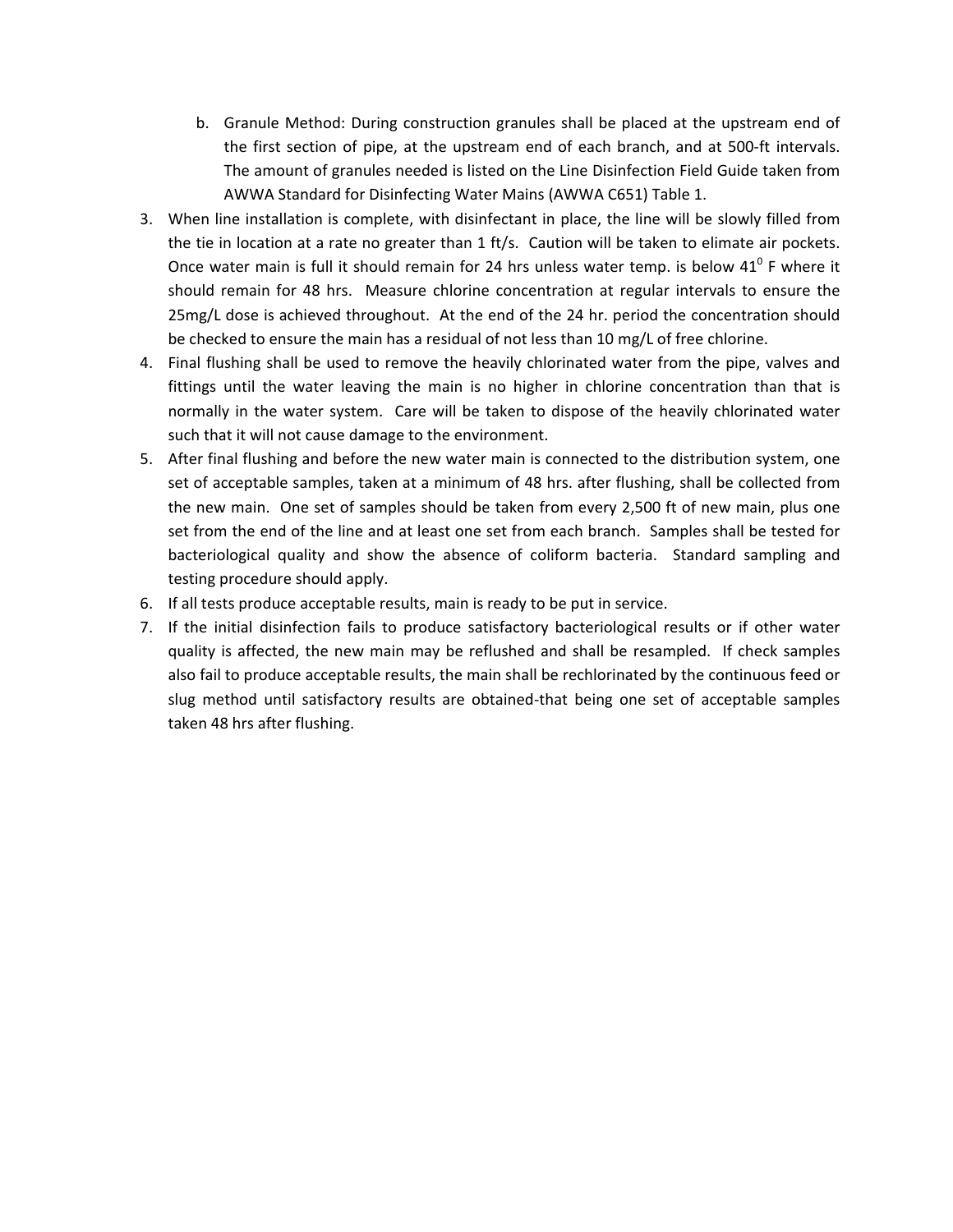## **Morristown Water System**

**New Line Disinfection Log**

| Amount of Chlorine Used for Disinfection Process:                                                   |
|-----------------------------------------------------------------------------------------------------|
| *Refer to Line Disinfection Field Guide for Dosage                                                  |
|                                                                                                     |
| Reading from Test Strips Showing Chlorine Disinfection Concentration: _____________________________ |
|                                                                                                     |
|                                                                                                     |
|                                                                                                     |
| *See Field Guide for Appropriate Flushing Durations                                                 |
|                                                                                                     |
|                                                                                                     |
|                                                                                                     |
| <b>ATTACH Copy of Results to Record!!</b>                                                           |
|                                                                                                     |
|                                                                                                     |
|                                                                                                     |
| Date:                                                                                               |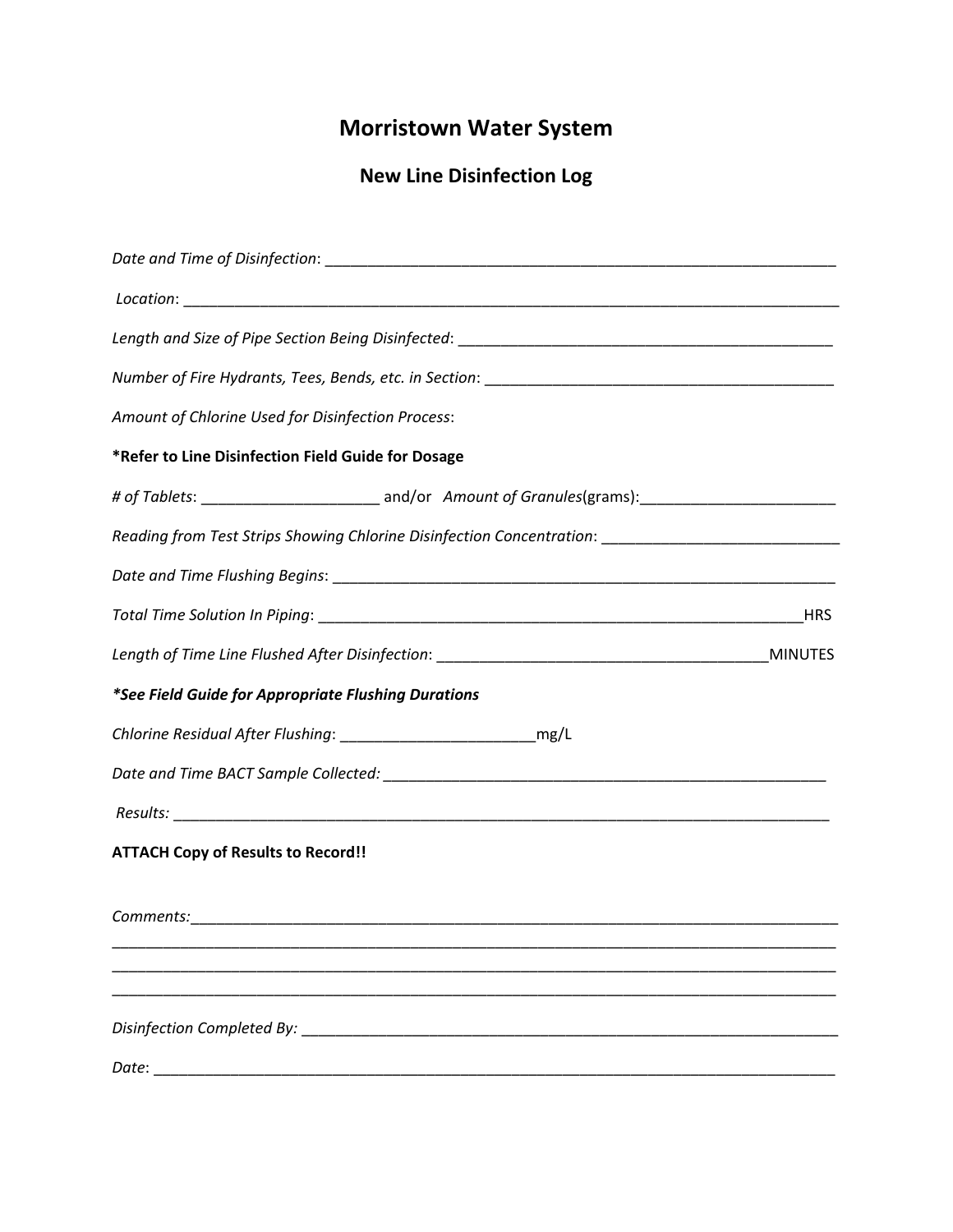## EXHIBIT "B"

#### Standard Operating Procedure for Water Line Repair

#### Morristown Utility Commission - Water Department

June 11, 2009

#### Scope

This Standard describes essential procedure for the disinfection of repaired potable water mains. Potable water mains taken out of service for inspection, repair, or other activities that might lead to contamination of the water supply shall be disinfected before they are returned to service.

MUC recognizes that chlorine is not an effective disinfectant for all contaminants that may enter a water line during a repair procedure. Chlorine is ineffective for chemicals, cryptosporidium, many other bacteria, and other possible contaminants. Therefore, the primary concern during repairs will be to maintain the integrity of the line. It is the intent of MUC to protect construction materials such as pipes, valves, elbows, couplings, repair sleeves, etc… from unsanitary conditions. This will be accomplished by the following procedures.

#### Procedure

- 1. If water flow is manageable with pumps and/or controlled drainage, excavate damaged water line to determine type of failure. If flow is uncontrollable then proceed to Step 6.
- 2. Valve off leak downstream
- 3. Reduce the flow upstream from the leak but allow enough flow to maintain a positive pressure at the leak site.
- 4. Continue to excavate until 360 degrees of the water line is exposed. Excavation must be 18" lower than the exposed water line. Care must also be taken to drain any water runoff away from damaged pipe. Excess water must be pumped or drained away from work area. If using a pump to control water run off a sump area must be 36" lower than the damaged pipe.
- 5. If the leak can be repaired with a full circle clamp, repairs will be made, the line will be flushed and service restored. No further action will be taken.
- 6. If the line will have to be cut and a section replaced, the following actions will be taken.
- 7. Upstream valve will be closed and excess water will continue to be pumped from the leak site and all cover will be removed 360 degrees from the pipe at least 18" in both directions from the pipe cut sites.
- 8. A 1% hypochlorite solution will be prepared by adding 2 oz. of 65% HTH or about 1 quart of 5% bleach to 1 gallon of water.
- 9. The surrounding area will be checked for signs of broken sewer or septic lines and animal waste. If present, special care must be taken and a 1% hypochlorite solution should be sprayed around the work site.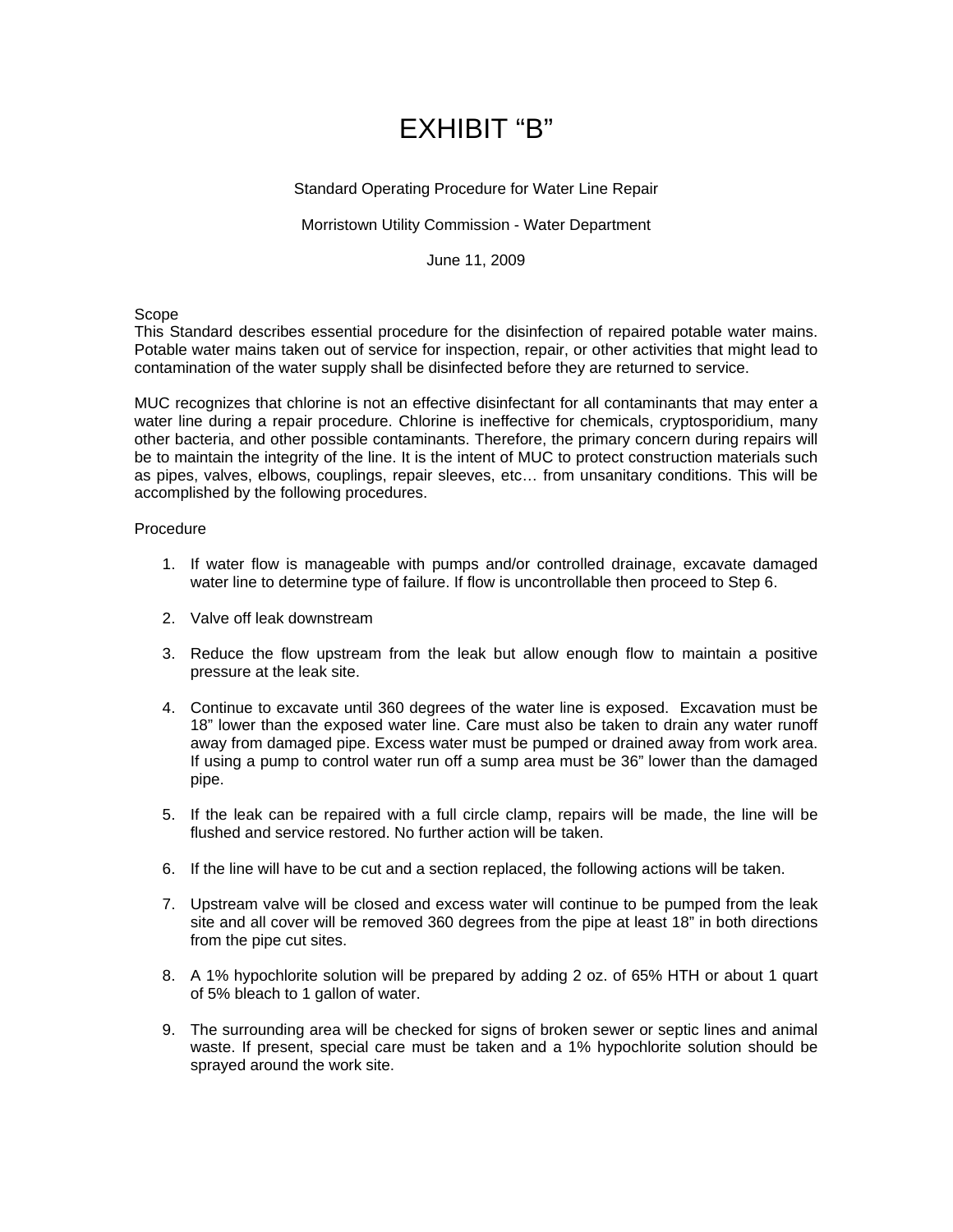## **Morristown Water System**

## **Leak Repair Log**

|                                           | Type of Leak: Service ____ Main____ Meter____ Other____                    |                                                                                  |  |
|-------------------------------------------|----------------------------------------------------------------------------|----------------------------------------------------------------------------------|--|
| Repair                                    |                                                                            |                                                                                  |  |
|                                           |                                                                            |                                                                                  |  |
|                                           |                                                                            |                                                                                  |  |
|                                           |                                                                            |                                                                                  |  |
|                                           | Interruption of Service: YES____ NO___                                     |                                                                                  |  |
|                                           | Main Size: _____ Repaired under pressure? YES____ NO____                   |                                                                                  |  |
|                                           | Was positive pressure maintained while trench was opened and area cleaned? |                                                                                  |  |
|                                           |                                                                            |                                                                                  |  |
| Cause of leak or break?                   |                                                                            |                                                                                  |  |
|                                           |                                                                            |                                                                                  |  |
|                                           |                                                                            |                                                                                  |  |
|                                           |                                                                            |                                                                                  |  |
|                                           |                                                                            |                                                                                  |  |
|                                           |                                                                            | BACT Sample Collected? YES_____ NO____ Results: ________________________________ |  |
| <b>ATTACH Copy of Results to Record!!</b> |                                                                            |                                                                                  |  |
|                                           |                                                                            |                                                                                  |  |
|                                           |                                                                            |                                                                                  |  |
|                                           |                                                                            |                                                                                  |  |
|                                           |                                                                            |                                                                                  |  |
| Leak Repaired By:                         |                                                                            | Date:                                                                            |  |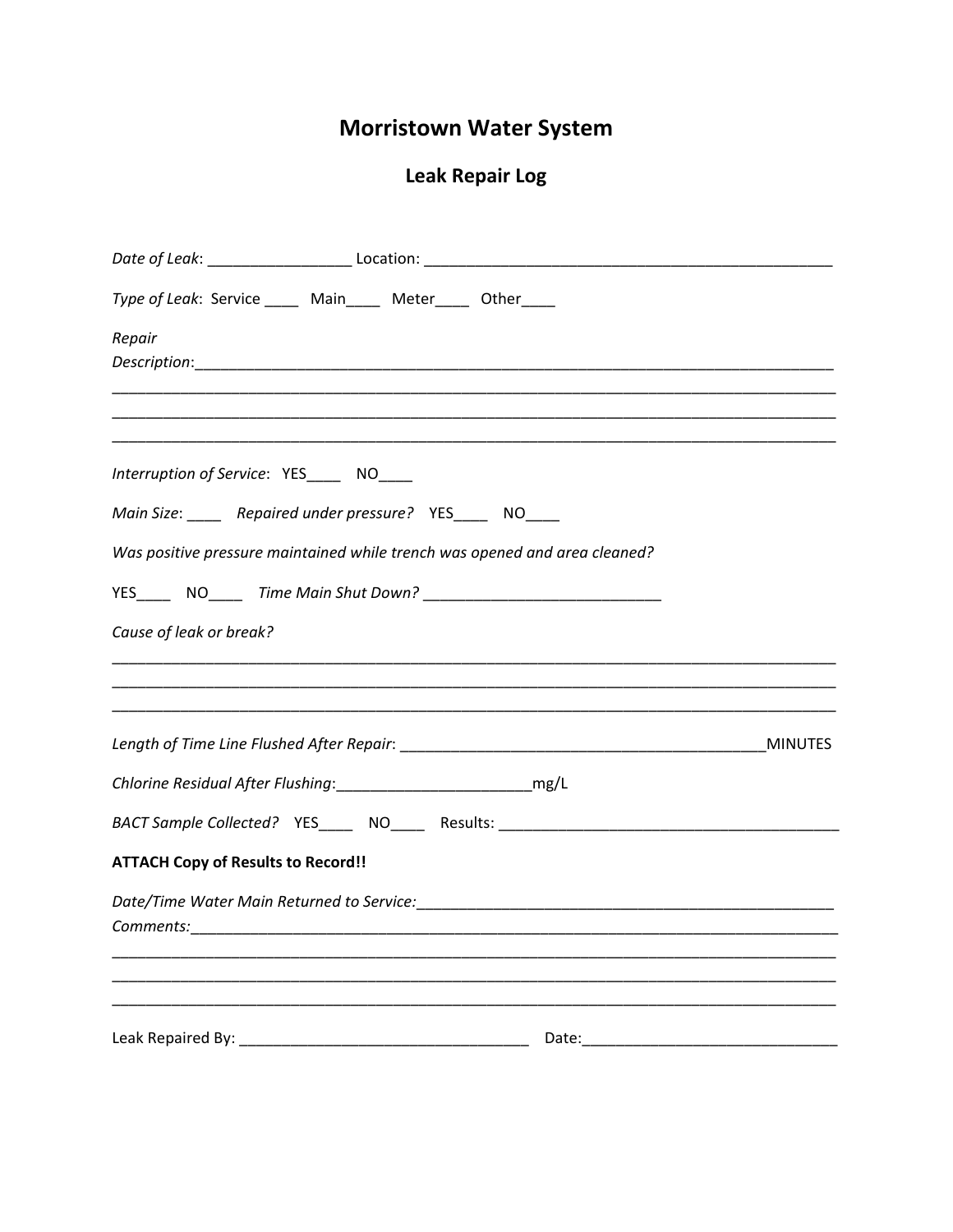- 10. Work can now proceed with the cutting of the pipe. Once the defective section is removed, both ends of the remaining pipe should be checked and any debris from pipe cutting or other sources should be removed.
- 11. The new section of pipe and both ends of the remaining pipe should be swabbed with 1% hypochlorite solution and repairs completed.
- 12. Upstream and downstream valves will be opened and the nearest flushing site downstream from the downstream valve will be opened. The line will be vigorously flushed at a velocity of at least 2 feet per second. Example (if the flushing point is 3,000 feet from the leak site and the line is flushed at 2ft/sec. then it will take 1500 sec. or 25 minutes before the first water from the leak site begins to appear.)
- 13. After the line is flushed a single bacteriological sample shall be obtained immediately. If the line is looped and the direction of flow cannot be determined, a bacteriological sample from both direction of the leak will be obtained. Samples shall be coded "D", Necessary arrangements will be made with a certified lab to run tests within the 30 hour time limit for late in the day, holiday and weekend samples. If the sample is negative no further action is required. If the sample is positive, then the original site will be re-sampled and 1 repeat samples upstream and 1 downstream from the leak area at customer homes will be obtained within 24 hours of notification of the positive sample. The code for the repeat samples shall be "RA" for repeat above; "RB" for repeat below and "RS" for repeat same. If all three are negative no further action will be taken. If the sample from the original site is positive and the other two are negative, we will ask the state to invalidate the sample as site specific due to domestic plumbing and no further action will be taken. If any of the additional sample sites come back as positive, the state will be immediately notified and action will be taken as per their guidance.
- 14. If it is suspected that the line may have had containments enter the line that cannot be removed, 25mg/liter chlorine will be added to the line in addition to all of the above procedures. The 25mg. /liter dose will be calculated based upon upstream closed valve to downstream closed valve distance per the attached leak repair log.
- 15. Service line leak on 1" or smaller service line will not have any samples taken or additional disinfectant added. The leak will be clamped off to prevent any contaminant from entering the main line. The service line will be flushed and a chlorine residual will be taken the same as a new installation. Service line leaks on lines larger than 1" will follow main leak procedures.
- 16. A leak repair log will be kept on all leaks and any samples results will be attached to the leak repair log.

END OF SECTION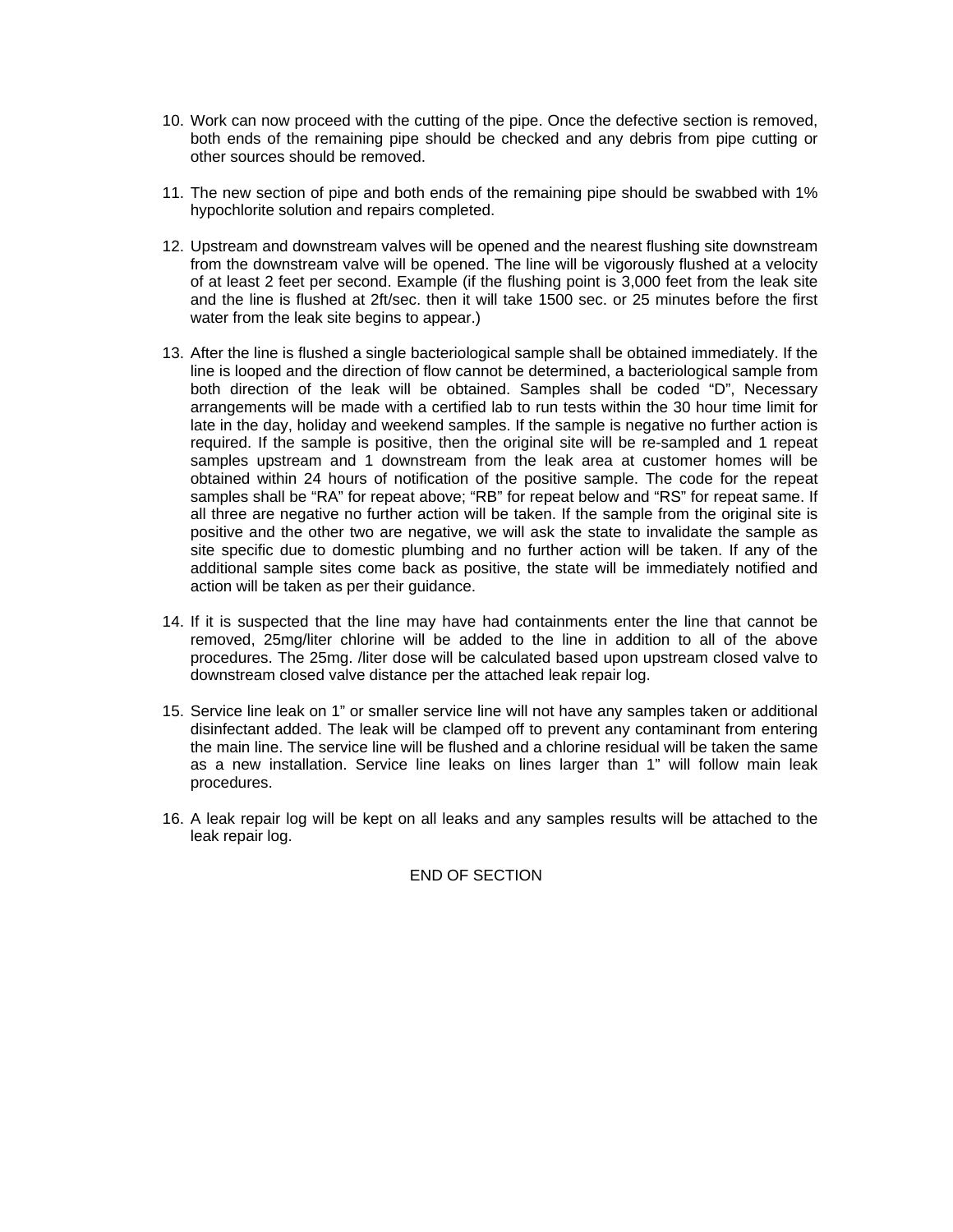## **Section 13 – Backflow Prevention**

Index

Reduced Pressure Backflow Prevention Devices Installation Guide

Morristown Utility Systems Backflow Prevention Requirements

Fire Sprinkler System Backflow Protection Policy

Diagram: Standard Installation

Large Meters

Sprinkler Connections

Reduced Pressure Backflow Prevention Devices Installation Guide for Lawn Irrigation

Diagram: Yard Irrigation Backflow Prevention Assembly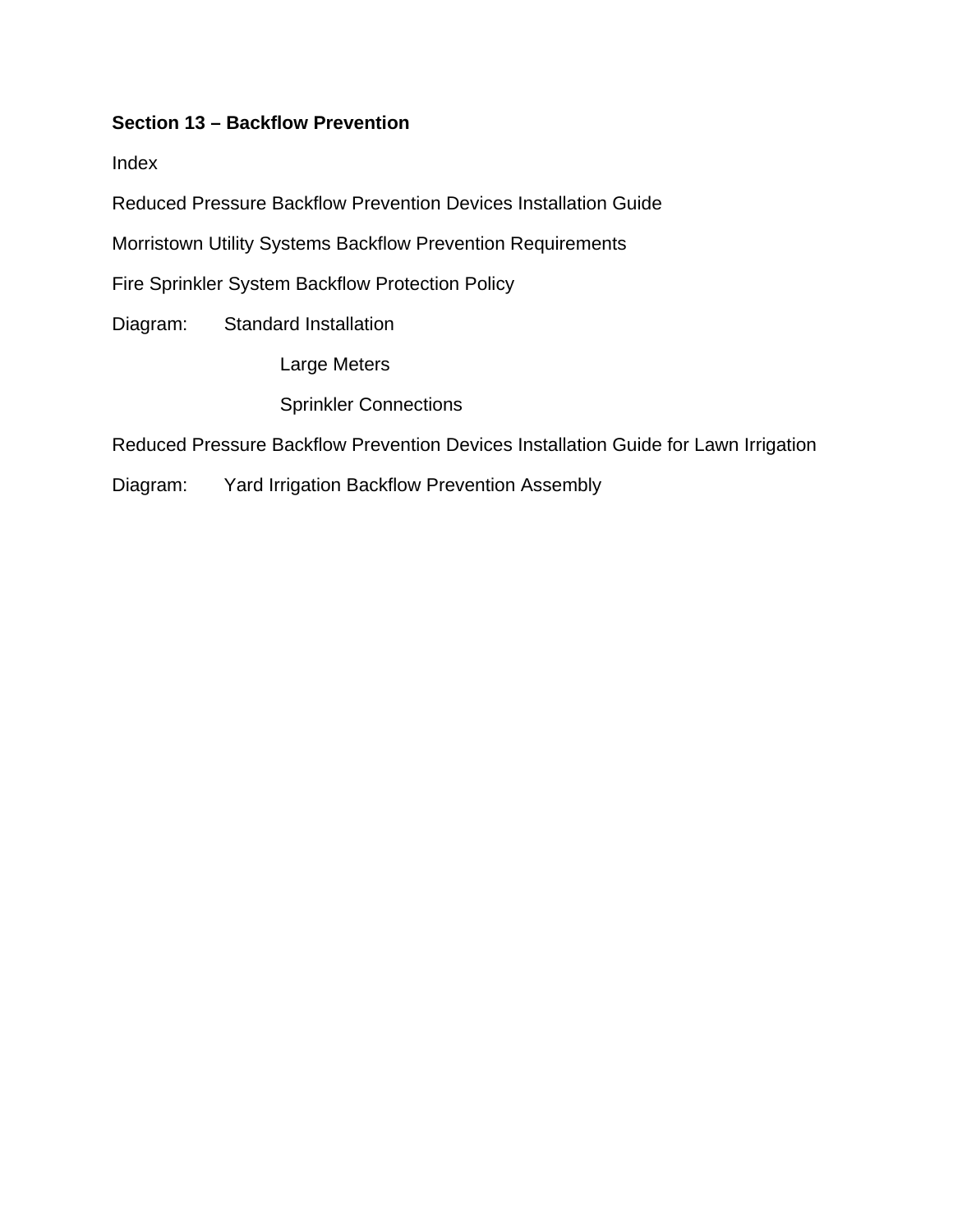

## MORRISTOWN UTILITY SYSTEMS

1833 Walters Drive P. O. Box 667 Morristown, TN 37815 Phone: (423) 317-6316 Fax: (423) 586-1241

## Reduced Pressure Backflow Prevention Devices Installation Guide

 The following requirements shall be followed in its entirety for installing and maintaining backflow devices on Morristown Utility Systems.

- 1. The RPBP must be installed in an adequate space for testing as to eliminate the possibility of confined space entry and ensure safety of personnel and the device.
- 2. The RPBP must be no higher than 5 feet from the floor, at no time will they be approved for installation of more than 5 feet.
- 3. Testcocks must be exposed on the front side or top of the backflow device, with a minimum of 6 inches clearance for testing. Fittings for testing the device must be installed on the device at the time of installation.
- 4. There shall be a minimum of 12 inches clearance from the bottom of the relief port to the floor or finished grade.
- 5. A funnel air gap must be installed on the relief valve opening with a drain installed to a safe place for discharge. (Care should be taken when installing the RPBP near anything that could be harmed with water discharging from the relief port.)
- 6. Under no circumstances will a by-pass be permitted without the appropriate, approved backflow assembly being installed.
- 7. The RPBP shall be equipped with resilient wedge seat valves for the No. 1 and No. 2 shutoff if the device is 2 ½" to 10".
- 8. All backflow prevention devices shall be installed with wye strainers, which shall be installed aiming down.
- 9. Devices are to be installed in a horizontal orientation only unless otherwise approved by the State of Tennessee and Morristown Utility Systems.
- 10. Parallel devices are required on any main service line installations requiring continuous service. This is to maintain a continuous water supply during testing and maintenance.
- 11. Provisions must be made to protect the device from vandalism and freezing. Insulation or other covering must not restrict or cover up the relief valve opening, test cocks, cut off valves or name plates on the device. Devices in an insulated enclosure must have adequate access, acceptable inside clearance, and adequate drainage.
- 12. The service line must have no outlet, tee, tap or connection of any sort to or from the supply line between the meter and the protective assembly.
- 13. All devices used for backflow prevention must be approved by the State of Tennessee along with Morristown Utility Systems. This list is available through the Morristown Water Systems Operation Office.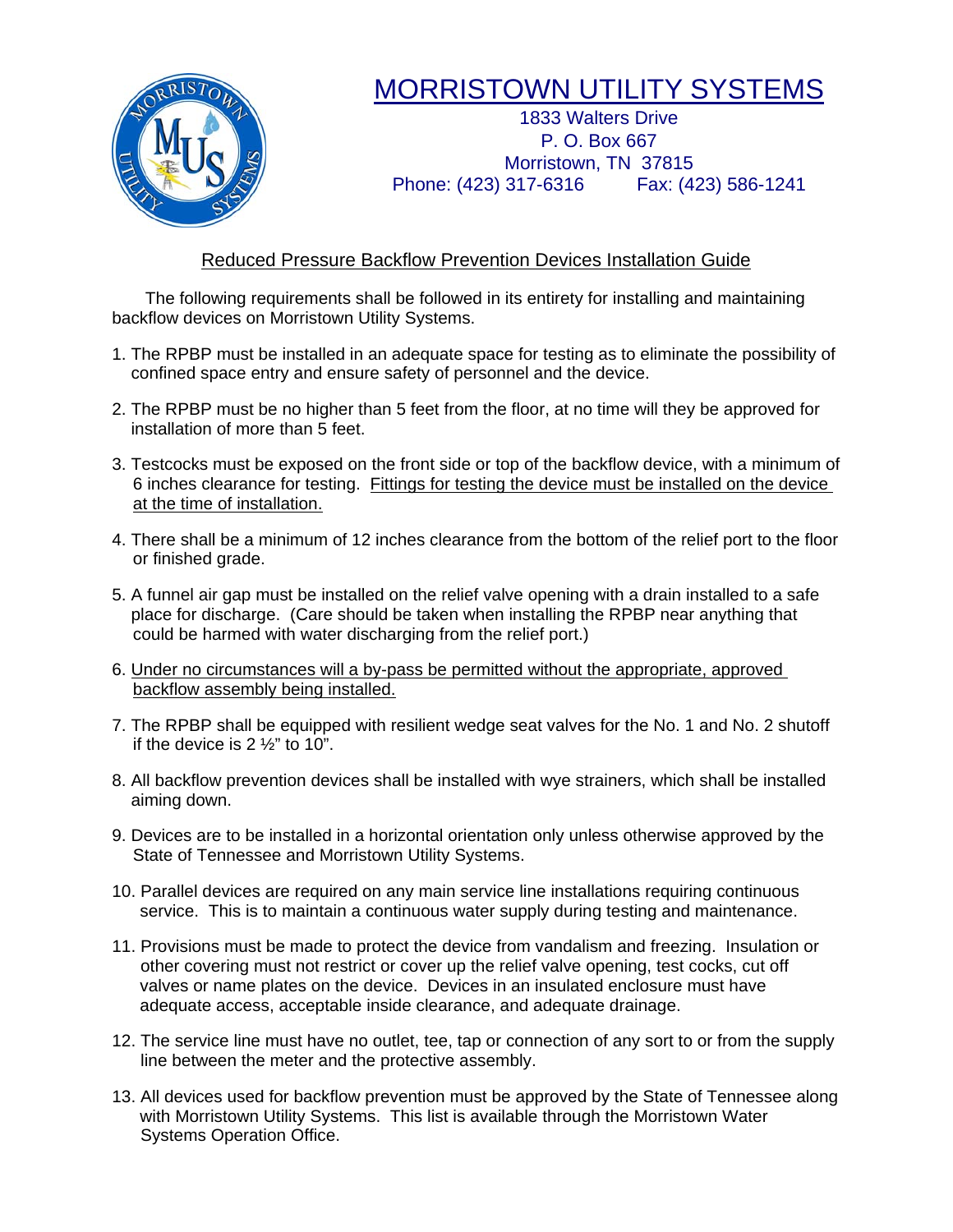

# MORRISTOWN UTILITY SYSTEMS

1833 Walters Drive P. O. Box 667 Morristown, TN 37815 Phone: (423) 317-6316 Fax: (423) 586-1241

## **Morristown Utility Systems Backflow Prevention Requirements**

- Domestic backflow preventer type required is: Reduced Pressure Backflow Preventers
- Domestic backflow preventer location is: preferably inside
- Fire sprinkler backflow preventer type required is: minimum required on a Class 1, 2, or 3 Fire Protection System is a Double Check Detector Assembly: Please note - there are "special conditions" where a Reduced Pressure Detector Assembly is required on a fire sprinkler line. If there are any questions please refer to the Morristown Utility Systems "Fire Sprinkler System Backflow Protection Policy" which can be obtained by contacting Morristown Utility Systems.
- Fire sprinkler backflow preventer location is: preferably inside
- Irrigation water backflow preventer type required is: minimum required is (1) Reduced Pressure Backflow Preventer
- Irrigation water backflow prevention location is: preferably inside
- Water meter location is: outside at property line
- All devices used for backflow prevention must be approved by the State of Tennessee along with Morristown Utility Systems. This list is available through the Morristown Water Systems Operation Office.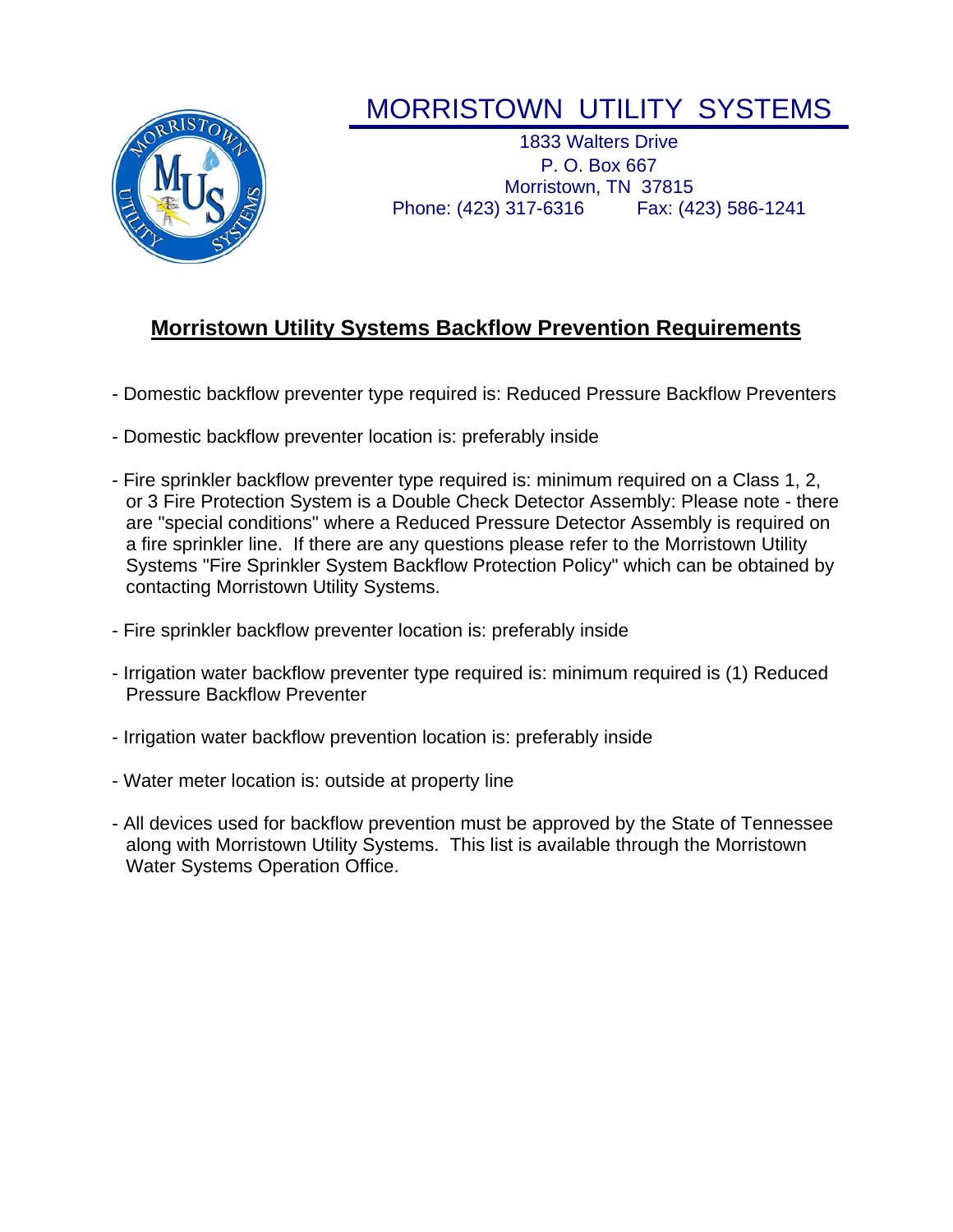# **Morristown Utility Systems**

# **Fire Sprinkler System Backflow Protection Requirements**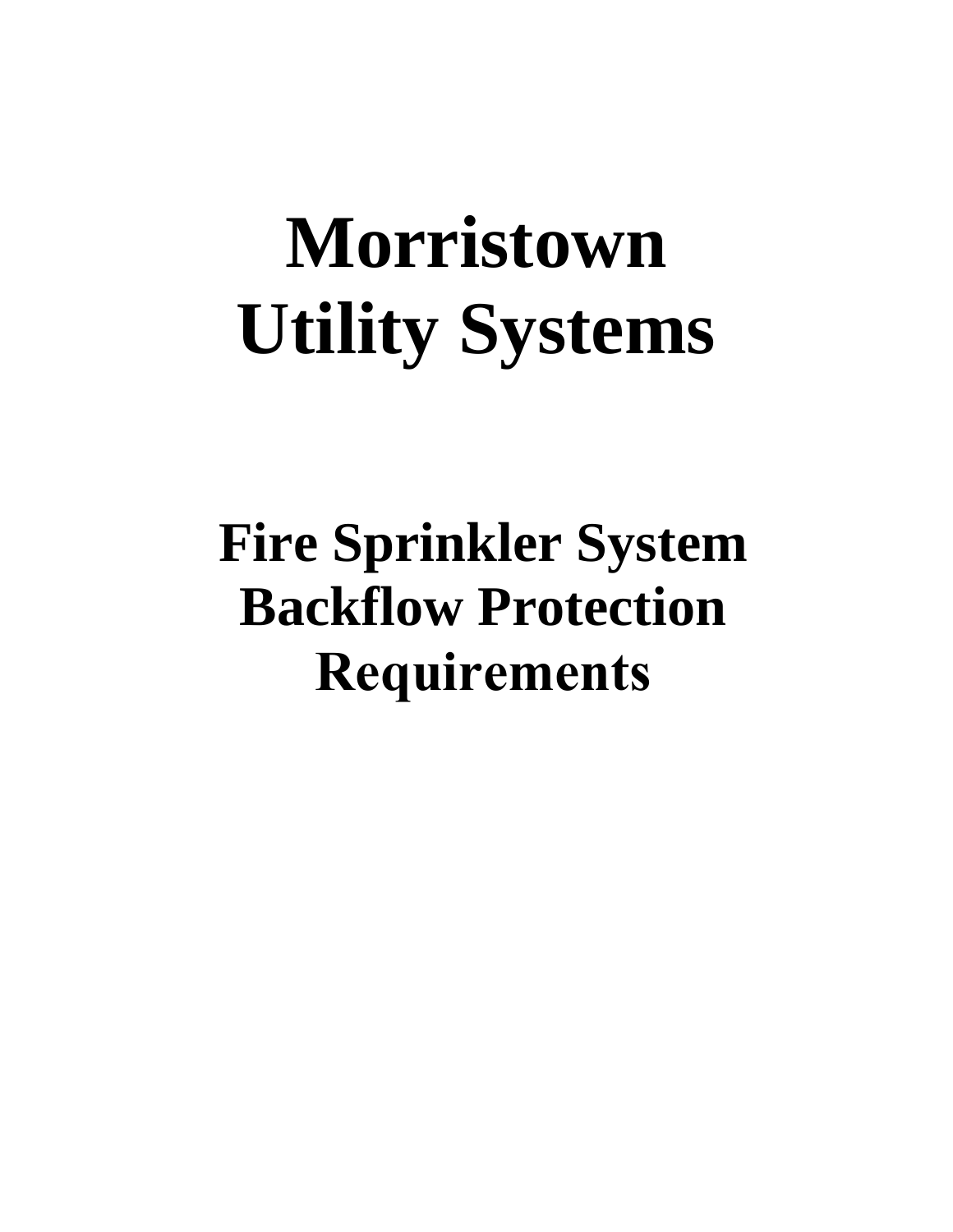#### **September 01, 2000**

#### **Requirements For Fire Protection System Classifications**

**Class 1, 2 & 3** systems will require the moderate protection of a **Double Check Detector Assembly.** However, "special conditions", (listed below) may exist on the site of a Class 1, 2, or 3 fire sprinkler system. Under these special conditions an approved **Reduced Pressure Detector Assembly** is required at the user fire system connection.

#### "SPECIAL CONDITIONS"

The user is unwilling to state that they will not use chemical additives.

**Class 4 & 5** systems will normally need maximum protection (air gap or Reduced Pressure Detector Assembly) to protect the public potable-water system.

**Class 6** system protection would depend on the requirements of both industry and fire protection, and could only be determined by a survey of the premises.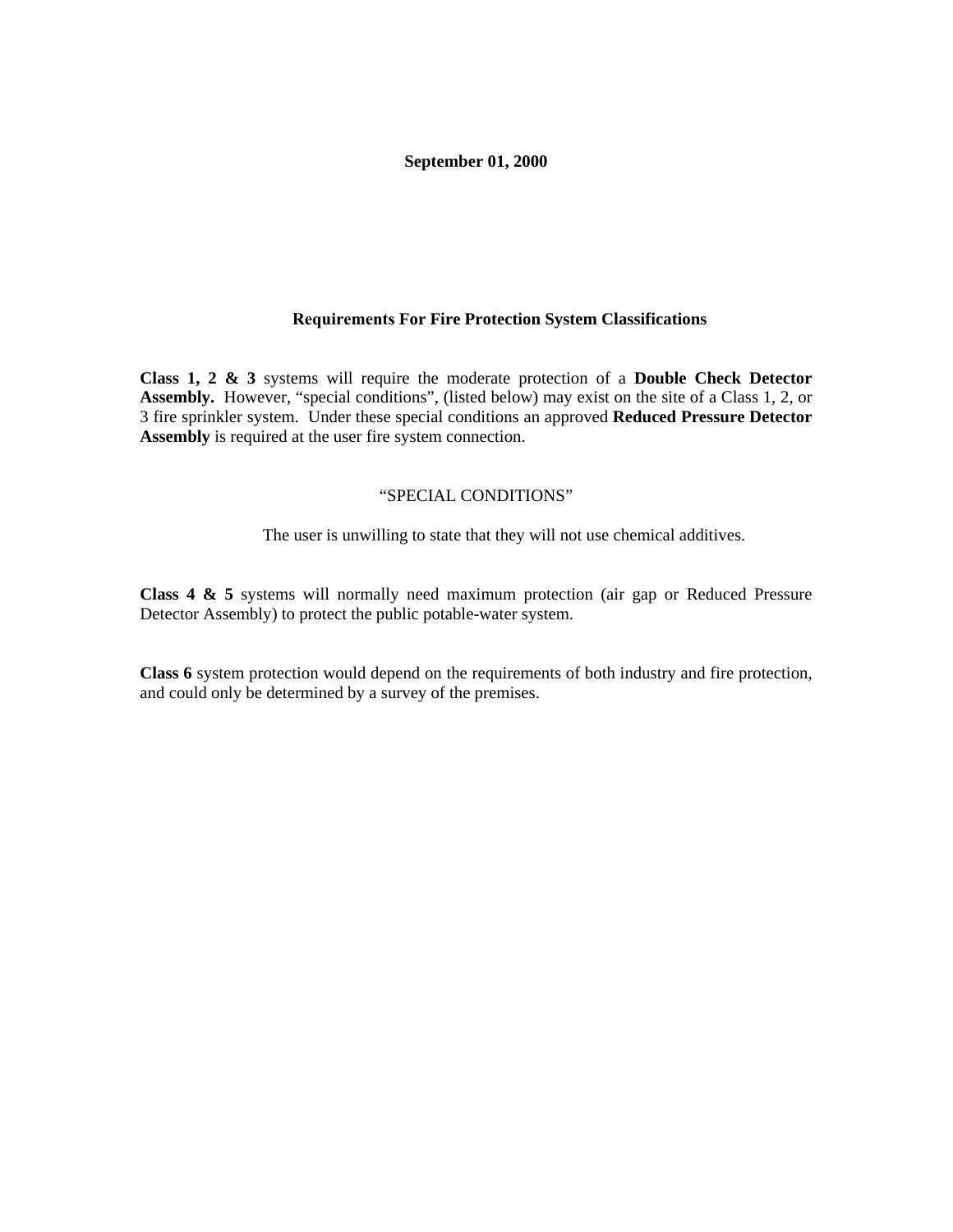#### **September 01, 2000**

For cross-connection control, fire protection systems will be classified on the basis of water source and arrangement of supplies as follows:

- **Class 1:** Direct connections from water mains only; no pumps, tanks, or reservoirs; no physical connection from other water supplies; no anti-freeze or other additives of any kind; all sprinkler drains discharging to atmosphere, dry well or other safe outlets
- **Class 2:** Same as Class 1, except that booster pumps may be installed in the connections from the street mains (Booster pumps do not affect the potability of the system; it is necessary, however, to avoid drafting so much water that pressure in the main is reduced below 10 p.s.i.)
- **Class 3:** Direct connection from public water supply plus one or more of the following: elevated storage tanks; fire pumps taking suction from above ground covered reservoirs or tanks; and pressure tanks. (All storage facilities are filled or connected to public water only, the water in the tanks is to be maintained in a potable condition.) Otherwise, Class 3 systems are the same as Class 1.
- **Class 4:** Directly supplied from public mains similar to Classes 1 & 2, and with an auxiliary water supply on or available to the premises; or an auxiliary supply may be located within 1,700 ft. of the pumper connection.
- **Class 5:** Directly supplied from public mains, and interconnected with auxiliary supplies, such as: pumps taking suction from reservoirs exposed to contamination, or rivers and pools; driven wells; mills or other industrial waste systems; or where antifreeze or other additives are used.
- **Class 6:** Combined industrial and fire protection systems supplied from the public water mains only, with or without gravity storage or pump suction tanks.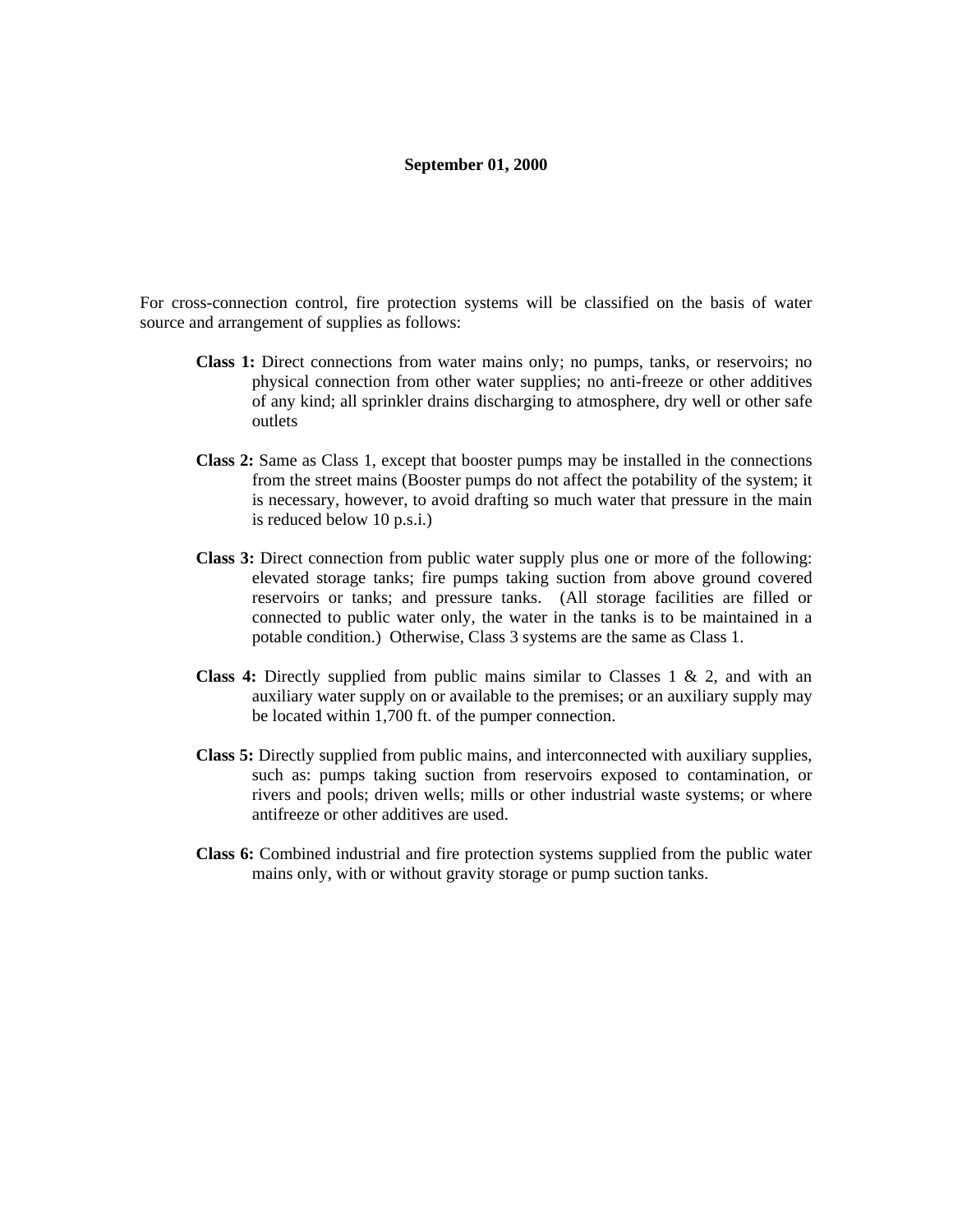#### **INSTALLATION CRITERIA**

All backflow prevention devices must be approved by the State of Tennessee along with Morristown Utility Systems. All backflow prevention devices will be inspected to verify that the units meet the following requirements and tested to verify that the installed units meet the performance requirements as set forth in the latest edition of the "Manual For Cross-Connection Control and Hydraulic Research, University of Southern California" before they will be accepted by Morristown Utility Systems. A current list of approved devices may be obtained by contacting the Morristown Water Systems Operation Office. It is encouraged that a water system representative be asked to visit the site to review details of the proposed installation prior to the work.

#### **Double Check Detector Assembly Installation Guide**

Double Check Detector Assembly Valves must be installed with adequate space to facilitate maintenance and testing.

The device should be installed at least 12 inches above ground, or maximum flood level, whichever is highest, in order to prevent any part of the device from becoming submerged.

The device should be installed with at least a 2 foot clearance on each side of the device.

The water line should be thoroughly flushed prior to installing.

Above ground installations are highly preferred. Where above ground installation is not practical the following general requirements are to be followed for pit or vault installations:

- 1. Constructed so that it will not flood.
- 2. Must be well drained.
- 3. Provided with an access ladder (if needed).
- 4. Provided with adequate lighting (natural or artificial).

If not already provided, high quality, tight closing, resilient seat, shutoff valves must be installed at each end of the device for testing and servicing purposes.

All Double Check Detector Assembly Valves shall be installed in a horizontal position unless otherwise approved by the State and MUS.

The device should be protected from freezing.

 All of the appropriate fittings for testing the device must be installed on the device at the time of installation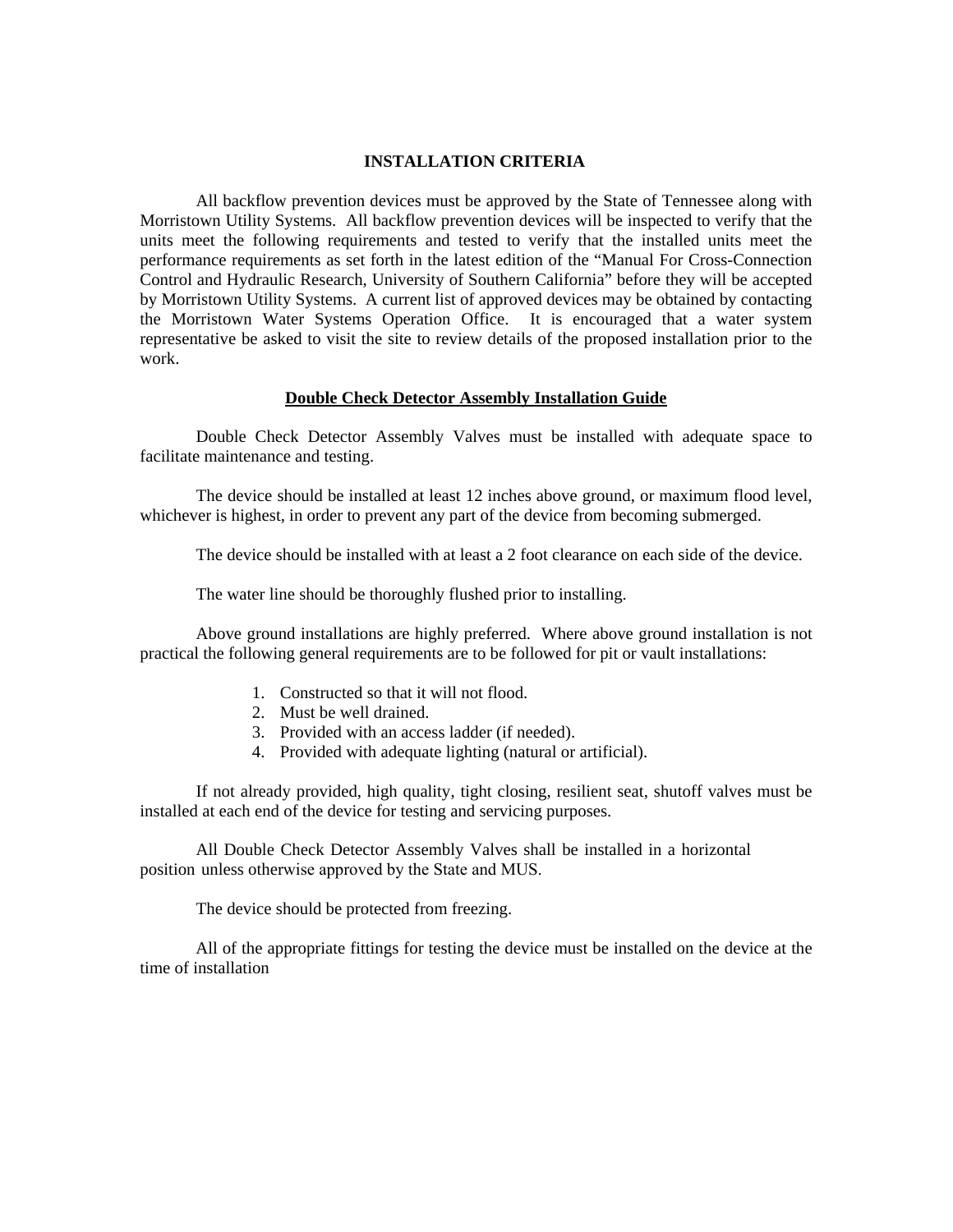#### **Reduced Pressure Backflow Preventer Installation Guide**

The Reduced Pressure Backflow Preventer should be installed with adequate space to facilitate maintenance and testing. The manufacturer's recommendations concerning space needed for repair and testing of the device should be followed.

The water line should be thoroughly flushed prior to installing a Reduced Pressure Backflow Preventer to expel all debris. Debris hanging under one of the check valves is one of the most common causes of trouble with these devices.

The Operating effectiveness of the devices is nullified if the relief port is subject to flooding. Reduced Pressure Backflow Prevention devices should never be installed below ground level. The drain must be capable of handling the volume of water that can be discharged from the relief port. The relief port should be located a minimum of twelve inches above ground level at the point of discharge and it must never be subjected to flooding. Under no circumstances, should the relief port be plugged. The device depends upon an open relief port for safe operation. Care must be taken to protect the device from freezing.

Reduced Pressure Backflow Preventers will spill or discharge water under some normal and most abnormal operating conditions. When the device is located inside a building, there must be a suitable means of taking care of any discharge without creating a safety or nuisance problem. If a drain is to be provided for the relief valve port, there must be a fixed air gap between the relief port and the drain.

1. Never subject to flooding

- a. There must be a minimum of 12" plus nominal diameter of pipe clearance from the bottom of the relief port to the floor or finished grade.
- 2. Install RPBP where it will be easily accessible for testing and servicing; less than five feet off of floor.
- 3. Under no circumstances will a by-pass be permitted.
- 4. Provide air gap at relief valve discharge port.
- 5. Install a safe distance from electrical systems or components in order to avoid creating a safety hazard in the event the RPBP should leak or discharge.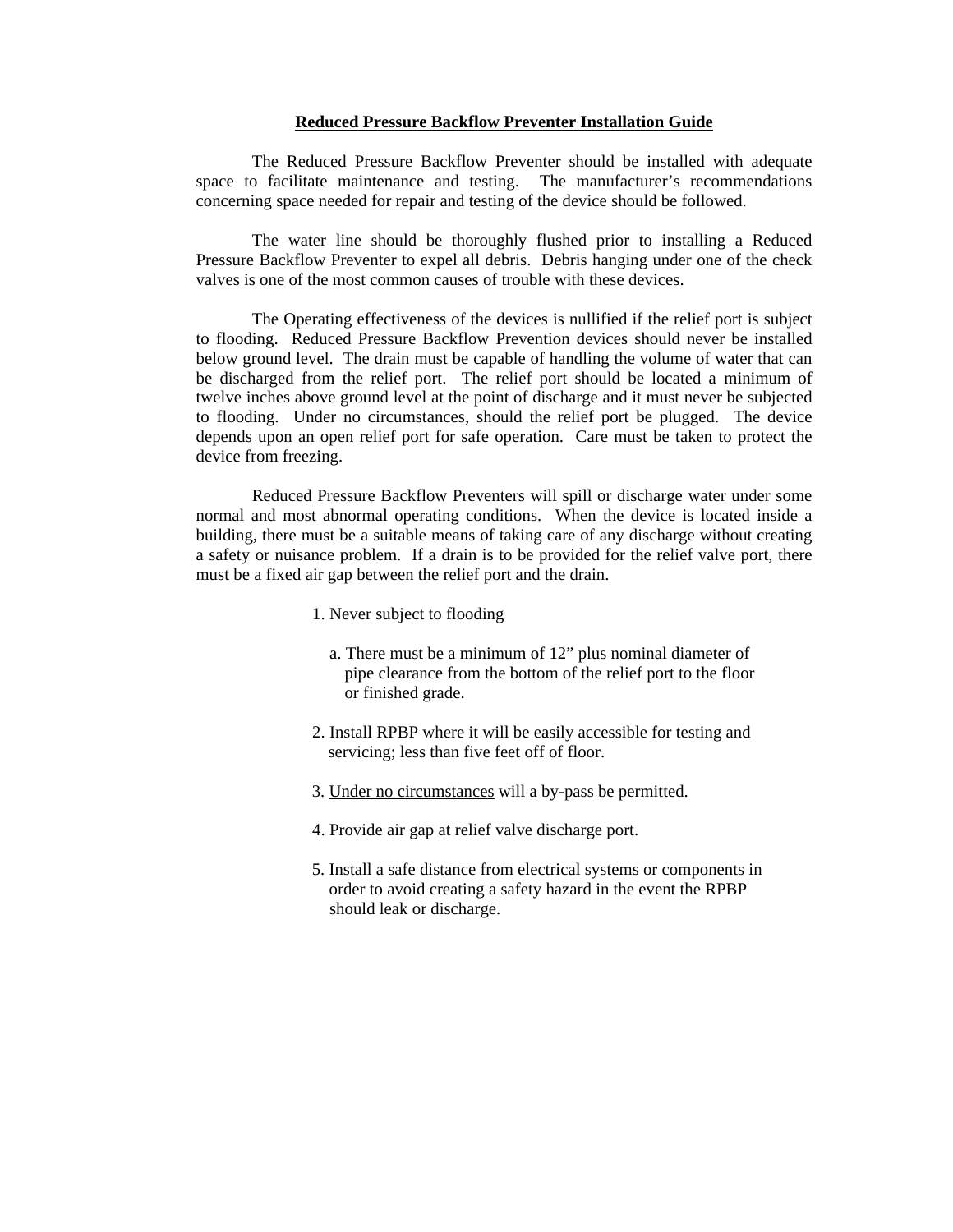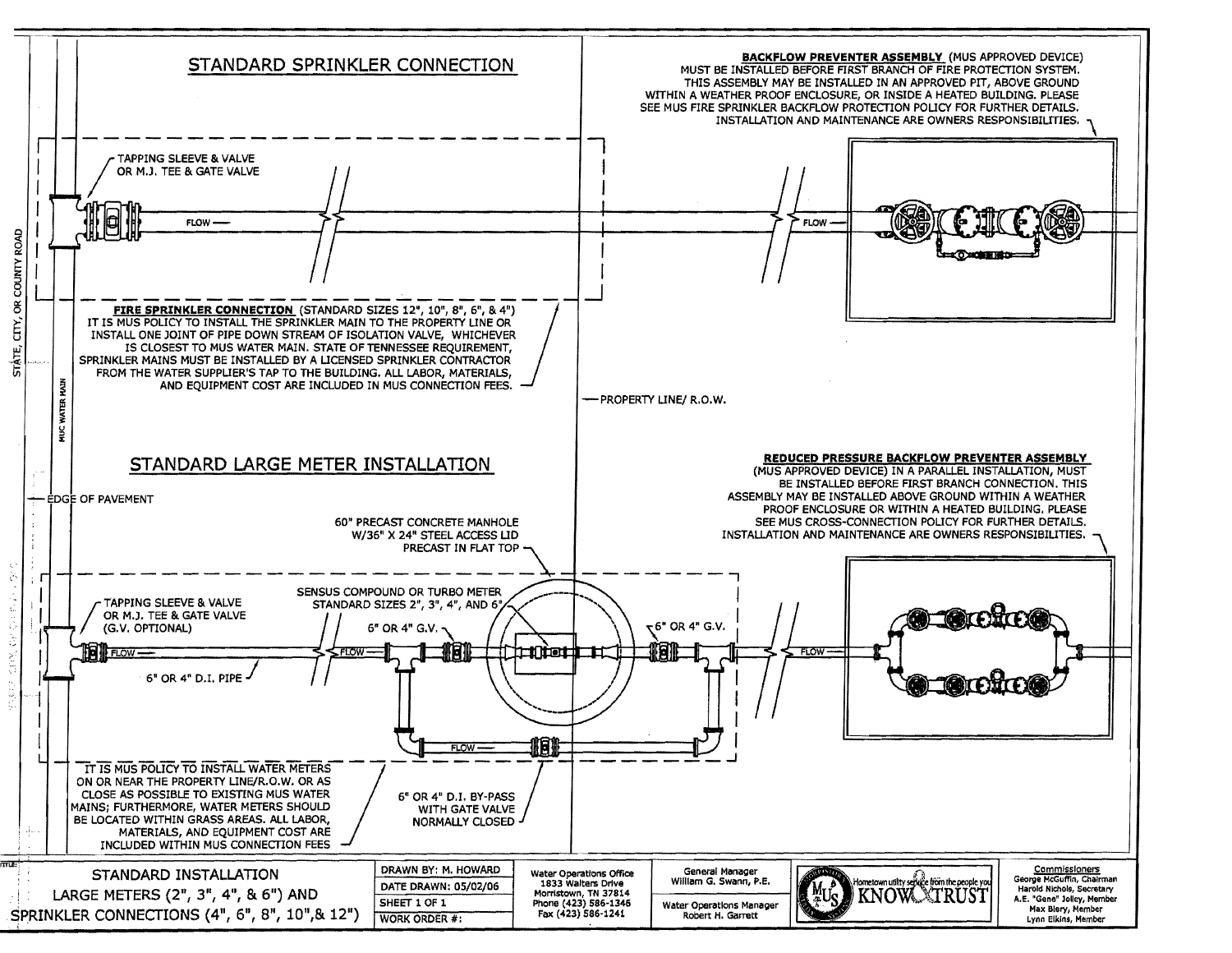

## MORRISTOWN UTILITY SYSTEMS

1833 Walters Drive P. O. Box 667 Morristown, TN 37815 Phone: (423) 317-6316 Fax: (423) 586-1241

#### **Reduced Pressure Backflow Prevention Devices Installation Guide For Lawn Irrigation Systems**

 The following requirements shall be followed, in its entirety, for installing and maintaining backflow devices on Morristown Utility Systems.

- 1. The RPBP must be installed in an adequate space for testing as to eliminate the possibility of confined space entry and ensure safety of personnel and the device.
- 2. The RPBP must be no higher than 5 feet from the floor, at no time will they be approved for installation of more than 5 feet.
- 3. Testcocks must be exposed on the front side or top of the backflow device, with a minimum of 6 inches clearance for testing. Fittings for testing the device must be installed on the device at the time of installation.
- 4. There shall be a minimum of 12 inches clearance from the bottom of the relief port to the floor or finished grade.
- 5. A funnel air gap must be installed on the relief valve opening with a drain installed to a safe place for discharge. (Care should be taken when installing the RPBP near anything that could be harmed with water discharging from the relief port.)
- 6. Under no circumstances will a by-pass be permitted.
- 7. The RPBP shall be equipped with resilient wedge seat valves for the No. 1 and No. 2 shutoff if the device is  $2\frac{1}{2}$  to 10".
- 8. All backflow prevention devices shall be installed with wye strainers, which shall be installed aiming down.
- 9. Devices are to be installed in a horizontal orientation only unless otherwise approved by the State of Tennessee and Morristown Utility Systems.
- 10. Only one (1) Reduced Pressure Backflow Preventer will be required on services set up exclusively for lawn sprinkler systems.
- 11. Provisions must be made to protect the device from vandalism and freezing. Insulation or other covering must not restrict or cover up the relief valve opening, test cocks, cut off valves or name plates on the device. Devices in an insulated enclosure must have adequate access, acceptable inside clearance, and adequate drainage. It is highly recommended that the assembly be removed and the system drained for the Winter months.
- 12. The service line must have no outlet, tee, tap or connection of any sort to or from the supply line between the meter and the protective assembly.
- 13. All devices used for backflow prevention must be approved by the State of Tennessee along with Morristown Utility Systems. This list is available through the Morristown Water Systems Operation Office.